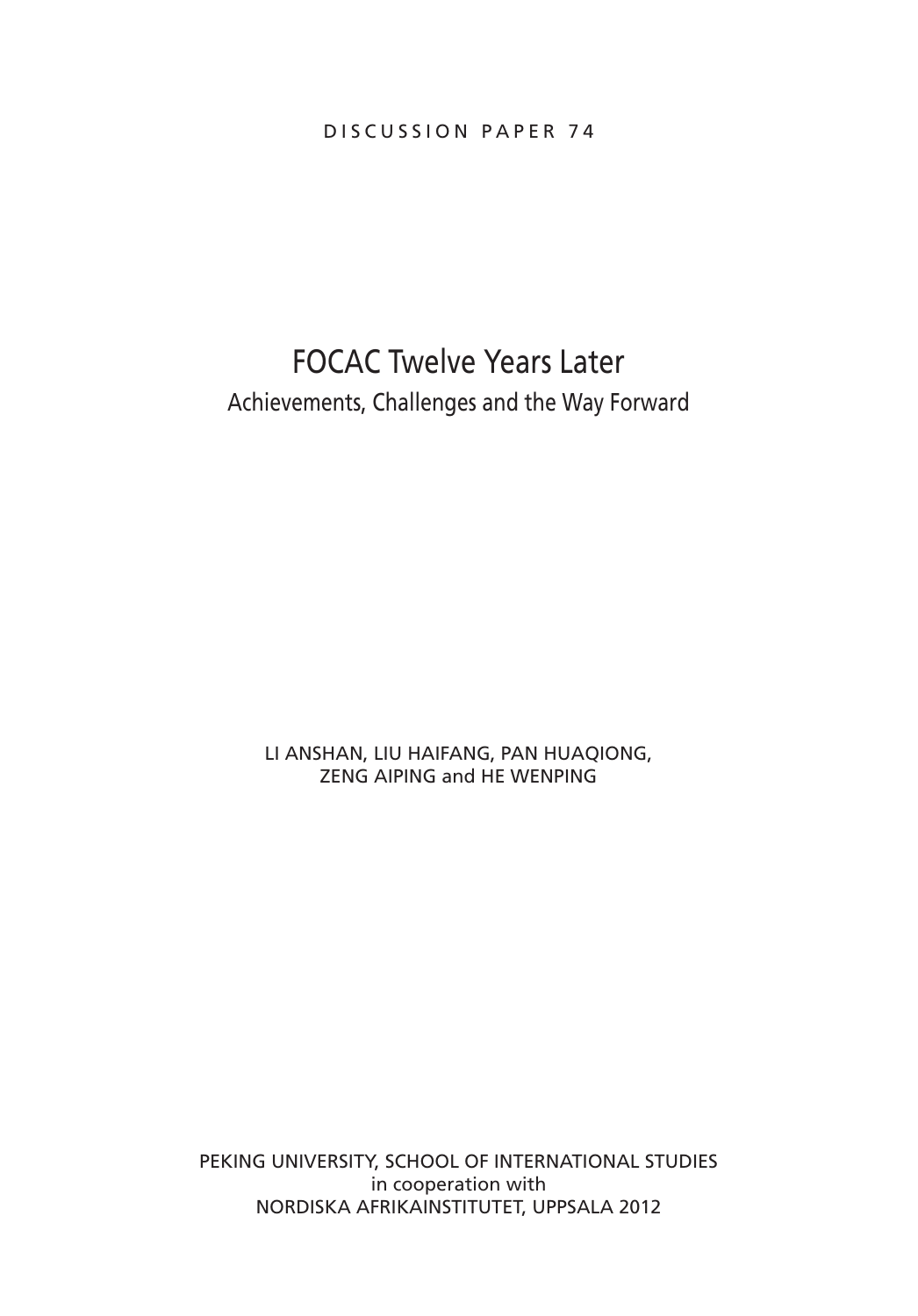*Indexing terms:* Africa China International cooperation South south relations Foreign policy Institutional framework Evaluation

*The opinions expressed in this volume are those of the authors and do not necessarily reflect the views of Nordiska Afrikainstitutet.*

Language checking: Peter Colenbrander ISSN 1104-8417 ISBN 978-91-7106-718-0 © The authors and Nordiska Afrikainstitutet 2012 Production: Byrå4 Print on demand, Lightning Source UK Ltd.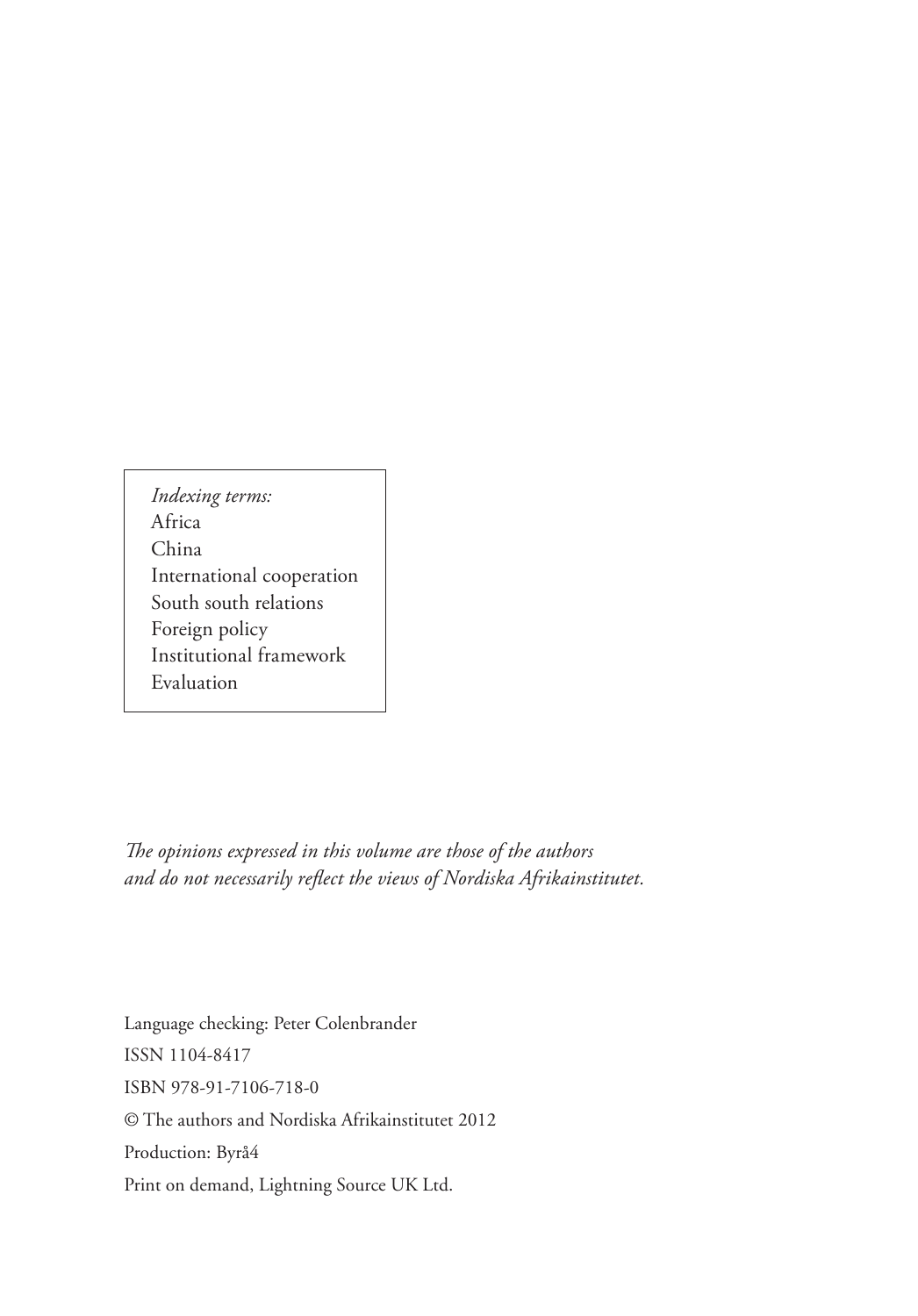## Contents

| 1. |                  |                                                                           |  |  |  |
|----|------------------|---------------------------------------------------------------------------|--|--|--|
|    | 1.1              |                                                                           |  |  |  |
| 2. |                  |                                                                           |  |  |  |
|    | 2.1              |                                                                           |  |  |  |
|    |                  |                                                                           |  |  |  |
|    |                  |                                                                           |  |  |  |
| 3. |                  |                                                                           |  |  |  |
|    | 3.1              |                                                                           |  |  |  |
|    |                  |                                                                           |  |  |  |
|    | 3.3 <sup>°</sup> | Plenary Conference and Enlarged Conference of the Follow-up Action        |  |  |  |
|    |                  |                                                                           |  |  |  |
|    |                  |                                                                           |  |  |  |
|    | 35               | Vehicles to Promote Trade, Commerce, Banking and Investment  27           |  |  |  |
|    | 3.6              |                                                                           |  |  |  |
|    | 3.7              |                                                                           |  |  |  |
| 4. |                  |                                                                           |  |  |  |
|    | 4.1              |                                                                           |  |  |  |
|    | 4.2              | Africa's Contribution to the Preparations for and Formation of FOCAC 35   |  |  |  |
|    | 4.3              |                                                                           |  |  |  |
|    | 4.4              |                                                                           |  |  |  |
|    |                  | 4.5 FOCAC: A platform for Mutual Learning and Decision-making  38         |  |  |  |
|    |                  |                                                                           |  |  |  |
|    | 5.1              |                                                                           |  |  |  |
|    |                  |                                                                           |  |  |  |
|    | 5.3              |                                                                           |  |  |  |
|    |                  |                                                                           |  |  |  |
|    | 6.1              |                                                                           |  |  |  |
|    |                  |                                                                           |  |  |  |
|    |                  |                                                                           |  |  |  |
|    | 6.4              |                                                                           |  |  |  |
|    | 6.5              | Improving the Organization and Management of International Cooperation 52 |  |  |  |
|    | 6.6              |                                                                           |  |  |  |
|    | 6.7              |                                                                           |  |  |  |
|    |                  |                                                                           |  |  |  |
|    |                  |                                                                           |  |  |  |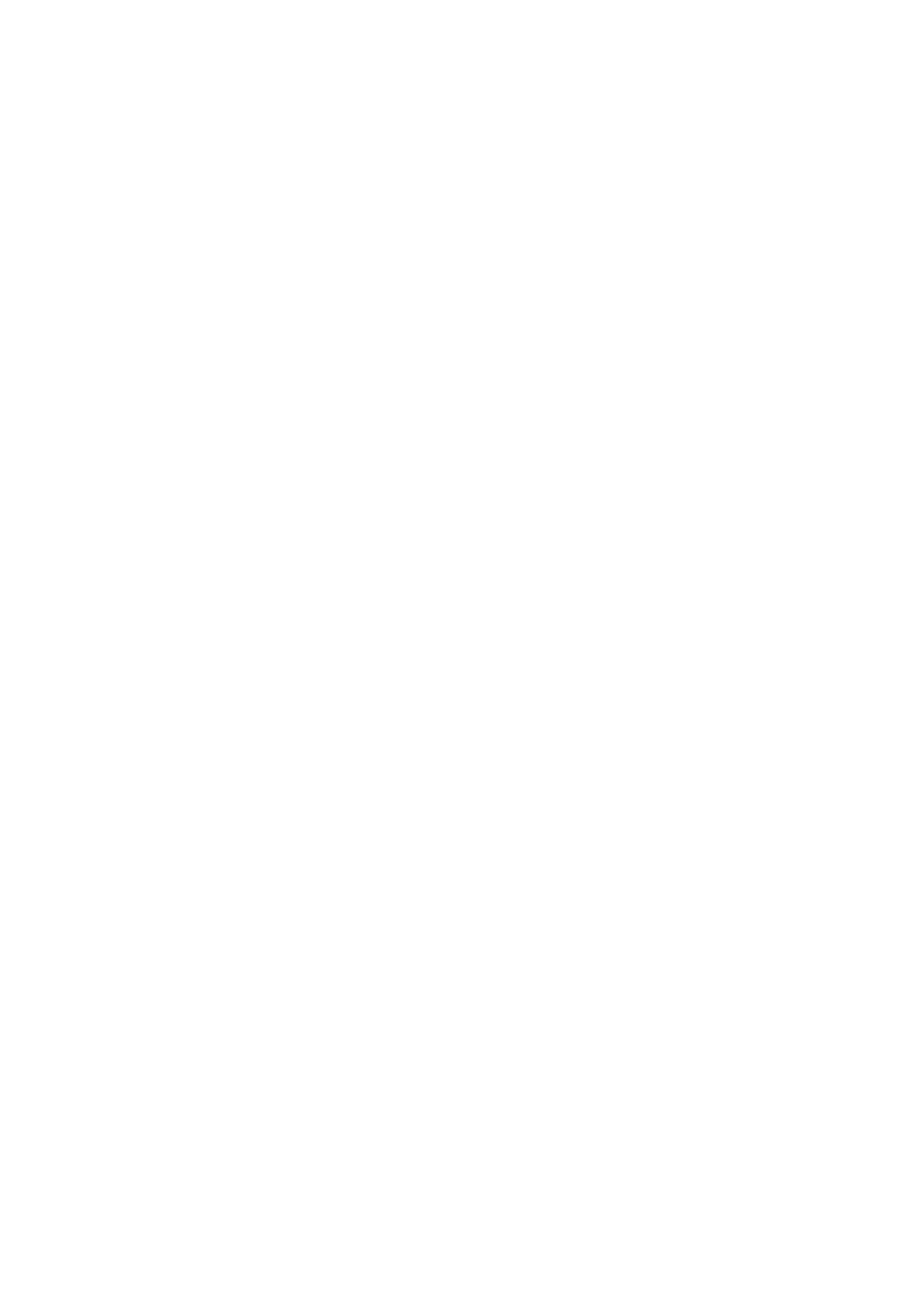# Acronyms and Abbreviations

| ADB           | African Development Bank                              |
|---------------|-------------------------------------------------------|
| <b>AHRDF</b>  | African Human Resources Development Fund              |
| <b>AIDS</b>   | Acquired Immune Deficiency Syndrome                   |
| AU            | African Union                                         |
| <b>CADF</b>   | China-Africa Development Fund                         |
| <b>CCP</b>    | Chinese Communist Party                               |
| <b>DRC</b>    | Democratic Republic of the Congo                      |
| <b>ECOWAS</b> | Economic Community of West African States             |
| <b>FOCAC</b>  | Forum on China-Africa Cooperation                     |
| <b>HIPC</b>   | Heavily Indebted Poor Countries                       |
| IMF           | <b>International Monetary Fund</b>                    |
| <b>LDC</b>    | <b>Least Developed Country</b>                        |
| <b>MDGs</b>   | Millennium Development Goals                          |
| <b>MFA</b>    | Ministry of Foreign Affairs                           |
| <b>MOF</b>    | Ministry of Finance                                   |
| <b>MOFCOM</b> | Ministry of Commerce                                  |
| <b>NEPAD</b>  | New Partnership for Africa's Development              |
| <b>NGO</b>    | Non-Government Organization                           |
| <b>OAU</b>    | Organization of African Unity                         |
| <b>OECD</b>   | Organization for Economic Cooperation and Development |
| <b>PRC</b>    | People's Republic of China                            |
| SADC          | Southern Africa Development Community                 |
| <b>UNDP</b>   | United Nations Development Programme                  |
| <b>UNECA</b>  | United Nations Economic Commission for Africa         |
| <b>UNEP</b>   | United Nations Environment Programme                  |
| WHO           | World Health Organization                             |
| <b>WWF</b>    | World Wildlife Fund                                   |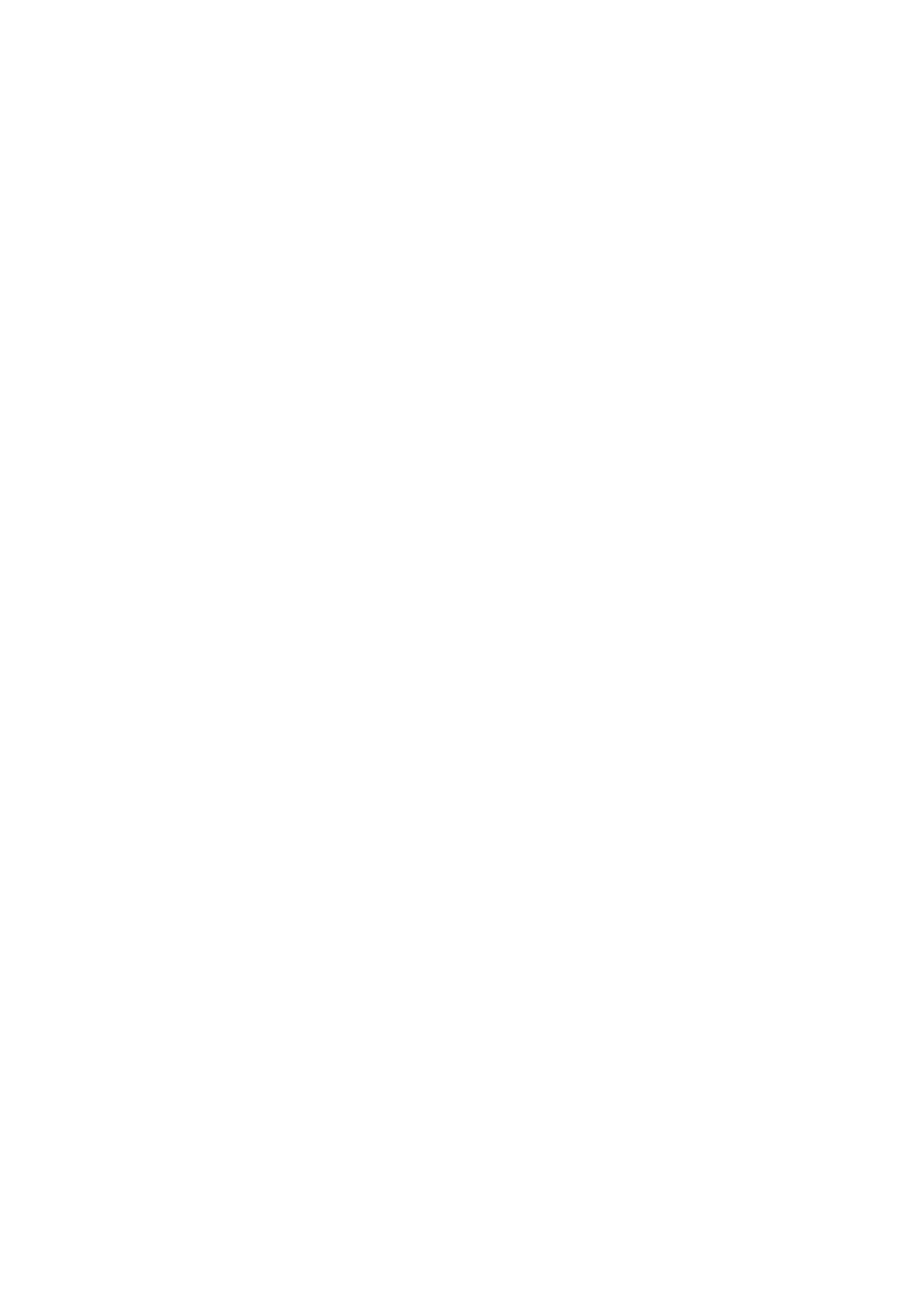### Preface

*FOCAC Ten Years Later: Achievements, Challenges and the Way Forward,*  is a joint project of the Centre of African Studies, Peking University, and the Nordic Africa Institute (NAI). The report is being released ahead of the 5th Ministerial Conference of the Forum on China-Africa Cooperation (FOCAC) to be held in Beijing between 19 and 20 July 2012. Since 2008, Peking University and NAI have been collaborating on joint research on evolving China-Africa relations.

This research was financially supported by the National Fund of Social Science in China, and the World Wildlife Fund (WWF-China). The research is the first attempt to evaluate the achievements of FOCAC since its inception in 2000. The authors of the report have put forward pragmatic and sensible recommendations for institutionalizing FOCAC as a permanent platform to promote China-Africa relations for several decades to come.

The research was conducted under the leadership of Professor Li Anshan of Peking University, and the team comprised professors Liu Haifang, Pan Huaqiong (Peking University), Zeng Aiping (China Institute of International Studies) and He Wenping (Chinese Academy of Social Sciences). The draft report was later revised and refocused by a team from NAI, which included Simone Noemdoe, research consultant, and Professor Fantu Cheru, the coordinator of the BRICS/IBSA-Africa project. Peter Colenbrander, NAI's external editorial contractor, provided valuable editorial assistance.

The authors of the report affirm that FOCAC plays an indispensable role in China-Africa relations and represents a new model of South-South multilateral relations. However, to ensure FOCAC's sustainability, a number of steps must be taken by Chinese and African governments to improve current institutional arrangements and decision-making processes. In particular, the report highlights the need to create mechanisms for greater civil society and private sector engagement in both China and Africa in the process of decision-making; and to increase the frequency of follow-up procedures to ensure effective implementation of agreed targets.

It is our hope that this report will stimulate lively discussion and debate among policy-makers from China and Africa, civil society organizations and the private sector. FOCAC is an important platform for policy dialogue and all stakeholders must make extra efforts to ensure its sustainability.

Professor Fantu Cheru Senior Research Fellow & Coordinator of the BRICS/IBSA-Africa Project The Nordic Africa Institute Uppsala, Sweden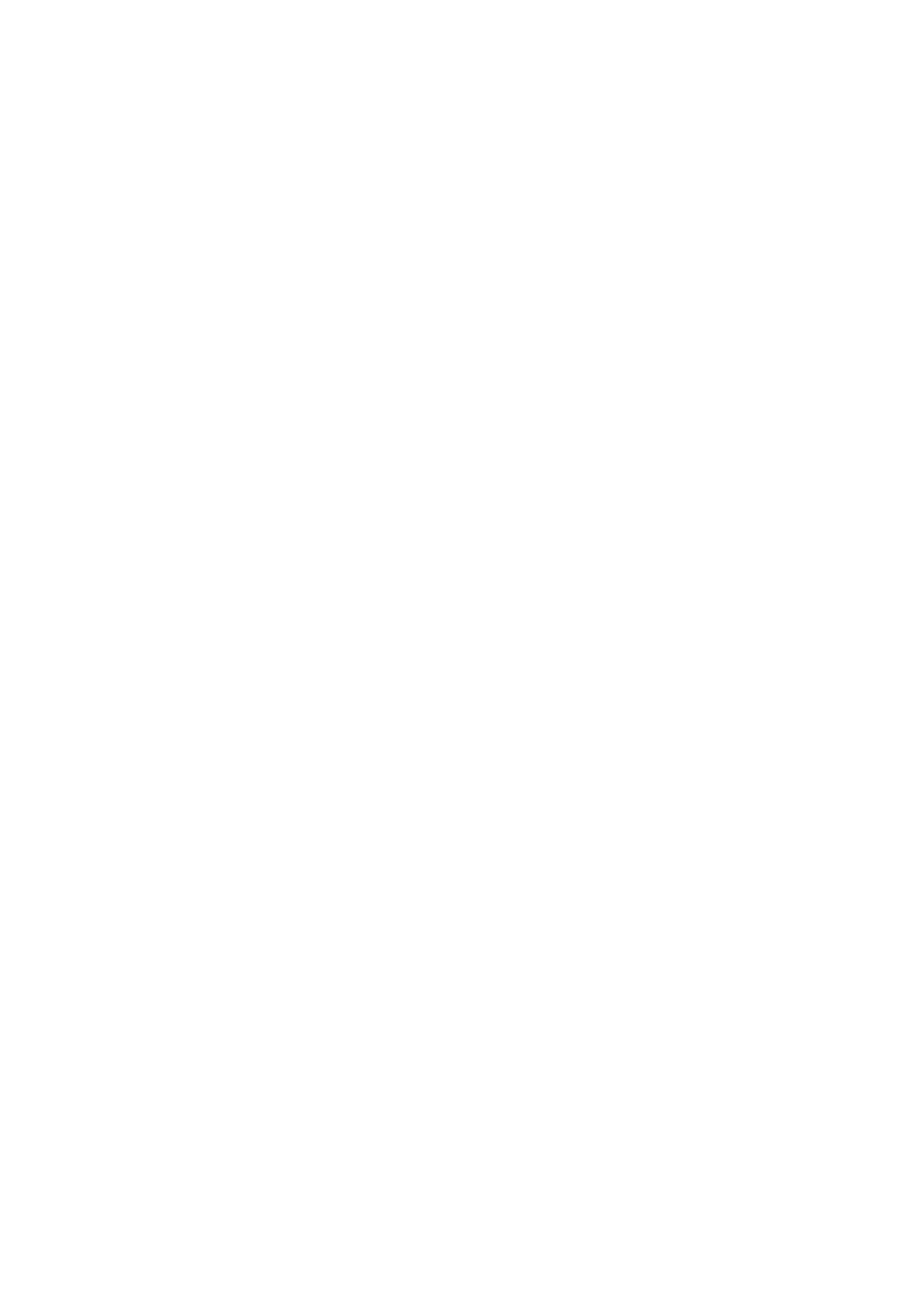### Introduction

The Forum on China-Africa Cooperation (FOCAC) was established in 2000. It is a multilateral platform for exchange and cooperation between China and African countries that have formal diplomatic relationships with China, and covers various aspects of politics, trade, economy, society and culture.

There have been four FOCAC ministerial conferences to date, the third coinciding with the China-Africa Summit. FOCAC ministerial conferences are held every three years, and alternate between China and an African country. The fifth ministerial conference is scheduled for 19–20 July 2012 in Beijing.

All previous FOCAC ministerial conferences and their follow-up actions have had a great impact and deepened bilateral cooperation between China and Africa. As the government of the Peoples Republic of China prepares to host the fifth ministerial conference, this report assesses the success of FOCAC in fulfilling commitments made at previous ministerial meetings, and the challenges and opportunities for institutionalizing FOCAC as a platform for promoting China-Africa relations in coming decades.

### FOCAC's achievements

FOCAC represents a new cooperation model between China, the world's largest developing country, and Africa, the continent with the highest number of developing countries. Thus, this cooperation model could provide a new basis for solving global poverty.

The forum is a new and mutually beneficial cooperation model based on mutual respect among equals, and is directly related to the legitimacy of the world's current political-economic system.

Many realistic and pragmatic achievements have been recorded over the first decade of FOCAC's existence (See Annex 1).

#### Purpose

More than ten years have passed since the establishment of FOCAC, an event that marked an important milestone in China-Africa history and prompted tremendous responses around the world.<sup>1</sup> FOCAC has played a significant role and become an important institution that could influence the current history. The purpose of this project is to study FOCAC's origins, procedures, participating institutions, mechanisms, achievements, shortcomings, and sustainability.

<sup>1.</sup> There were 34.2 million hits after searching 'Forum on China-Africa Cooperation' on Google (7 April 2011).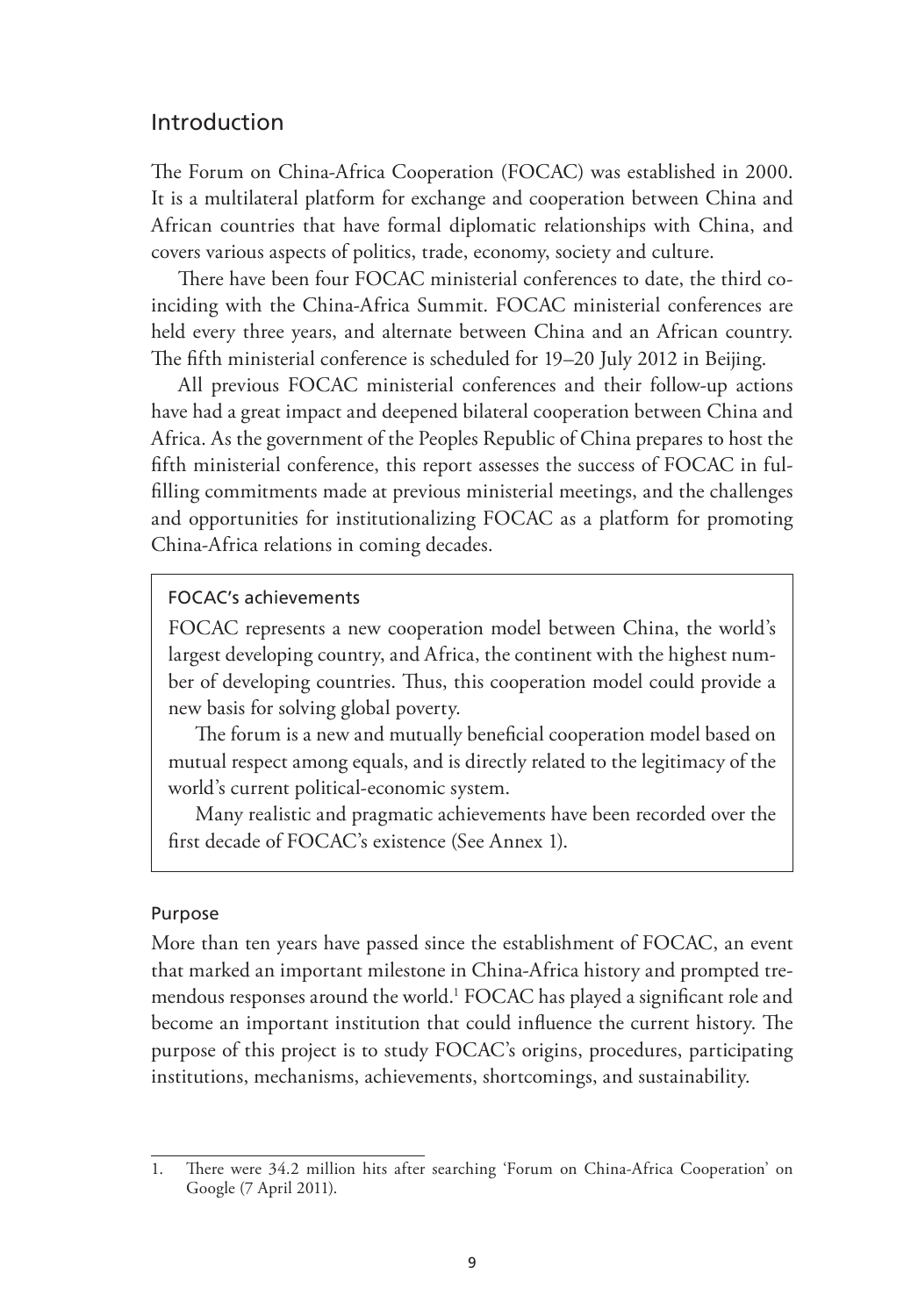#### Approach to Research

This research project mainly used qualitative research methods. There were four key tools: desktop study; structured interviews (in-person and telephonic); field studies; and interactive lectures.

The desktop research analyzed the existing literature and FOCAC documents between October and December 2010. FOCAC's first decade of existence has given rise to a wide range of materials, including research reports about its principles, actions, measures and mechanisms. The main purpose of this phase of investigation was to collect and analyze FOCAC's history, achievements and problems. This research was supported by the National Social Science Fund and undertaken by the Centre for African Studies at Peking University. It was expected that certain key FOCAC participants would be interviewed, including the Chinese ministries of foreign affairs and of commerce, the China Development Bank and at least two African diplomats in China and two African organizations.

In the event, the research team interviewed the relevant stakeholders in China as well as African diplomats from Nigeria, Democratic Republic of Congo, the Sudan, Zimbabwe, Tunisia and Morocco and NEPAD and AU representatives based in China. The interviews (and lectures) were mainly in Beijing. This material was complemented by several African field trips to South Africa, Ethiopia and Zambia, among others.

Respondents included officials from the Chinese and African governments<sup>2</sup> and from financial institutions, as well as researchers and entrepreneurs.

The project group included three scholars from Africa, who conducted most of the African diplomatic interviews. The Chinese researchers conducted the Chinese interviews and provided additional support to the field staff doing the African interviews. Chinese, English, French and Arabic were used.

<sup>2.</sup> Interviewees include Ambassadors Shu Zhan, Liu Guijin, Xu Mengsui, and the ambassadors of Morocco, Tunisia and Tanzania, as well as diplomats for the Democratic Republic of Congo, Zimbabwe, Nigeria and the Sudan and the AU representative in China.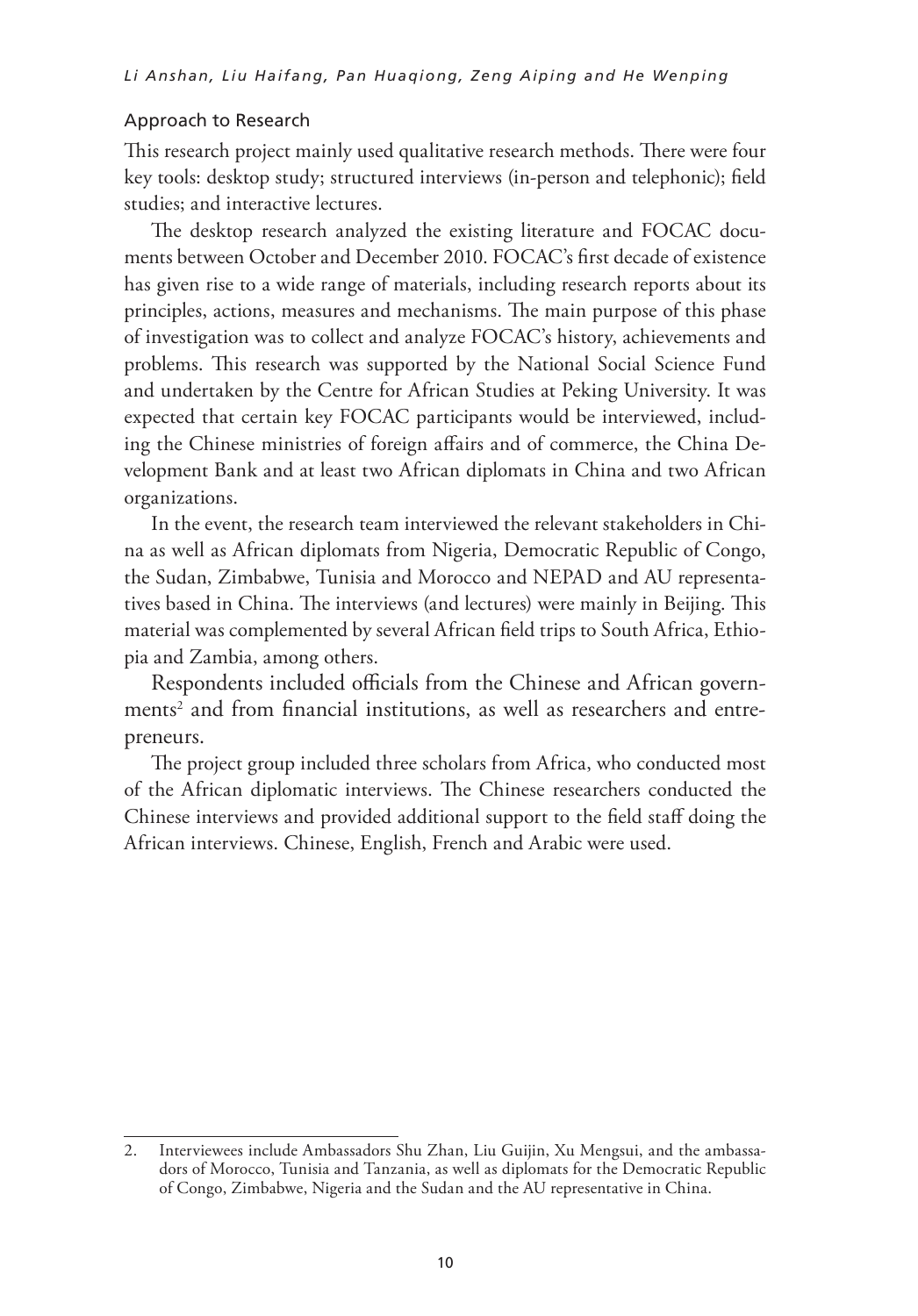## 1. China-Africa Relations: Historical Overview

### 1.1 Four Decades of Strategic Support

### **(a) 1960s – 1970s**

China has long offered assistance to African countries without any political conditions attached. This approach dates back to the 'Eight Principles of Foreign Economic and Technological Aid'. From 1956 to 1996, as part of its assistance to African countries, China built nearly 800 projects across the continent including farming, fisheries, textiles, energy, transport, broadcasting and communications, hydropower dams, machinery, public and civil construction, education, health, technology, handicrafts and food processing.3

### **(b) 1970s – 1980s**

During the 1970s, 33 heads of African states visited China. In 1970, China began to build the Tanzania-Zambia railway, which the West had refused to build on the grounds of cost and logistical impracticality. The Chinese government took on this enormous project and completed the line in 1976. In October 1971, with the support of other developing countries, China resumed its legal seat in the United Nations. Among the 76 countries supporting and voting for China were 26 in Africa. Chairman Mao stated clearly that 'it was black African friends who carried us back in'.4

### **(c) 1980s – 1990s**

The mid-1980s were regarded as 'the golden era of China-African relations since 1949'. Twenty-nine African heads of state visited China from 1982 to 1985 and Chairman Li Xiannian visited three African countries in 1986. Chinese-African economic and trade cooperation was greatly strengthened. From the 1970s to the end of the 20th century, China signed more than 6,000 labour contracts with African countries, amounting to nearly \$10 billion in total.

China's Africa policy also changed in the early 1980s. In 1982, the 12th conference of the CCP made two strategic decisions. Henceforward, emphasis would be on the Chinese domestic economy, thereby signalling the calculated transformation of China, and also on an independent foreign policy focused on peace and development. To emphasize the importance that Beijing attached to Chinese-African relations, Premier Zhao Ziyang made a visit to Africa just

<sup>3.</sup> Huang Zequan, 'Fifty Years of China-African Friendly Cooperation,' Centre for African Studies, Peking University, ed. *China and Africa*, Beijing: Peking University Press, 2000, p.45.

<sup>4.</sup> Weng Ming, 'Linxing Dianjiang: Qiao first led a mission to the UN General Assembly', Fu Hao, Li Tongcheng, eds. *Jingtian Weidi:* Diplomats at the UN, Beijing: China Overseas Chinese Publishing House, 1995, p. 9.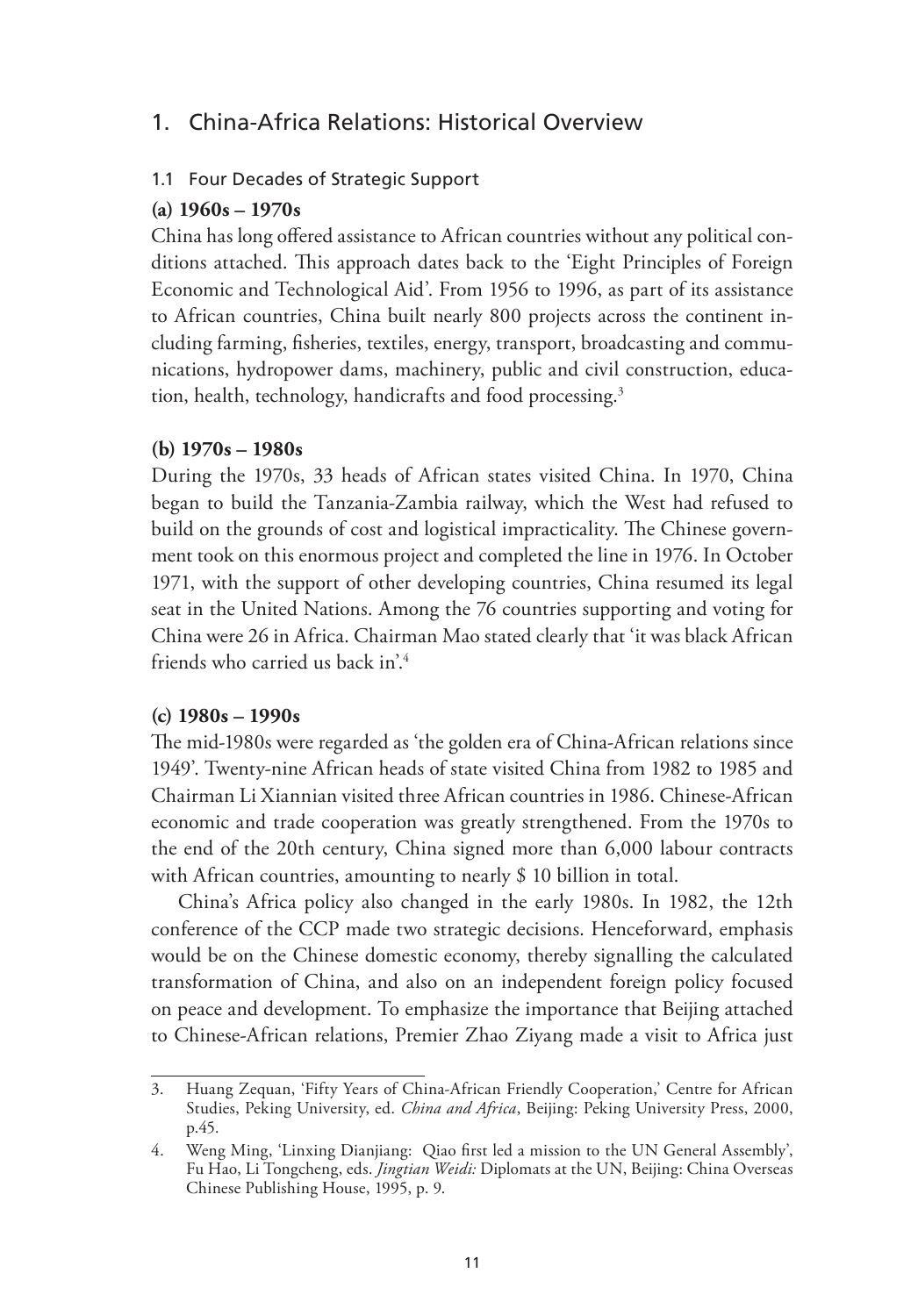three months after the 12th conference. During this visit he announced the four principles that would underlie economic and technological cooperation with Africa: *sincerity, equality and mutual benefit, solidarity and common development.*

By the end of 1987, the Chinese government had completed 388 projects in Africa. At the same time, China started to reform its foreign trade and foreign assistance institutions. The financial subsidy for foreign trade exports was cancelled and foreign trade enterprises also began to take responsibility for their profits and debts. This created new conditions for increased investment in Africa. Other reforms included improving assistance to projects and separating the foreign assistance agency from other foreign enterprises. It also included training in technological and management skills for Africa, thereby marking the growing diversification of foreign assistance initiatives. These changes and reforms laid a solid foundation for the rapid development of China-African trade relations.

It can also be noted that several African presidents and prime ministers and foreign minister's visited China after the 'Tiananmen incident' in 1989. China took these visits to mean that Africa considered itself a 'true friend', according to former Foreign Minister Qian Qichen. 'They remembered that China used to help them in the past, and therefore they should try their best to support  $China<sup>5</sup>$ 

#### **(d) 1990s – 2000s**

The rapid development of China-Africa relations in the 1990s required a more systematic approach to maintain the initial momentum. Africa went through tough times after it suffered drastic economic decline in the 1980s, usually described as 'the lost decade'. In an arena of economic globalization, China-Africa cooperation gave rise to opportunities and challenges. After the mid-1990s, the impact of the Western-promoted multiparty democracy processes subsided, and Africa's situation got better.

During this time, Africa's political conditions stabilized, with many countries emerging from uprisings and wars. In addition, African economies started to recover and achieved 2.4 per cent growth in 1995. The number of African countries with negative economic growth indicators decreased from 14 in 1994 to three in 1995, while those with a growth rate above 6 per cent increased from two in 1994 to eight in 1995. According to ADB statistics, Africa's economic

<sup>5.</sup> Qian Qichen, *Ten Episodes in China's Diplomacy*, Beijing: World Knowledge Publishing House, 2003, pp.255–7. Also see Ian Taylor, 'China's Foreign Policy towards Africa in the 1990s,' *Journal of Modern African Studies*, 36, 3 (1998), pp.446–9.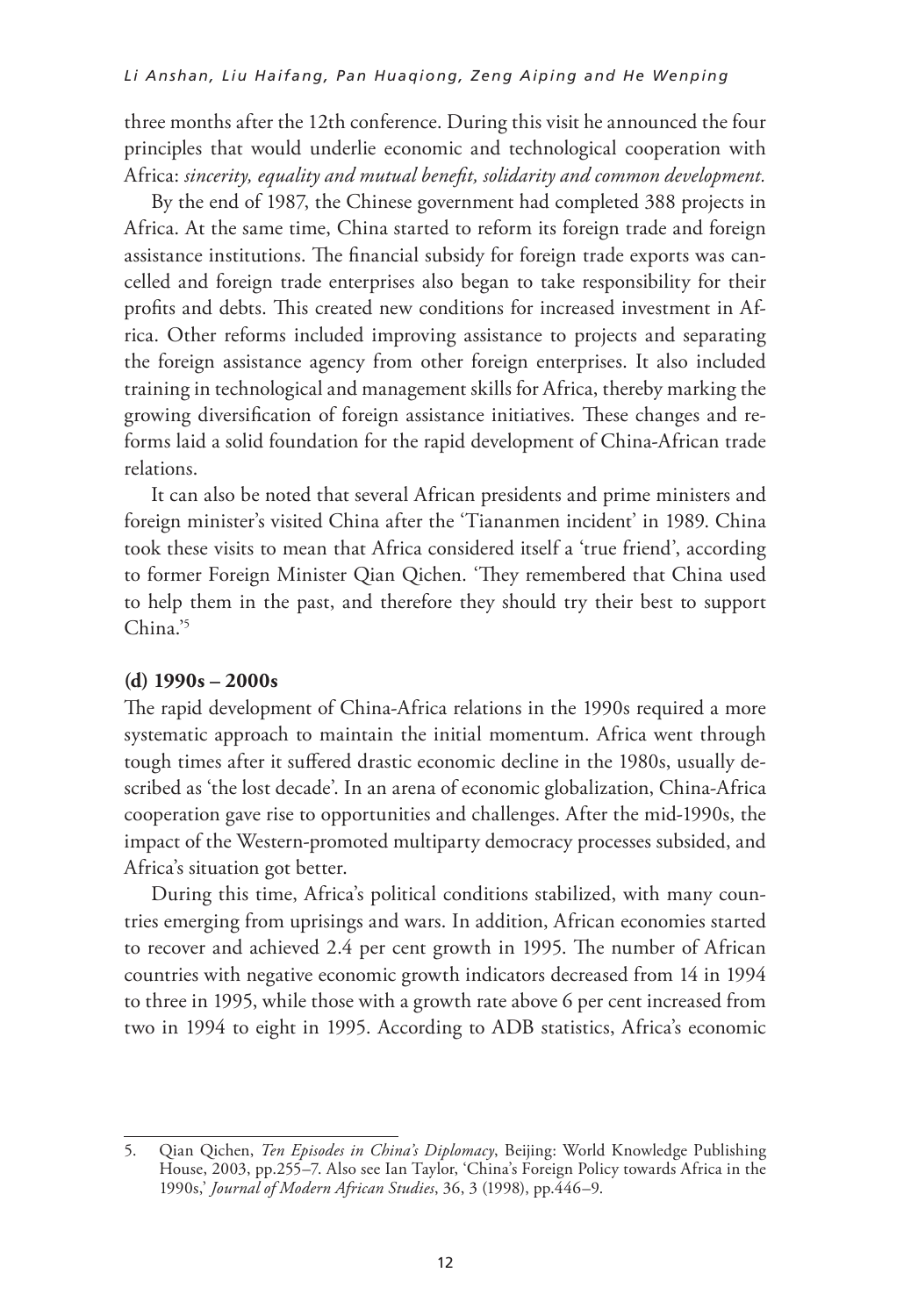growth rate rose to 4.8 per cent, exceeding population growth for the first time and reversing the situation of income decrease on the continent.<sup>6</sup>

African countries continued to signal their loyalty to China when at the 53rd conference of the UN Human Rights Commission in 1997, they, together with other developing countries, opposed a Western anti-China resolution and proposed that no action against China be taken.

Between 1990 and April 1998, 53 African heads of state, 15 African prime ministers and many African senior officials visited China.7 These visits indicated the mutual trust between China and Africa and also promoted China-Africa relations. Africa has for many years supported China over Taiwan and Tibet issues. It also supported China's candidacy for the WHO director-general's position and China's bid to host the 2008 Olympic Games.

With the 'Going Abroad' policy, China moved from ideology to pragmatism and sharpened its focus on trade and investment. The 'two resources and two markets' tactic encouraged Chinese enterprises to enter and invest in Africa. China-Africa development relations gained momentum in 1995, including visits to 23 African countries by Chinese leaders. An oil project was initiated in the Sudan and African oil became the top commodity import into China, so that trade between China and Africa increased by 48.3 per cent. Bilateral trade became the new trend and Chinese enterprises increased their African investments, while an increasing number of African businessmen participated in Chinese trade fairs.

China had supported the African anti-colonial struggle and after returning as a permanent member of the United Nations Security Council continued to uphold justice for African countries, fighting firmly against external forces attempting to interfere in their internal affairs. Africa received significant Chinese foreign aid, despite China's own poor economic situation and the difficulties it faced. In addition to industrial and agricultural projects, China supported infrastructure development, a milestone in the early period of African independence. These large projects played an important role in nation-building in these African countries.<sup>8</sup>

In 1996, Chairman Jiang Zemin visited six African countries and delivered his 'Build a New Historical Monument to China-African Friendship' speech at

<sup>6.</sup> Xia Jisheng, 'Reviews of African Economic Development in the 1990s,' Asian and African 6. Xia Jisheng, 'Reviews of African Economic Development in the 1990s,' *Asian and African*  Studies, 7 (1997), Beijing: Peking University Press, pp.296-9. *Studies*, 7 (1997), Beijing: Peking University Press, pp.296–9.

<sup>7.</sup> Chen Gongyuan, *China-African Relations and the Quest of African Issues*, Beijing: Chinese Association of African Studies, 2009, p.132.

<sup>8.</sup> It is inappropriate to over-emphasize the cost of these buildings. Instead, their political and cultural significance should be noted. Li Anshan, *Study on African Nationalism*, Beijing: China's International Broadcast Publisher, 2004, pp. 291–300. Regarding China's aid for big projects in Africa, see *Fifty Years of Sino-African Friendly Cooperation*, Beijing: World Knowledge Publishing House, 2000.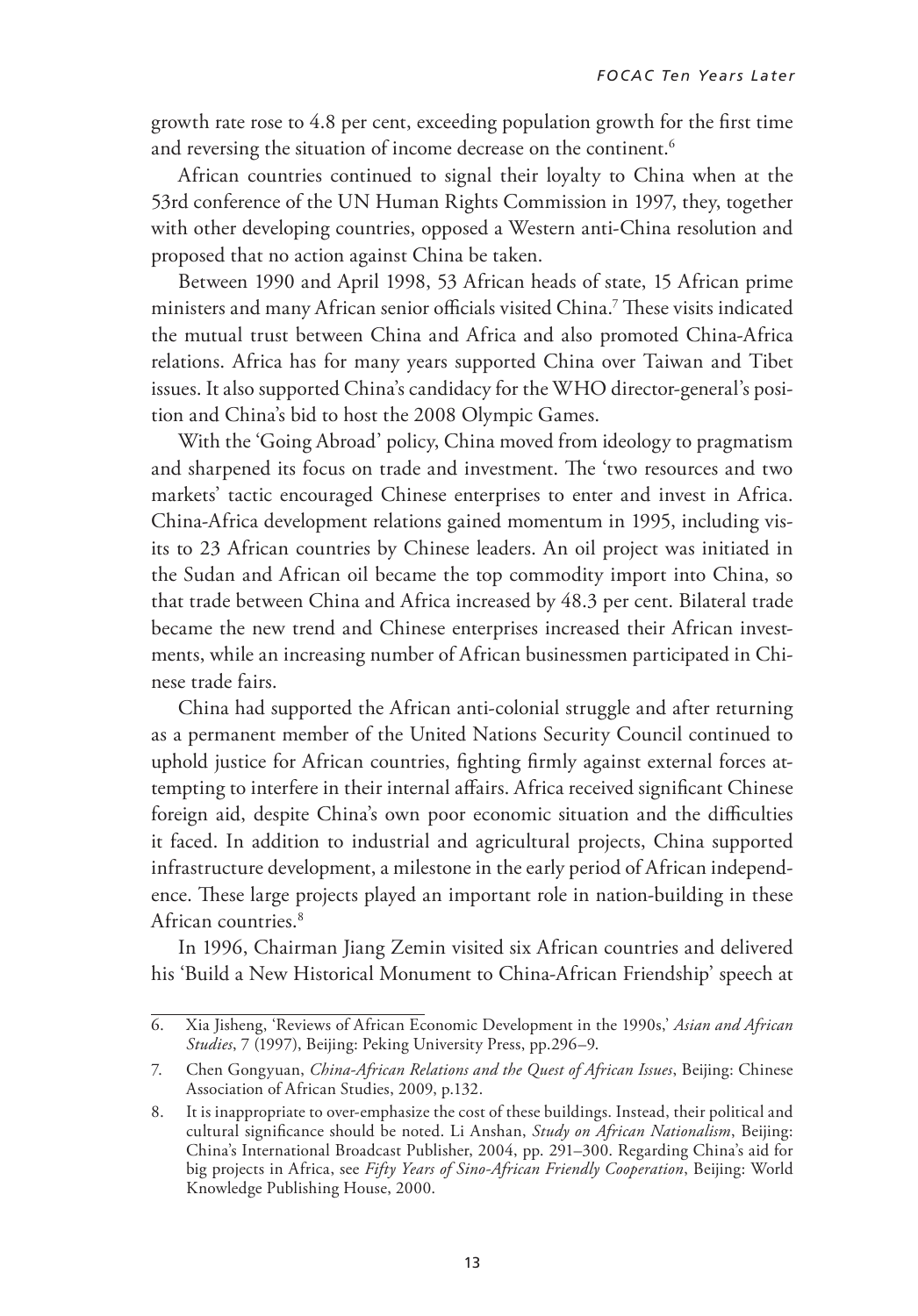the OAU (now AU) headquarters. He put forward five principles for building durable, stable, comprehensive and cooperative China-Africa relations for the 21st century: sincere friendship; equality and mutual respect; common development and mutual benefit; consultation and cooperation in international affairs; and looking to the future to build a better world. These principles became the guiding principles in China-African cooperation in the new era.

Throughout this period, Chinese investments in Africa accelerated, rapidly increasing trade volumes. China also implemented its governmental preferential loan scheme in 1995 after a three-year trial period, and framework agreements on preferential loans were concluded with 16 African countries by the end of 1996. New forms of foreign loans were gradually accepted by recipient countries. By the end of 2000, the number of countries that had signed preferential loan framework agreements had increased to 22.

| Year | <b>Volume of Trade</b> | <b>Africa's Exports to China</b> | <b>China's Exports to Africa</b> |
|------|------------------------|----------------------------------|----------------------------------|
| 1990 | 9.35                   | 2.75                             | 6.60                             |
| 1994 | 26.43                  | 8.94                             | 17.49                            |
| 1995 | 39.21                  | 14.27                            | 24.94                            |
| 1996 | 40.31                  | 14.64                            | 25.67                            |
| 1997 | 56.71                  | 24.64                            | 32.07                            |
| 1998 | 55.36                  | 14.77                            | 40.59                            |
| 1999 | 64.84                  | 23.75                            | 41.08                            |

**Table 1: Volume of Trade between China and Africa 1990–99 (in US\$ 100 million)** 

Source: Almanac of China's Foreign Economy and Trade, various years. (1991: 305; 1995–96: 389 and 410; 1996–97: 554 and 579; 1997–98: 363 and 391; 1998-99: 372 and 405; 1999– 00: 398 and 432; 2000: 459 and 492), China Foreign Economy and Trade Publishing House.

In order to improve understanding of China and strengthen friendship and long-term cooperation between China and African countries, the first seminar of China-Africa economic management officials took place on 3 August 1998. Twenty-two officials from 12 African countries took part. Proposed by former Chinese President Jiang Zemin, these seminars were to be held twice a year. Another layer to this partnership is the Chinese-driven communications and exchanges on culture, education and health with Africans.9 These rapid changes in China-Africa relations and cooperation necessitated further institutionalization.

<sup>9.</sup> Editorial Group of Educational Cooperation and Communication between China and Africa, *Educational Cooperation and Communication between China and Africa*, pp. 3–5; Drew Thompson, 'China's Soft Power in Africa: From the 'Beijing Consensus' to Health Diplomacy,' China Brief, 5:21 (13 October 2003), pp.1–4.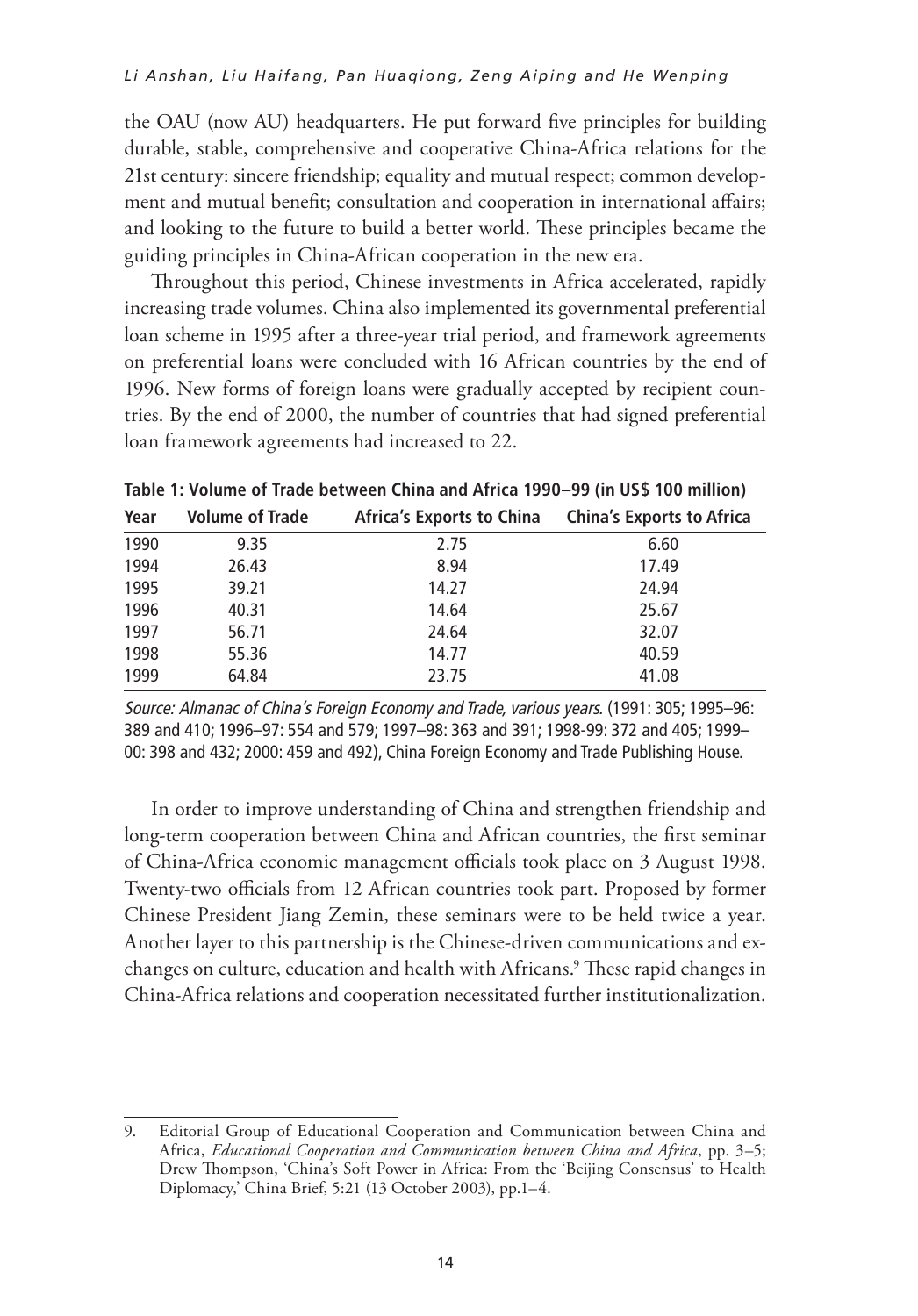## 2. Forum on China Africa Cooperation (FOCAC)

Economic globalization, the progress made by Western countries in the post-Cold war period in expanding their economic engagement with Africa, provided an incentive for China to take a proactive decision to develop a comprehensive approach to engaging the African continent. African senior officials realized the importance of a China-Africa cooperation mechanism and proposed the establishment of FOCAC. Chinese academics and political professionals advised on upgrading and institutionalizing China-Africa relations and these ideas were finally put into practice. Without the active participation of and promotion by the African side, the establishment of FOCAC would have been impossible.

### 2.1 The First Decade of FOCAC

There is a sense of continuity in the history of China-Africa interaction within a partnership framework explicitly underpinned by development, equality of treatment between the parties and respect for sovereignty. China-Africa relations fluctuated before the establishment of FOCAC, but generally speaking, they have been marked by cooperation and mutual support on the international stage.

### 2.2 New Opportunities and Challenges

Pushed by economic globalization, the pace of 'going abroad' by Chinese enterprises accelerated. 'Going outside' was not only a matter of business behaviour, but was directed and supported by the country's foreign policy.

 This is indicated by various Chinese state visits to Africa to promote Chinese trade. Vice Premier Zhu Rongji announced in 1995 on his African visit that to support joint ventures by Chinese and African enterprises and to provide initial funding, China would provide preferential government loans. When Premier Li Peng visited Africa in 1995 and 1997, he stated that 'the Chinese government encourages Chinese enterprises to have direct cooperation with African enterprises, and supports Chinese companies in investing in Africa to enlarge the fields of cooperation.' Chairman Jiang Zemin stated in 1996 on his trip to Africa that 'the Chinese government encourages mutual cooperation, broadening trade, increasing African imports, and finally promoting the balanced and fast development of China-African trade'.10

Africa's political and economic improvement, the West's adjustment of its Africa policy and the opportunities and challenges provided by economic globalization contributed to the establishment of FOCAC.

<sup>10.</sup> Huang Zequan, 'Fifty Years,' p.49.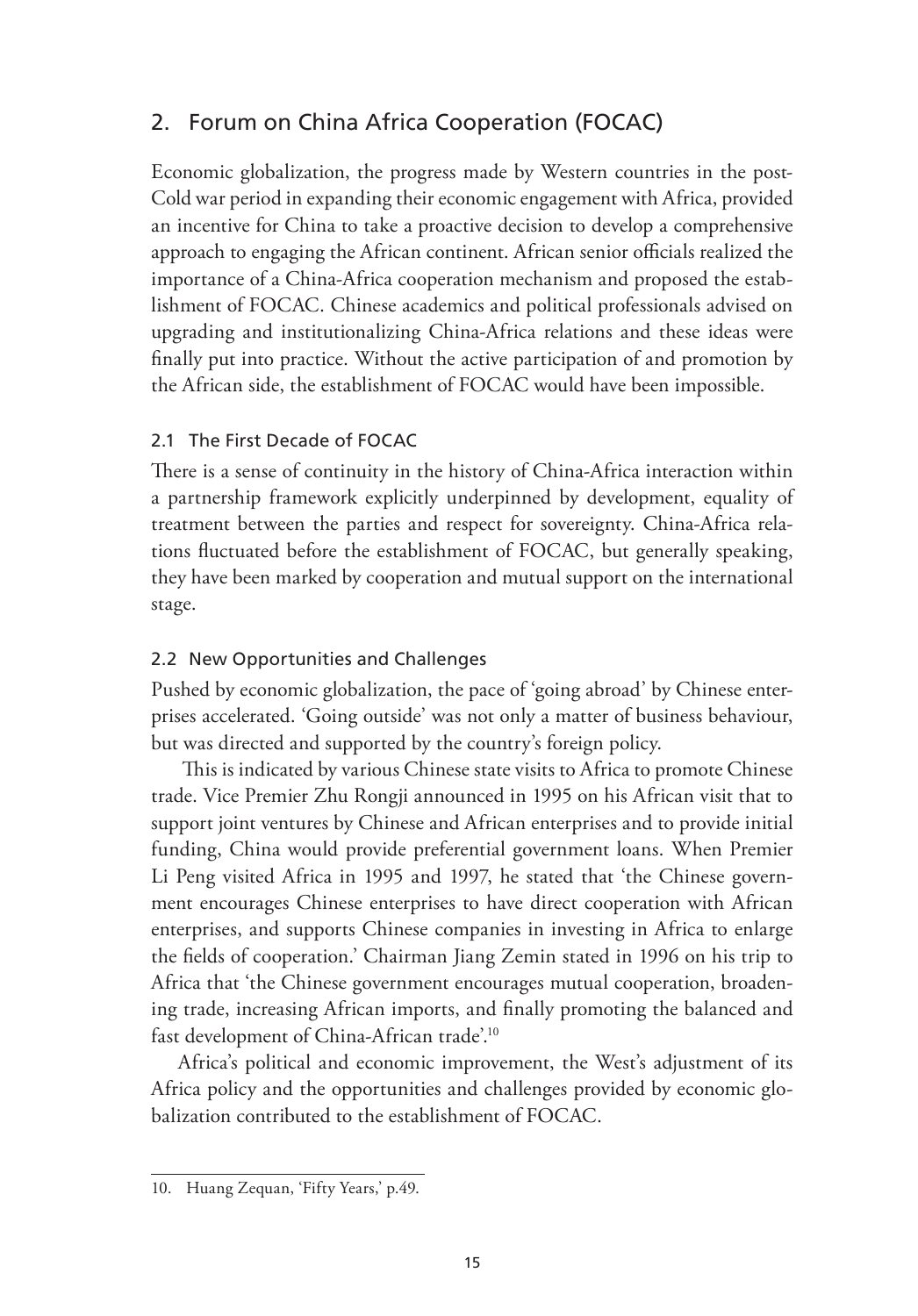From 1996 to 2004, the Chinese Foreign Ministry authorized the China Foreign Affairs University to host nine workshops (in French and English) for African diplomats to improve their understanding of China. Some African leaders and envoys to China (including Ethiopia and Mauritius) proposed establishing a 'one to multi-partnership', but China did not initially think this practicable. Attending diplomats from Mauritius, Benin and Madagascar were already proposing the establishment of a relevant mechanism between China and African countries, but this was not put into practice.

### 2.3 Origins of FOCAC

The common perception is that FOCAC was initiated by the Chinese government.<sup>11</sup> Some even argue it was part of a 'grand strategy'.<sup>12</sup> As a matter of fact, the most important push for the establishment of FOCAC was by Africans. The new situation required fresh measures and innovative institutions, an increasing number of African countries proposed establishing a new kind of partnership with China.

How to face the new challenges and protect their legitimate interests were the common questions China and African countries were contemplating at the turn of the century. Some African nations even argued that China-Africa relations should adjust to the new situation by building large-scale high-level contact mechanisms in the manner of the US-Africa Business Forum, the Commonwealth Conference, the Franco-African Summit, the Tokyo International Conference of African Development and the Euro-African Summit, as well as strengthening bilateral communications on issues of mutual concern such as peace and development.<sup>13</sup>

In February 1998, the then ambassador to Zimbabwe returned to China and became head of the Department of African Affairs in the Ministry of Foreign Affairs. In March 1998, the newly appointed foreign minister visited Guinea, Côte d'Ivoire, Ghana, Togo and Benin. During this visit, he realized the im-

<sup>11.</sup> Ann Cristina Alves, 'Chinese Economic Diplomacy in Africa: The Lusophone Strategy,' Chris Alden, Daniel Large and Ricardo Soares de Oliveira, eds., *China Enters Africa: A Rising Power and a Continent Embrace*, London: Hurst, 2008, p.72; Mwesiga Baregu, 'The Three Faces of the Dragon: Tanzania-China Relations in Historical Perspective,'Kweku Ampiah and Sanusha Naidu, eds., *Crouching Tiger, Hidden Dragon? Africa and China*, Scottsville: University of KwaZulu-Natal Press, 2008, p.163.

<sup>12.</sup> Helmut Asche, 'China's Engagement in Africa: A Survey,' paper presented at international conference 'China in Africa: Who Benefits? Interdisciplinary Perspectives on China's Involvement in Africa, 'Johann Wolfgang Goethe University, Frankfurt am Main Germany, 14-15 December 2007.

<sup>13.</sup> Yao Guimei, 'FOCAC and its influence on China-African Economic Cooperation,' Chen Gongyuan, ed., *A Probe into the New Strategic Partnership between China and Africa*, Beijing: Chinese Association of African Studies, 2007, p.263.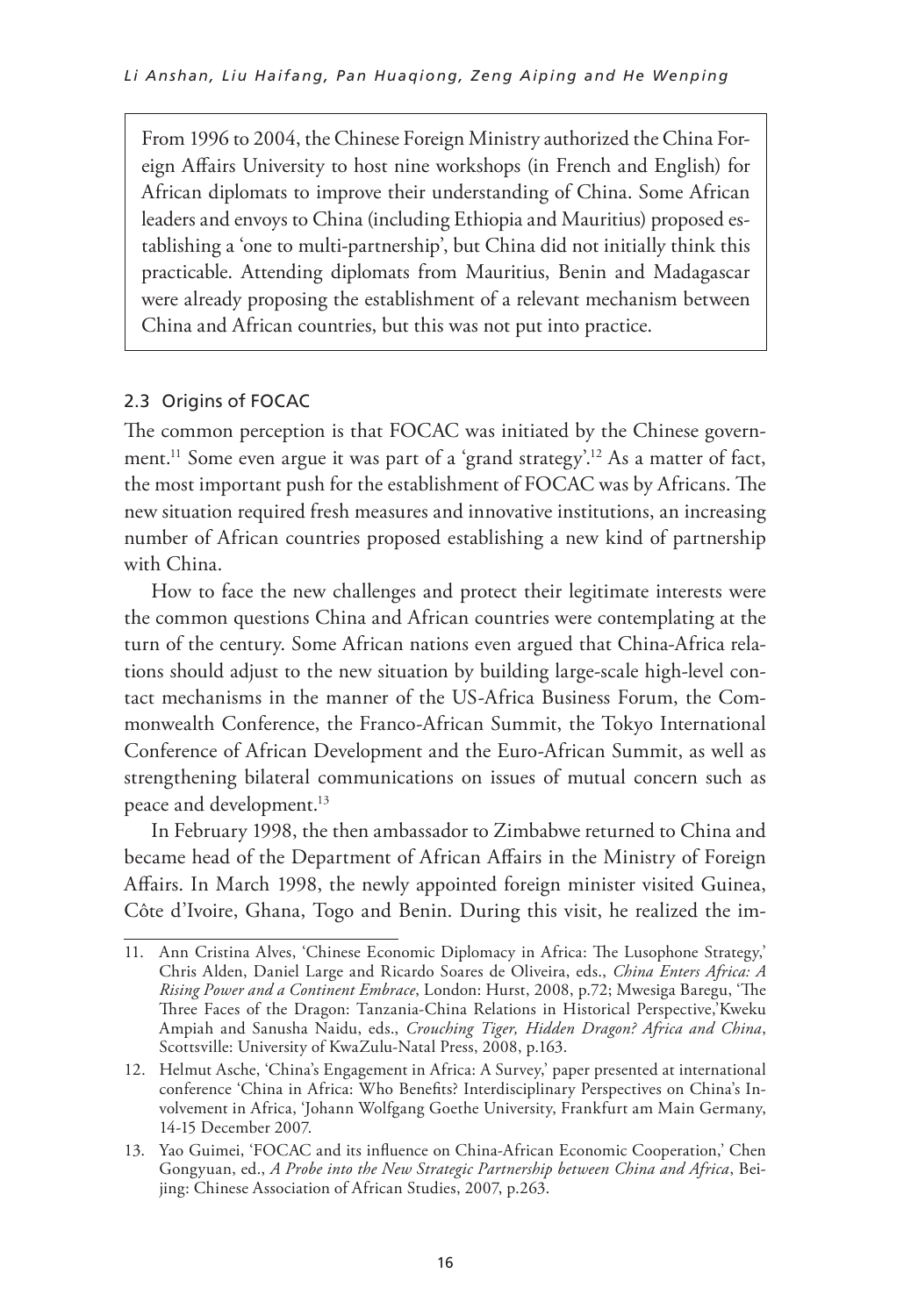portance of Africa on the international political and economic stage and the urgency of reinforcing China-Africa cooperation.

In 1999, Madagascar's minister of foreign affairs, Lila Ratsifandrihama, visited China. During this visit, she expressed a strong pro-China position and called for greater cooperation between China and Africa. She continued: 'Since the bilateral relations between China and African countries are strong and considered to be in such good condition as both sides continue to cooperate in many areas, why not consider establishing a multilateral forum?'14 At this time, the US, France and Japan were adjusting their African policies.

At the beginning of the new millennium, with its new challenges and opportunities, China realised that China-Africa cooperation could be raised to a new level. The initiatives, particularly by Madagascar, as well as the push from within the Department of African Affairs in the Chinese Ministry of Foreign Affairs, led to the setting up of a process to formalize China-Africa relations. Though the proposal that emerged was not initially considered as viable, the proponents believed it represented an opportunity to even resolve outstanding bilateral issues. Eventually, after several rounds of discussion, the proposal was submitted to the State Council. Chairman Jiang Zemin and Premier Zhu Rongji immediately ratified the proposal.15

China's own sensitivity over Western competition in Africa and the urgency of building a permanent cooperation mechanism prompted the Chinese government to accept the African suggestion to establish FOCAC.

#### **Table 2: The History of FOCAC Conferences**

|               | <b>First Ministerial Conference</b>                                         |
|---------------|-----------------------------------------------------------------------------|
| Date          | 12-14 October 2000                                                          |
| Place         | Beijing, China                                                              |
| Participants  | China, 44 African countries, 17 organizations                               |
| Papers Issued | Beijing Declaration of FOCAC; Guideline of China-Africa Cooperation in      |
|               | <b>Economic and Social Development</b>                                      |
| Commitments   | • Promote political cooperation, create a favourable environment for China- |
|               | Africa business affiliation and trade;                                      |
|               | • Provide assistance to African countries;                                  |
|               | • Give preference to import African products;                               |
|               | • Establish China-Africa Joint Business Council and China-Africa Products   |
|               | Exhibition Centre to promote bilateral trade and to facilitate access for   |
|               | African products to the Chinese market;                                     |
|               | • Provide special funds to support well-established Chinese enterprises to  |
|               | invest in African countries;                                                |
|               | • Cancel RMB10 billion in HIPC and LDC debts;                               |
|               | • Send extra medical teams to African countries;                            |

<sup>14.</sup> Tang Jiaxuan, *Jingyu Xufeng*, Beijing: World Knowledge Publishing House, 2009, p.433.

<sup>15.</sup> An interview with Ambassador Liu Guijin, 30 December 2010, Beijing.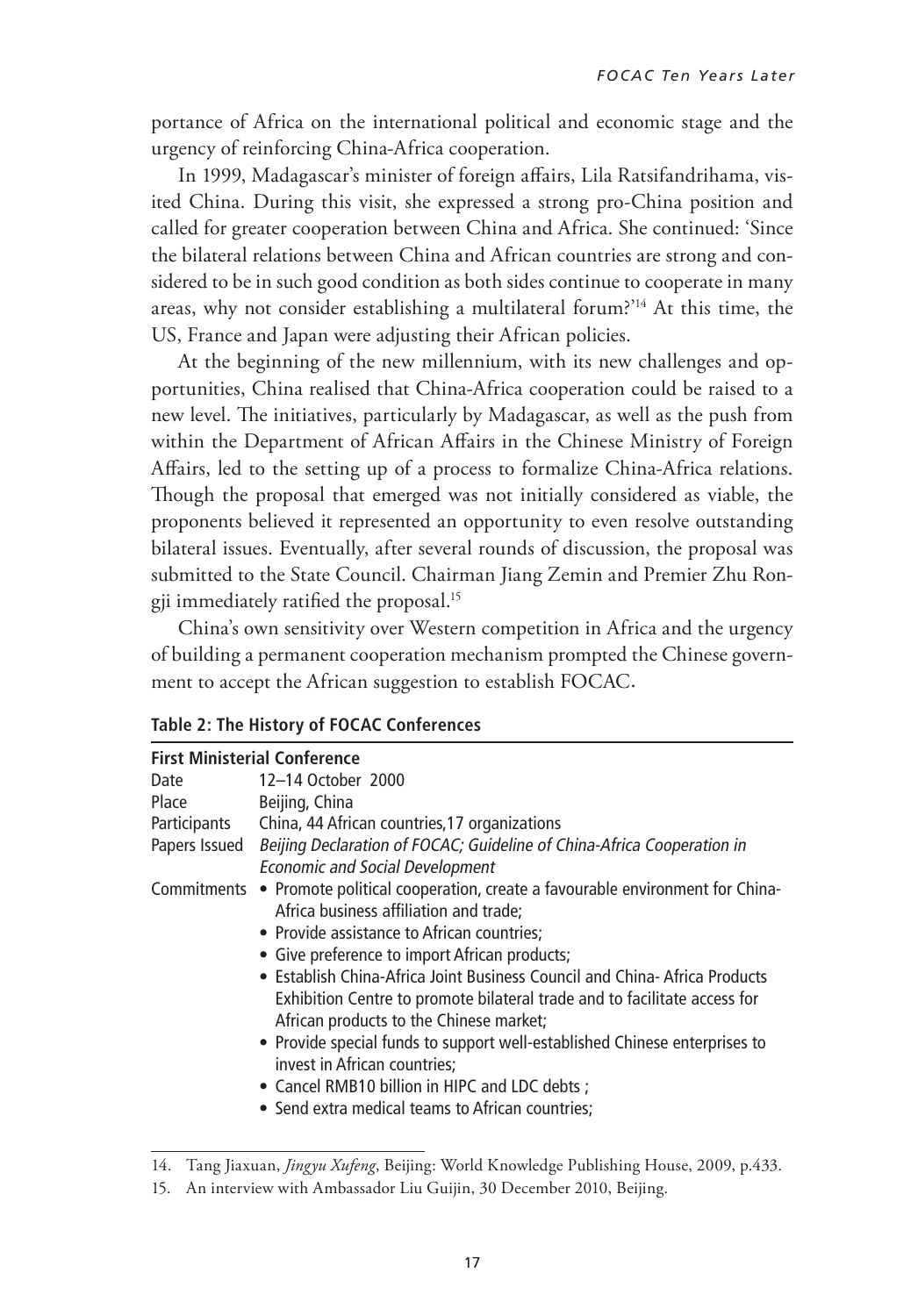- Grant more scholarships to African students to study in China and send teachers to Africa;
- Set up communications between African and Chinese universities and establish an African Human Resources Development Fund.
- • Cooperate in environmental management.

#### **Second Ministerial Conference**

| Date         | 15–16 December 2003                                                                   |
|--------------|---------------------------------------------------------------------------------------|
| Place        | Addis Ababa, Ethiopia                                                                 |
| Participants | China, 44 African countries, AU etc.                                                  |
|              | Papers Issued FOCAC – Addis Ababa Action Plan (2004–06)                               |
|              | Commitments ● Enhance cooperation in the development of human resources, train 10,000 |
|              | African personnel;                                                                    |

- Open up market and grant free tariff access for some commodities from the LDCs in Africa;
- Expand tourism cooperation with Africa, name eight African countries for Chinese tourist groups that cover their own travel expenses;
- Sponsor the 'Meeting in Beijing';
- Increase people-to-people exchanges with Africa and hold China- Africa Youth Festival.

### **Beijing Summit and Third Ministerial Conference**

| Date          | 4-5 November 2006                                                                                                                                                |
|---------------|------------------------------------------------------------------------------------------------------------------------------------------------------------------|
| Place         | Beijing, China                                                                                                                                                   |
| Participants  | China, 48 African countries, AU, etc.                                                                                                                            |
| Papers Issued | Declaration of the Beijing Summit of FOCAC; FOCAC - Beijing Action Plan<br>$(2007 - 09)$                                                                         |
|               | Commitments • Double the 2006 assistance to Africa by 2009;                                                                                                      |
|               | • Provide \$ 3 billion of preferential loans and \$ 2 billion of preferential<br>buyer's credits;                                                                |
|               | • Set up CADF, the funding to reach \$ 5 billion to encourage Chinese<br>companies to invest in Africa and support them;                                         |
|               | • Build an AU conference centre:                                                                                                                                 |
|               | • Cancel debts owed by HIPCs that matured at the end of 2005;                                                                                                    |
|               | • Increase the number of export items from 190 to over 440, offer zero-tariff<br>treatment to the 30 African LDCs;                                               |
|               | • Establish 3-5 trade and economic cooperation zones;                                                                                                            |
|               | • Train 15,000 African professionals; send 100 senior agricultural experts to<br>Africa. Set up 10 special agricultural centres;                                 |
|               | • Build 30 hospitals, provide artemisinin (anti-malaria drug) to the value<br>of RMB300 million, build 30 malaria prevention and treatment centres in<br>Africa; |
|               | • Dispatch youth volunteers;                                                                                                                                     |
|               |                                                                                                                                                                  |

• Build 100 rural schools in Africa and increase Chinese scholarships for African students from 2,000 per year to 4,000 per year by 2009.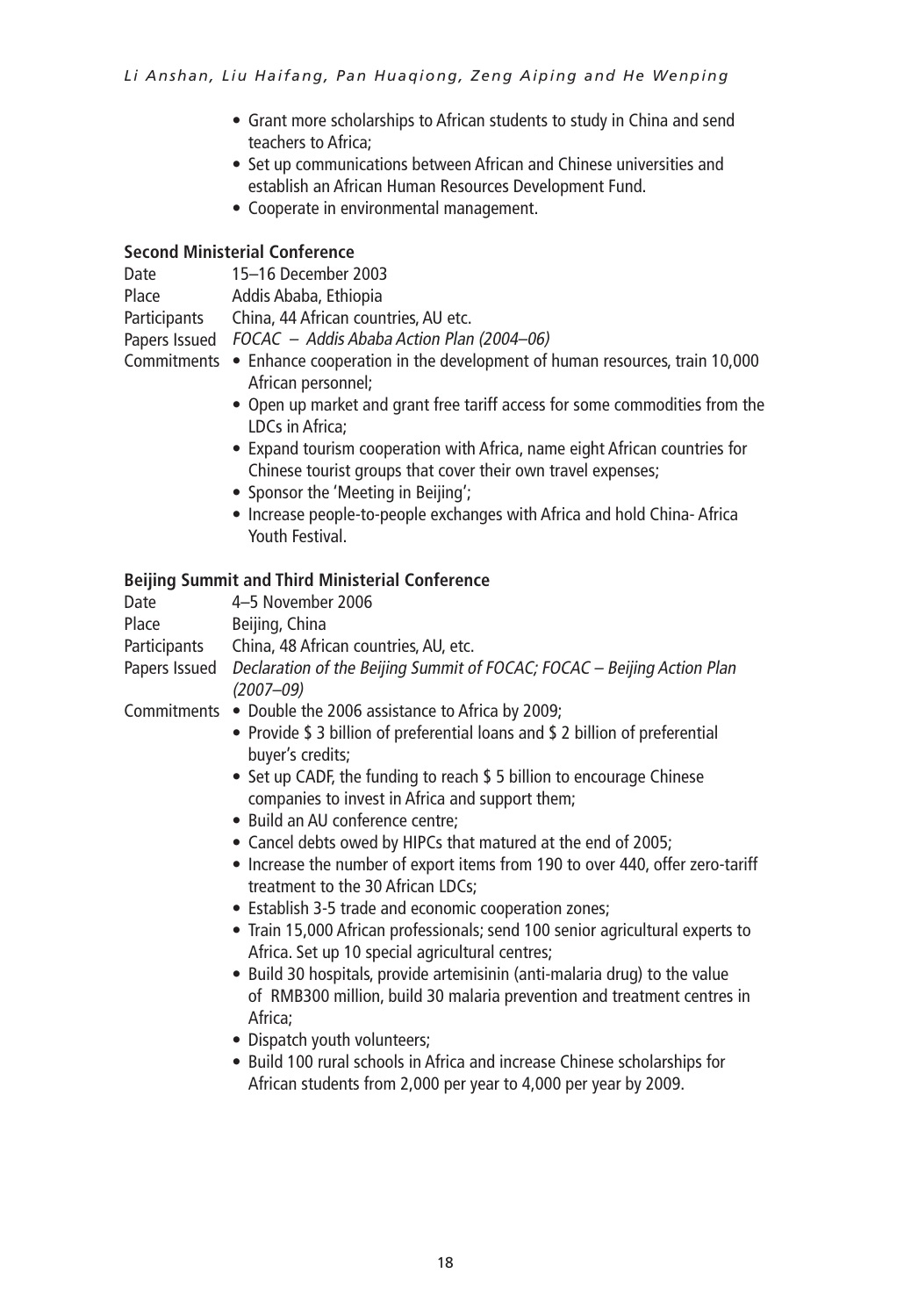#### **Fourth Ministerial Conference**

Date 8–9 November 2009

Place Sharm el-Sheikh, Egypt

Participants China, 49 African countries, AU, etc.

Papers issued Declaration of Sharm el-Sheikh of FOCAC; FOCAC – Sharm el-Sheikh Action Plan (2010–12)

- Establish a China-Africa partnership to respond to climate change, build 100 clean energy projects for Africa;
- Enhance cooperation with Africa in science and technology. Launch a China-Africa science and technology partnership, carry out 100 joint scientific and technological research demonstration projects, and accept 100 African postdoctoral fellows to conduct scientific research in China;
- Provide \$10 billion concessional loans to African countries: set up a \$1 billion special loan for small and medium African businesses;
- Cancel debts associated with interest-free government loans due to mature by the end of 2009;
- Give zero-tariff treatment to 95% of products from African LDCs;
- Increase Chinese-built agricultural technology demonstration centres in Africa to 20, send 50 agricultural technology teams to Africa to train 2,000 African agricultural technicians;
- Provide medical equipment and anti-malaria equipment worth RMB500 million to hospitals and malaria prevention and treatment centres and train 3,000 doctors and nurses for Africa;
- Build 50 China-Africa friendship schools and train 1,500 school principals and teachers; increase Chinese scholarships to Africa to 5,500 by 2012;
- Launch a China-Africa joint research and exchange program.

Source: The website of Ministry of Foreign Affairs, the People's Republic of China: http://www.focac.org/eng/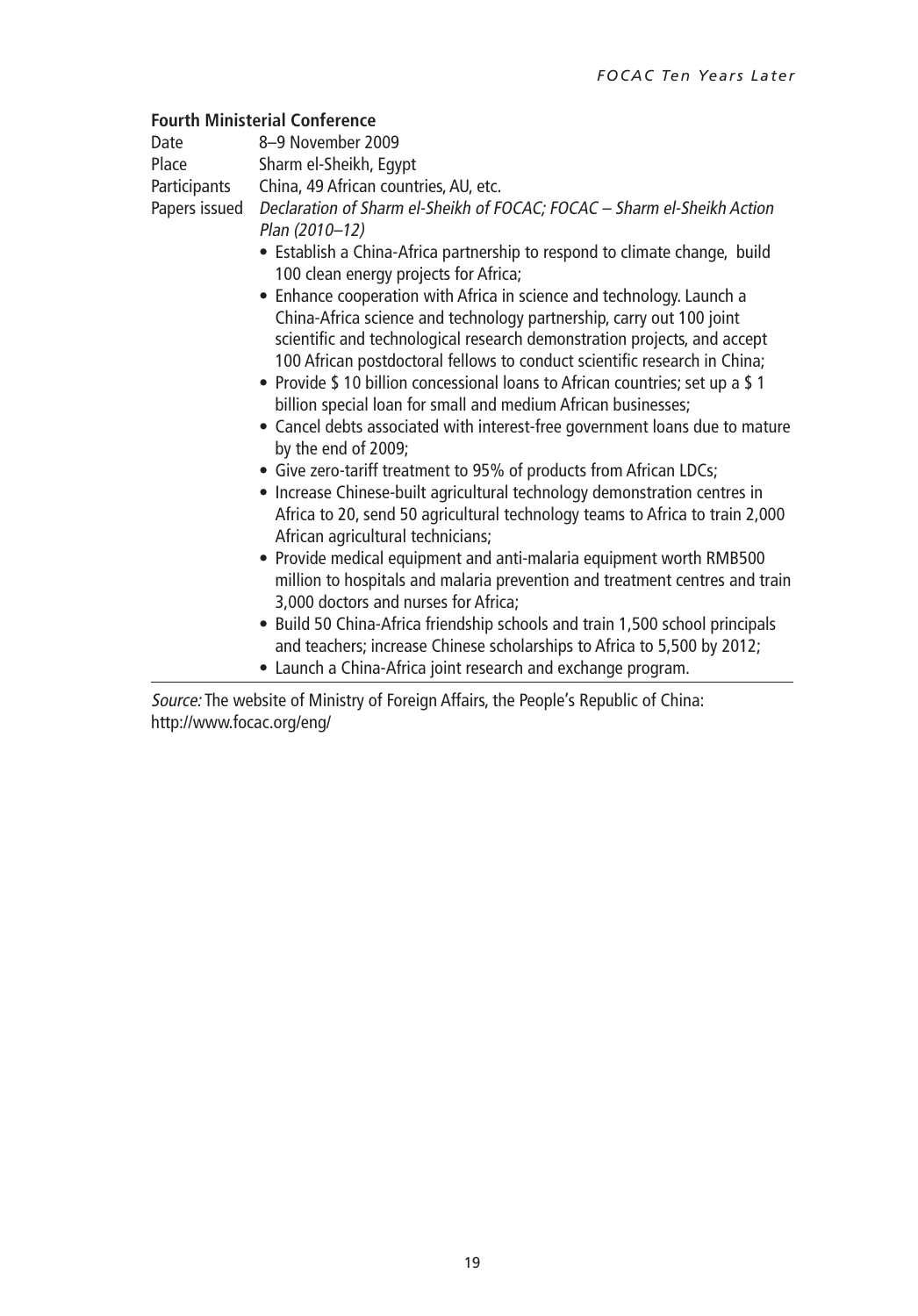### 3. FOCAC Members and Their Functions

FOCAC is a multilateral cooperation institution involving multilevel interactions between China and African countries through various exchange and communication channels. There are 27 member agencies in China involved in FOCAC policy-making and implementation, both of which are continually adjusted according to the situation. Africa has more than four levels of institutions participating in policy-making and implementation.

#### 3.1 Chinese Members and Their Functions

The Chinese **Follow-up Action Committee of FOCAC** (see Chart 1) spans a wide range of departments, including major ministries, administrative bureaux, government offices and financial institutions. The three core ministries are Foreign Affairs, Commerce and Finance, which are responsible for executing FOCAC policies according to its mandate.

**The Ministry of Foreign Affairs** is in charge of diplomatic policy on African issues, as well as overall FOCAC policies. Chinese embassies and consulates in Africa have the important role of maintaining contact with related African ministries and understanding their expectations and demands. They are responsible for providing feedback to the relevant Chinese ministries, which in turn make draft proposals within their respective spheres of responsibility.

Trade, investment, assistance and training within FOCAC are the responsibility of the **Ministry of Commerce**. This ministry also takes care of communications between the Chinese Economic and Commercial Counsellor's Office in Africa and African governments. It also plays an important role in planning and implementing economic and aid projects, including facilitating public bidding by Chinese companies on aid projects, making policy to support Chinese companies in enhancing trade and investment in Africa, and taking charge of aid projects, such as building schools, hospitals, anti-malaria centres and agricultural demonstration centres and training African professionals.16

The **Ministry of Finance** is critical in offering financial support to China-Africa cooperation within FOCAC, including budget approval and supervision.

FOCAC's Follow-up Action Committee is led by the Chinese State Council and operates according to the Chinese national system. It is an open forum, and other Chinese government departments or organizations may in future join as and when required.

<sup>16.</sup> Interview with Wang Cheng'an, former general-direction of the Department of Aid to Foreign Countries, secretary-general of the Forum for Economic and Trade Cooperation between China and Portuguese-speaking Countries, 27 December 2010, Peking University.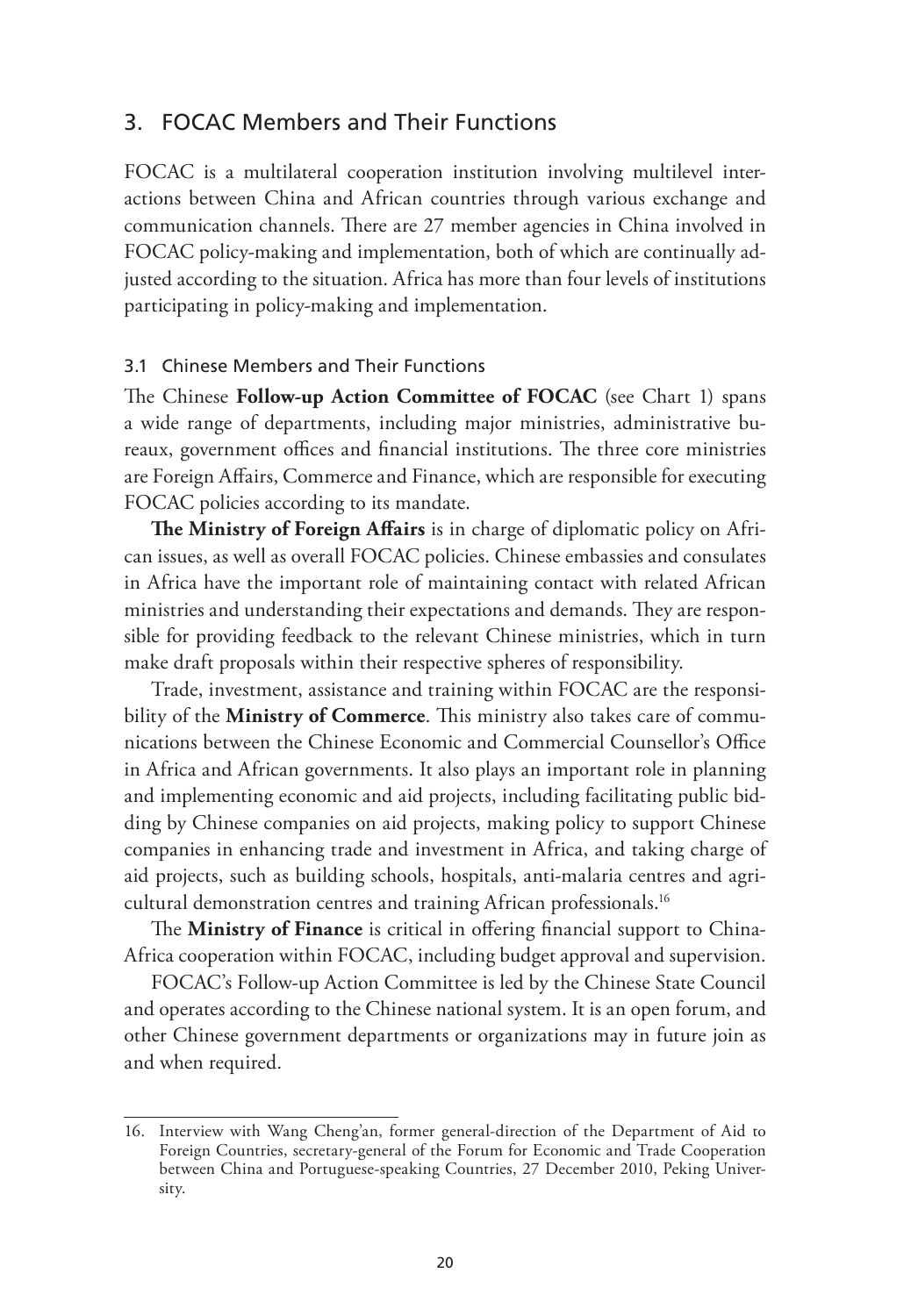



### 3.2 Chinese Follow-Up Action Committee Leadership

The Chinese Follow-up Action Committee of FOCAC operates has **two alternating** chairs and is administered through **a secretariat of the Follow-up Action Committee.** The two chairmen are the vice-ministers of African Affairs in the Ministry of Foreign Affairs and in the Ministry of Commerce. The current (2012) serving chairs are Zhai Jun, vice-minister of foreign affairs, and Fu Ziying, vice-minister in the Ministry of Commerce.

The Follow-up Action Committee secretariat comprises five departments:

- Department of African Affairs;
- • Department of West Asian and North African Affairs in the Ministry of Foreign Affairs;
- Department of West Asian and North African Affairs;
- Department of Aid to Foreign Countries in the Ministry of Commerce; and
- Department of Policy and Legal Affairs in the Ministry of Finance.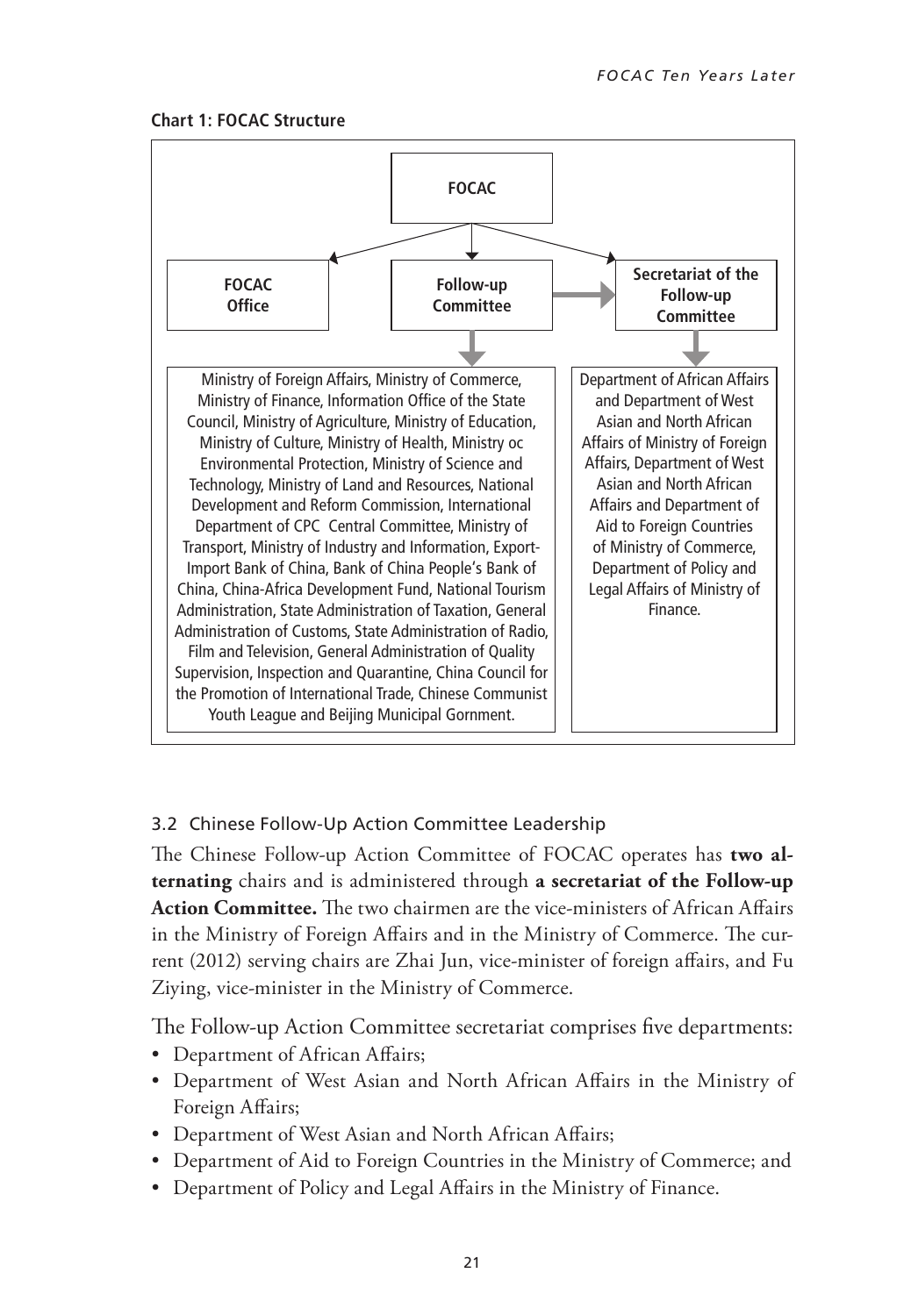Currently, the secretary general of the Follow-up Action Committee is the director-general of the Department of African Affairs. The Follow-up Action Committee Secretariat holds regular meetings with core members and with the participation of other departments and leading ministries, such as the Policy Planning Department of Ministry of Foreign Affairs.

The secretariat is responsible for coordinating the 27 Chinese members, but does not have the authority to decide and enforce policies and has limited ability to coordinate between major ministries.

### 3.3 Plenary Conference and Enlarged Conference of the Follow-up Action Committee

The Follow-up Action Committee holds regular plenary conferences with invited representatives from the 27 member agencies. Members report on the implementation of FOCAC measures and plans for future conferences.17 Organizations not officially part of the Chinese FOCAC Follow-up Action Committee, but able to contribute on specific aspects of China-African cooperation, are also invited to participate.





<sup>17.</sup> Interview with Shu Zhan, former Chinese ambassador in Eritrea, 5 November 2010, Peking University.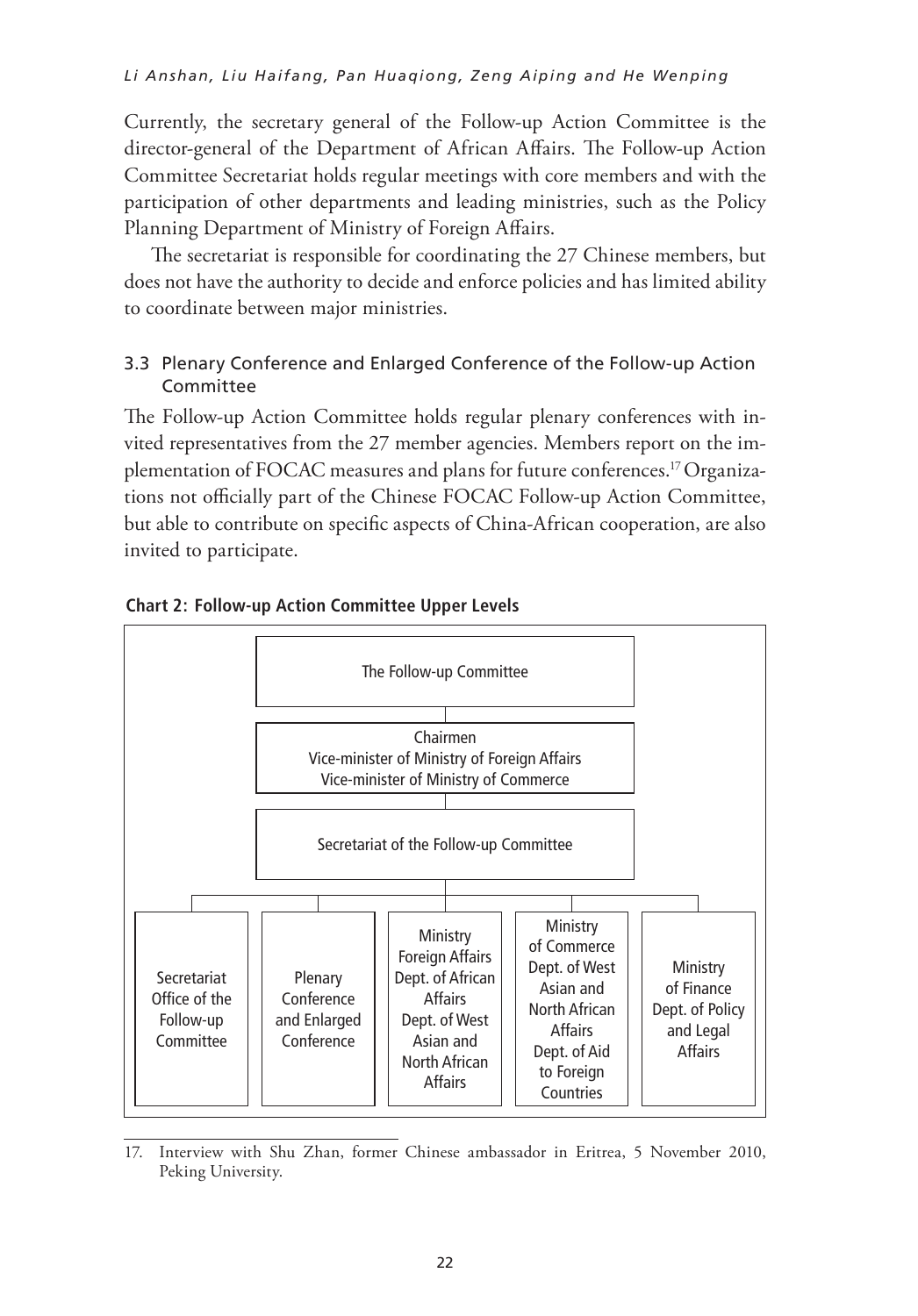### 3.4 Participating Chinese Government Departments

This overview provides insight into the scope and depth of China's engagement with FOCAC. It also provides an update of the general progress in each area of cooperation.

### **(a) Education**

The Ministry of Education is in charge of China-Africa educational cooperation, including providing government scholarships for African students, training professionals and providing human resource development support. The ministry held a China-Africa education ministers' forum, a FOCAC sub-forum on education, in 2005. It initiated the China-Africa Universities 20+20 Cooperation Plan, which linked 20 Chinese universities with 20 African counterparts to conduct research and jointly train students.<sup>18</sup> The Department of International Cooperation and Exchange is the executive body. theoretical direction act research and jointly train students. The Department of hi

## (b) Science and Technology

(c) Science and technology cooperation is the responsibility of the Ministry of Science. The Department of International Cooperation has hosted one round table conference on China-Africa science and technology cooperation. The ministry has initiated a China-Africa Science and Technology Partnership Plan. Accord-**(d) Health** ing to this plan, China will support 100 joint research and demonstration projects, invite 100 African postdoctoral candidates to conduct scientific research in China and offer research equipment to all African scientific researchers on their return home. and technology cooperation is the responsibility of the Ministry  $\epsilon$ ministery invites a function of African health of African health of the China to China to China to China to the China to China to China to China to China to China to China to China to China to China to China to China to Ch  $\mu$ m nome.

### (c) Agriculture

Agricultural cooperation is undertaken by the Ministry of Agriculture. Chi<mark>-</mark> na has complementary cooperation potential in this field with most African countries, which are still bedevilled by an underdeveloped agricultural sector and food insecurity, while China feeds some 22 per cent of the world population from just 7 per cent of arable land. China's experience with agricultural technology offers Africa options for resolving its food crisis and safeguarding food security. The Department of International Cooperation is responsible for sending senior experts to Africa to teach agricultural technology. The ministry, along the Fourth Bureau (African Affairs) of the International Department of CCP Central Committee also jointly hosted the first China-Africa agricultural cooperation forum.<sup>19</sup>  $\frac{1}{2}$  focus programmes in different Chinese comparison control  $\frac{1}{2}$ 

<sup>18. &#</sup>x27;Launching ceremony of 20–20 plan held in Guangzhou', http://www.gov.cn/gzdt/2010-06/02/content\_1619271.htm, 2 June 2010.

<sup>111</sup>p.//www.gov.cn/gzdt/2010-00/02/conten<br>19. Wang Huihui, '中非农业合作论坛在北京开幕', http://www.moa.gov.cn/ztzl/zfnyhzlt/ltdt/201008/t20100812\_1616251.htm, 12 august 2010. http://www.moa.gov.cn/ztzl/zfnyhzlt/ltdt/201008/t20100812\_1616251.htm, 12 August 2010.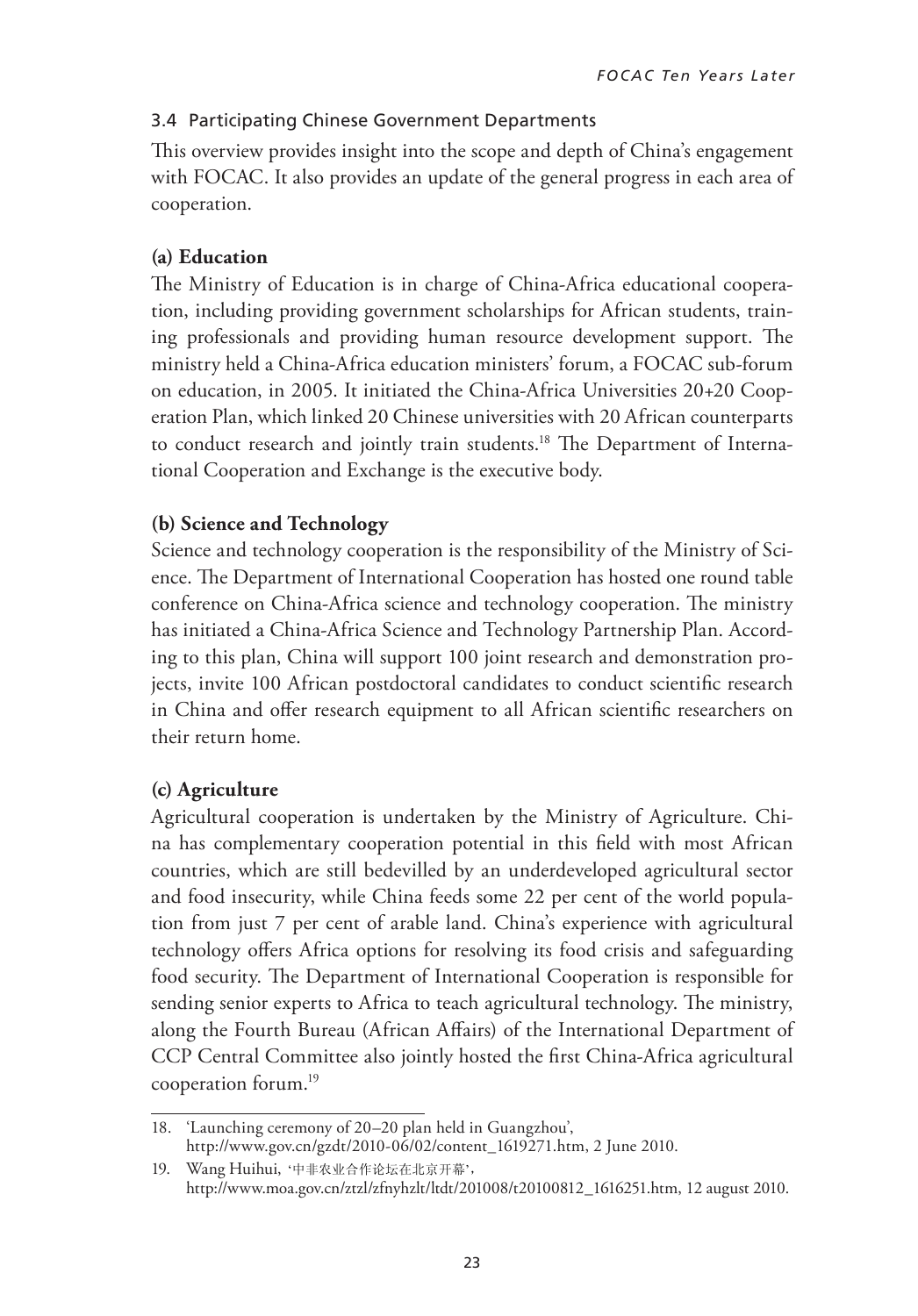### **(d) Health**

The Ministry of Health leads China-Africa health and medical cooperation and assistance. China has been sending medical teams to Africa since 1963, thereby making a great contribution to the continents' medical and health conditions. The ministry invites groups of African health officials to China to enhance understanding, trust and exchanges between China and African countries. The Department of International Cooperation is the executive body under the FO-CAC framework. framework.  $\frac{1}{2}$  and  $\frac{1}{2}$  the China-Africa environmental protection conference in  $\frac{1}{2}$  conference in  $\frac{1}{2}$  conference in  $\frac{1}{2}$  conference in  $\frac{1}{2}$  conference in  $\frac{1}{2}$  conference in  $\frac{1}{2}$  conference

#### **(e) Culture** China-Africa Environment Centre. conference on the environment in Congo (Brazzaville) and established the UNEP of UNEP of UNEP of UNEP or UNEP o

Leading the cultural and communication exchanges with Africa is the Ministry of Culture. It has organized visits by Chinese artistic troupes to Africa and has hosted the 'Meeting in Beijing' international arts festival and African culture in focus programmes in different Chinese cities. The Bureau for External Cultural Relations is the executive body. Other institutions, such as the State Administration of Radio, Film and Television, also take part in China-Africa cultural exchanges and cooperation. ng the cultural and communication exchanges with Africa is the programmes in anterest connect enters. The bareau for External ilture. It has orga programmes in different Chinese cities. The Bureau for External  $\frac{1}{2}$  bishment of a China-Africa partnership to address climate change and hold change and hold change and hold change and hold change and hold change and hold change and hold change and hold change and hold change an sensions is the executive body. Other momentum, such as the state to

## **If Inter-party communication between China and African contribution between China and African contribution**

The Ministry of Environmental Protection is in charge of cooperation in this field between China and Africa, as well as promoting bilateral sustainable development with an economic and social focus. The China Environmental Protection Foundation, affiliated to the ministry, hosted the 'China's Environmental Protection towards Africa' initiative in 2003. The ministry co-hosted with UNEP the China-Africa environmental protection conference in Kenya in 2005. In 2006, the ministry participated in the African ministerial conference on the environment in Congo (Brazzaville) and established the UNEP China-Africa Environment Centre.<sup>20</sup> In that year, the ministry also hosted a water pollution and water management seminar for African environmental protection officials.<sup>21</sup> for China-and Thirty as well as promoting onated wordinable Thina-Tritta Chvitoninchial protection contenent in Kenya in .  $\sum_{i=1}^{n}$ en China and Africa, as well as promoting bilateral sustainable. department sometimes organizes activities with other ministries, for instance, the with an economic and social focus. The china-Environmental  $\Gamma$ **(h) Mass Media**  $\tau$  the infinstry participated in the Affican infinistenal conference onment Centre  $^{20}$  In that year, the ministry also hosted a water 1 They also enhanced Chinese media influence in Africa to challenge false are management semma ror rintean environmental protection of

In 2009, at the fourth FOCAC ministerial conference, China proposed the establishment of a China-Africa partnership to address climate change and hold senior official consultations on an occasional basis. These events contributed to the strengthening of cooperation in several fields, such as satellite weather monitoring, development and utilization of new energy, combating desertification and environmental protection in urban areas. ometal consultations on an occasional basis. These events contri International and China TV, have increased the number of stations increased the number of stations in the number of stations in the number of stations in the number of stations in the number of stations in the number of st t official consultations on an occasional basis. These events contr news conference on 15 July 2009 with information officials, mainstream media rchguiching or cooperation in several neius, such as satemic weath nvironmental protection in urban areas.  $\frac{1}{2}$ 

Africa following the establishment of FOCAC, and have active exchanges with

<sup>20.</sup>  20 '祝光耀在非洲国家环境部长会议上倡议 推进中非环境合作多样化',  $h_{\text{H}} = 2.64 \times 10^{14} \text{ K}$  and  $\lambda$  central  $\lambda$  may  $\lambda$  may  $\lambda$  may  $\lambda$  may  $\lambda$  may  $\lambda$  may  $\lambda$  may  $\lambda$  may  $\lambda$  may  $\lambda$  may  $\lambda$  may  $\lambda$  may  $\lambda$  may  $\lambda$  may be  $\lambda$  may be  $\lambda$  may be  $\lambda$  may be  $\lambda$  may t20071229\_26905.html, 26 May 2006.

<sup>21. &#</sup>x27;国际司领导出席'非洲国家水污染和水资源管理研修班'开幕式',<br>- http://www.cn/GB/96617775.html ,ntml,15 July 2006. 2007.html ,15 July 2006. http://gjs.mep.gov.cn/qyhjhz/200601/t20060111\_73295.htm, 11 January 2006.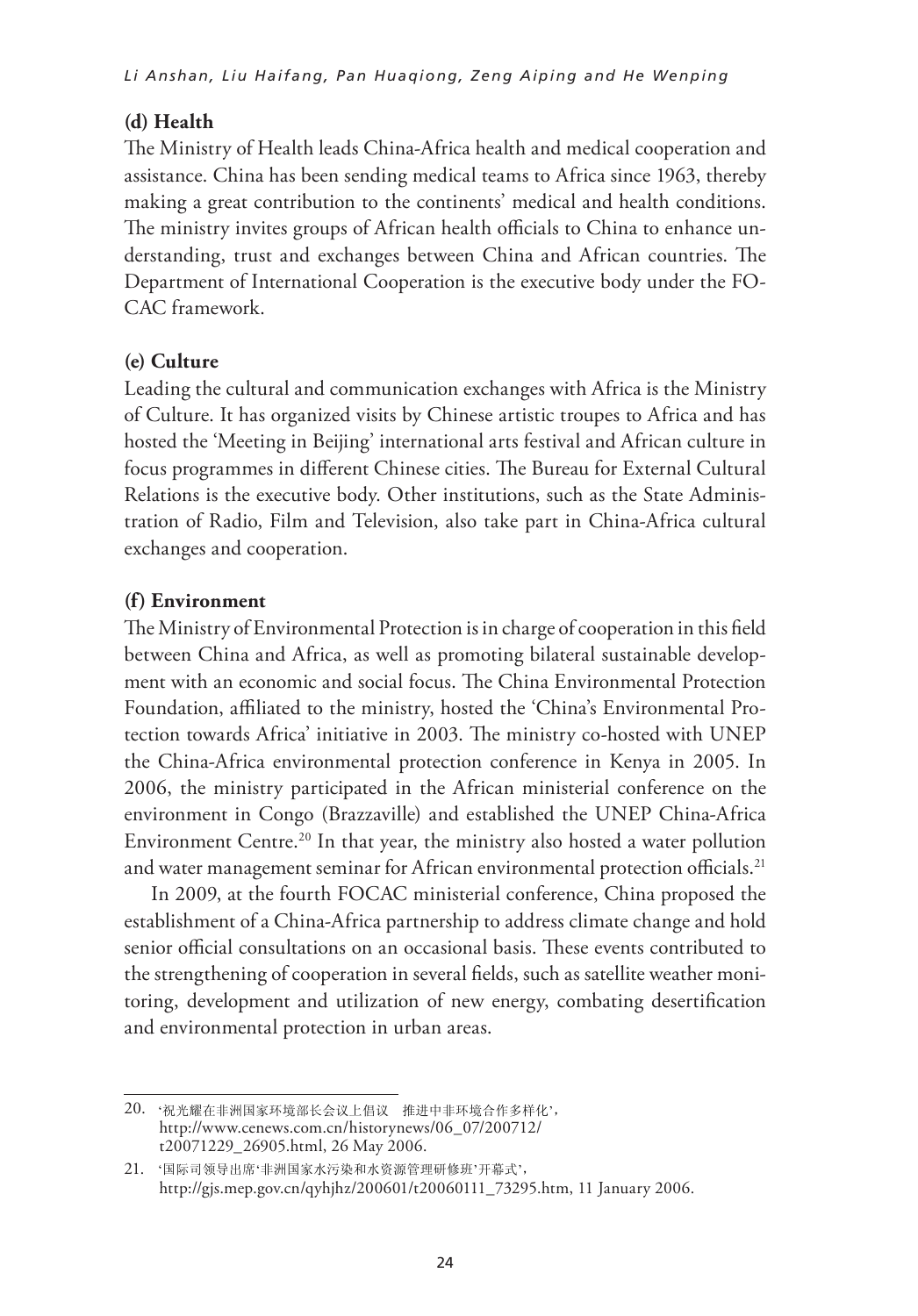### **(g) Inter-party Communication**

Inter-party communication between China and African countries is led and handled by the International Department of the CCP Central Committee. The department sometimes organizes activities with other ministries, for instance, the first China-Africa agricultural cooperation forum was co-hosted with the Ministry of Agriculture. The Fourth Bureau (African Affairs) is the executive body.

## (h) Mass Media

(ii) Mass Media<br>The Information Office of the State Council and State Administration of Radio, Film and Television are in charge of press and media cooperation between China and Africa. Recently, these two institutions have strengthened this cooperation. They also enhanced Chinese media influence in Africa to challenge false international media reports about China-Africa cooperation, and issue news reports reflecting China's and Africa's perspectives. mormation Omce of the state Council and state Administratio establishment of a China-Africa partnership to a China-Africa conditional partnership to a change and hold and hold

The Information Office and Ministry of Foreign Affairs held a joint FOCAC news conference on 15 July 2009 with information officials, mainstream media organisations, African news agencies in China and other representatives from 27 African countries. They discussed the media's role in China-African relations and how to improve the right of developing countries to speak in the international media.<sup>22</sup> China's main media agencies, Xinhua News Agency, China Radio International and Central China TV, have increased the number of stations in Africa following the establishment of FOCAC, and have active exchanges with local mainstream media. African media personnel visited China to attend training programmes offered by the administration. The Administration of the Information Office, Department of International Cooperation and Training is the executive body. department in sometimes organizes activities with other ministers and ministers with other ministers.  $\frac{1}{\sqrt{2}}$ 

### **(i) Youth Development**

The Chinese Communist Youth League manages youth exchange activities between China and Africa with the object of increasing mutual understanding among young people. In order to deepen Chinese-African friendship and mutual understanding, the Youth League selects qualified Chinese volunteers to go to Africa for a period of service. Moreover, the Youth League organizes the China-Africa youth festival. The Department of International Liaison, the Department of Youth Volunteers and the China Youth Federation are the executive bodies. news and think with the object of increasing mutual under  $\frac{2}{3}$  China's media and  $\frac{2}{3}$  China's media and  $\frac{2}{3}$  China Radio Radio Radio Radio Radio Radio Radio Radio Radio Radio Radio Radio Radio Radio Radio Radio Radio Radio Radio Radio Radio Radio Radio Radio Radio

<sup>22. &</sup>quot;中非合作论坛——新闻研讨会举行', http://media.people.com.cn/GB/9661775.html, 15 July 2009. 2009.http://gymental.com/distribute.com/distribute.com/distribute.com/distribute.com/distribute.com/distribute.com/<br>http://gymental.com/distribute.com/distribute.com/distribute.com/distribute.com/distribute.com/distribute.com/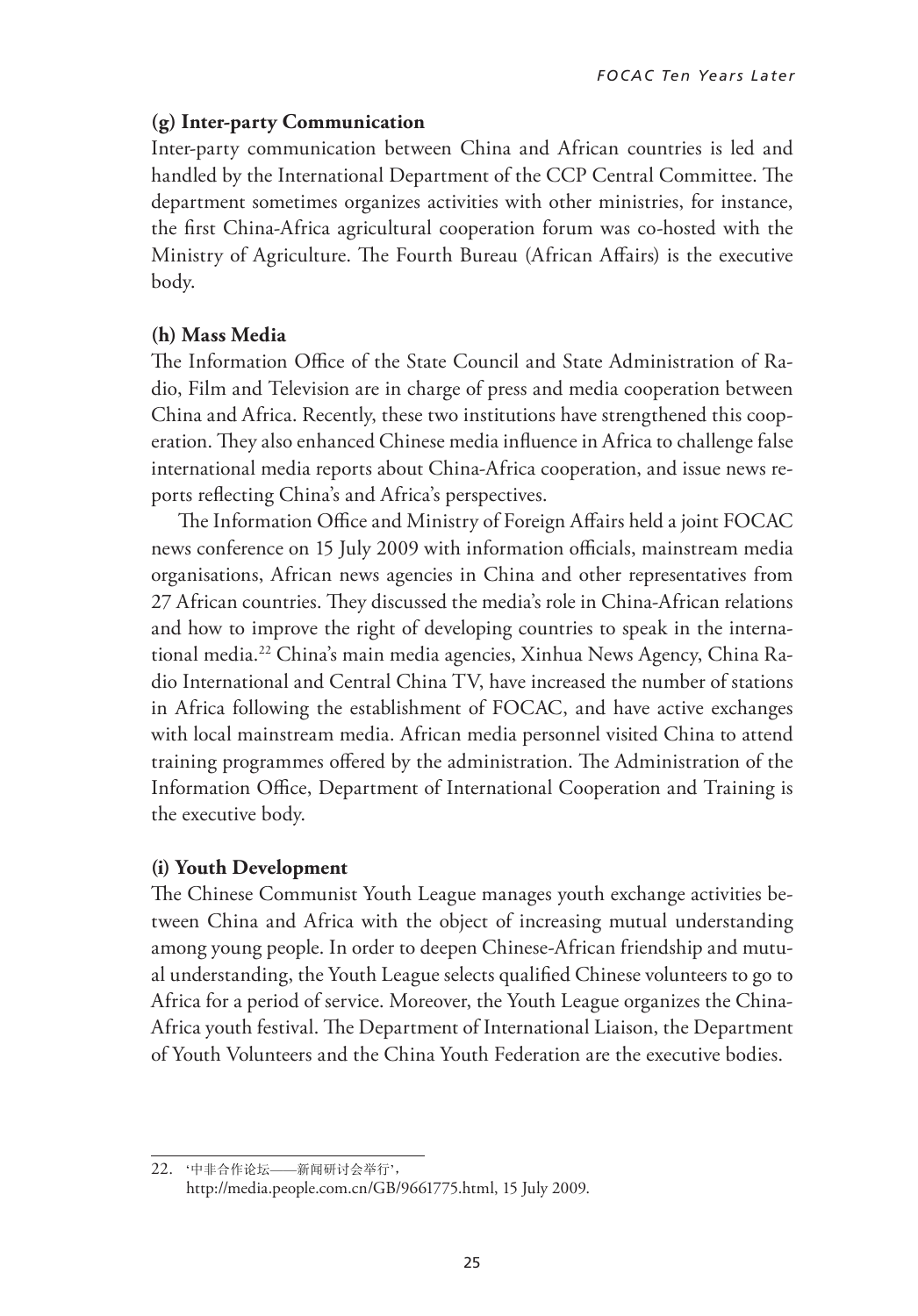### **(j) Transport**

The Ministry of Transport is in charge of China-African transport cooperation, which is focused on shipping and aviation. Under the FOCAC framework, the Administration of Maritime Affairs and the International Marine Organization jointly offer seminars to train presidents of African marine universities and African maritime commissioners. These seminars have helped improve maritime management and promote China-Africa maritime cooperation. In the field of aviation, the Chinese government encourages greater cooperation and the opening up of direct air routes between China and Africa, which will benefit personal contact and goods transportation. 30 november 2010, and provided the current status of and provided provided provided provided provided provided

By the end of 2009, China had signed civil aviation agreements with 15 African countries.<sup>23</sup> Airlines from Egypt, Ethiopia, Zimbabwe, Kenya and Algeria have launched regular direct services to China, while China has initiated direct air services from Beijing to Lagos, Luanda and Khartoum. From 2008 to 2011, in an effort to improve civil aviation safety in African countries, the National Civil Aviation Administration of China promised an annual contribution of  $$100,000$  to the comprehensive regional implementation plan of the International Civil Aviation Organization for aviation safety in Africa.<sup>24</sup>  $\alpha$ unifies. Triffies from Egypt, Limopia, Zimbabwe, Kenya and  $\mathcal{O}$  and the growing relations with Africa. These use existing and  $\mathcal{O}$ 

### **implemental and multiplement cooperations** bilateral and multiplement cooperation. The multiplement cooperation  $\mathbf{r}$  and  $\mathbf{r}$  and  $\mathbf{r}$  and  $\mathbf{r}$  and  $\mathbf{r}$  and  $\mathbf{r}$  and  $\mathbf{r}$  and  $\mathbf{r}$  and  $\mathbf{$

Chinese-African cooperation on geological prospecting, mineral resources and energy is the responsibility of the Ministry of Land and Resources. The China Geological Survey, affiliated to the ministry, hosted seminars on mineral resources management and technicians for African officials and technicians in an effort to strengthen China-Africa geological cooperation and exchange. The ministry hosted the African energy and mineral resources seminar' in Beijing on 30 November 2010, at which the current status of and prospects for China-African cooperation in energy and mineral resources was discussed.<sup>25</sup> I survey, amilated to the ministry, nosted seminars on min rosted the African energy and immeral resources seminal in (b) The **National Development and Reform Commission** creates an

#### **(l) Tourism**  $\mathbf{m}$

China's national tourism administration is dedicated to promoting China-Africa tourism cooperation and the signing of tourism cooperation memorandums or tourist destination agreements with African counterparts. The Department of Tourism Promotion and International Liaison is the executive body. By the end of 2009, mainland Chinese had visited 28 African tourism destinations.

<sup>23. 2010</sup> Report on China-Africa Economic and Trade Relations, Chinese Academy of International Trade and Economic Cooperation, p.13. exemption group to decide a number of issues, including the list of tariffice a number of tariffice a number o

<sup>24. 2010</sup> Report on China-Africa Economic and Trade Relations, Chinese Academy of International Trade and Economic Cooperation, p.14.

cional riade and Economic Cooper http://www.mlr.gov.cn/xwdt/jrxw/201012/t20101206\_799639.htm, 6 December 2010. http://www.mlr.gov.cn/xwdt/jrxw/201012/t20101206\_799639.htm,6 December 2010.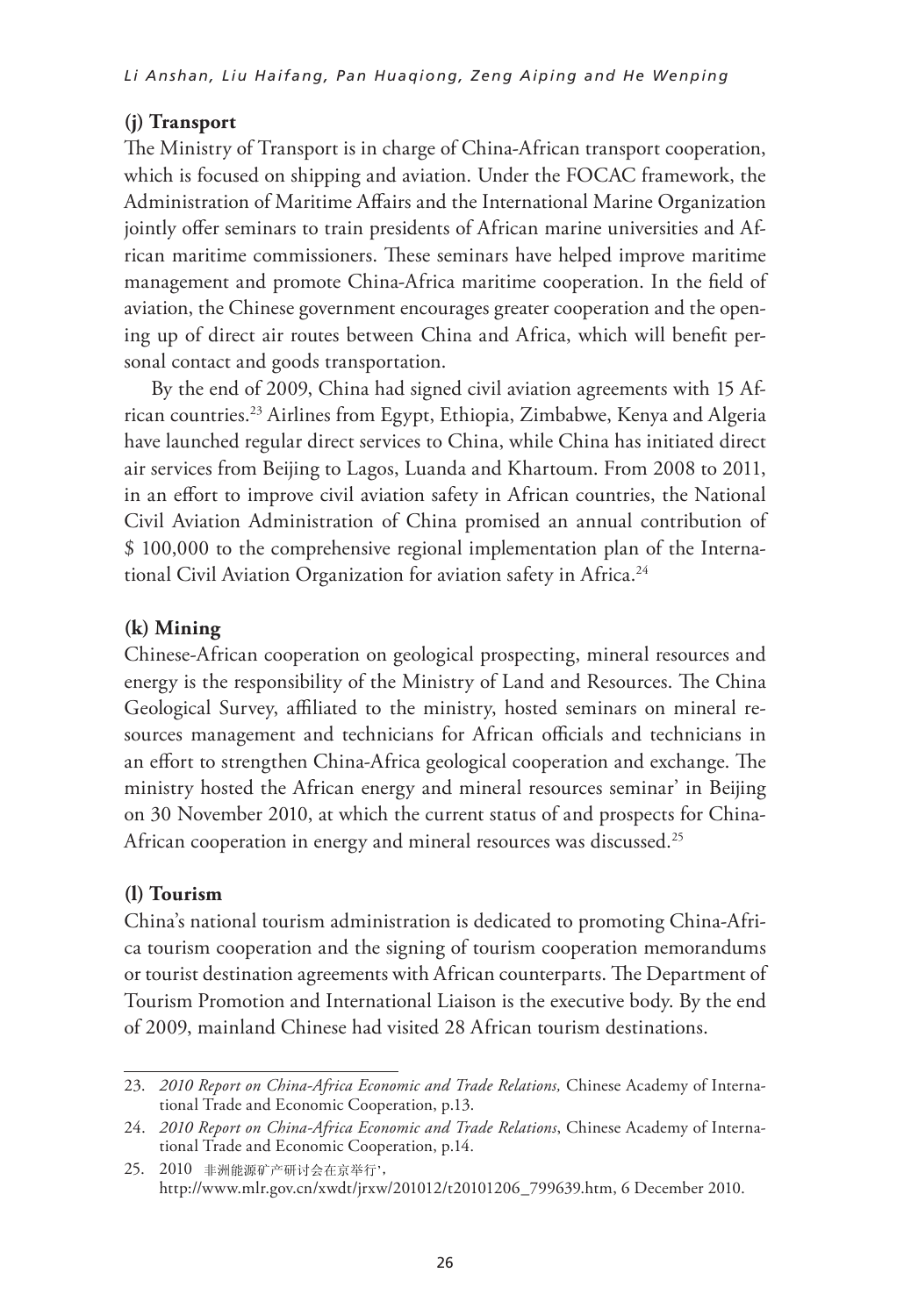### 3.5 Vehicles to Promote Trade, Commerce, Banking and Investment

China has developed a number of trade, commerce and banking institutions and mechanisms to govern its growing relations with Africa. These use existing and developing infrastructure to increase the effectiveness of FOCAC as a vehicle for implementing bilateral and multilateral cooperation.

- **(a)** The **China Council for the Promotion of International Trade (CCPIT)** is dedicated to promoting cooperation between Chinese and African entrepreneurs. The China-Africa business forum is a FOCAC sub-forum convened by the CCPIT during ministerial conferences to stimulate pragmatic bilateral cooperation. The Department of International Liaison of the council is the executive body. Under the leadership of CCPIT, the China-Africa joint chamber facilitated activities to improve mutual cooperation. The chamber also established a liaison office in Wuhan.
- **(b)** The National Development and Reform Commission creates an advantageous environment for Chinese enterprises entering Africa. They support the establishment of inter-government investment cooperation institutions between China and African countries and promote Chinese-African economic and technological cooperation. The Foreign Investment Department is the executive body.

 In addition, the commission is also engaged in tariff exemptions for exports from LDCs in Africa. Also, the commission, Ministry of Finance, Ministry of Commerce and General Administration of Customs have established a tariff exemption group to decide a number of issues, including the list of tariff exemption commodities, rules of origin and the implementation periods.

- **(c)** Information Technology cooperation is the responsibility of the **Ministry of Industry and Information**. It drives industrial cooperation and encourages collaboration between Chinese and African medium and small enterprises.
- **(d)** Promoting Chinese-African trade development under the FOCAC framework is the responsibility of the General Administration of Customs. Together with the Ministry of Commerce, Ministry of Finance and National Development and Reform Commission, the administration makes decisions on issues such as preferential tariff and tariff exemption policy towards LDCs in Africa.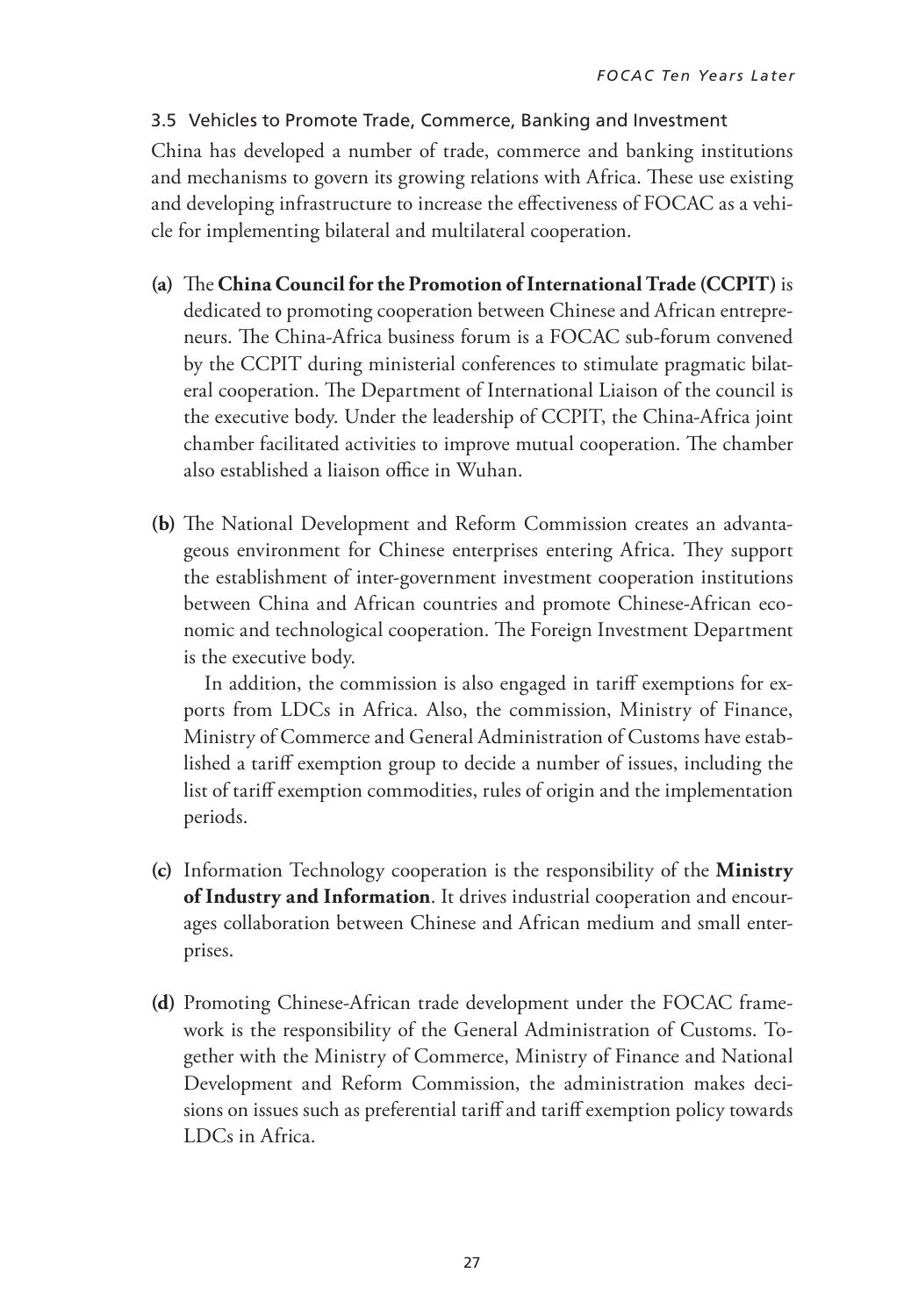#### *Li Anshan, Liu Haifang, Pan Huaqiong, Zeng Aiping and He Wenping*

- **(e)** The **State Administration of Taxation** signs tax agreements with African states that benefit Chinese-African tax cooperation and promote economic and trade cooperation. An example is the signing of the Convention for the Avoidance of Double Taxation and the Prevention of Fiscal Evasion with Respect to Taxes on Income between China and Ethiopia on 14 May 2009. This was the first tax agreement between China and an African country after the Beijing Summit. **Industry and Information.** It drives industrial cooperation and encourages **Industry and Information.** It drives industrial cooperation and encourages collaboration between Chinese and African medium and small enterprises.
- (f) Inspection and quarantine matters in China-Africa cooperation and exchange are the responsibility of the **General Administration of Quality Supervision, Inspection and Quarantine**. It is responsible for strengthening cooperation in product-quality supervision and inspection so as to smooth the development of China-African economic exchanges and serve China's overall diplomacy towards Africa. are the responsionity of the **General National National Structure** (d) Promoting Chinese-African trade development under the FOCAC framework is the responsibility of the **General Administration of Customs.** Together  $S$ upery of  $C$ on issues such as preferential tariff and tariff exemption policy towards the responsibility of the **General Administration of Qualit** with the Ministry of Commerce,  $M$ **b**, **inspection and Quarantine**. It is responsible for strength (e) The **State Administration of Taxation** signs tax agreements with African

Under the FOCAC framework, the administration has signed qualitycontrol cooperation agreements with Sierra Leone, Kenya, Ethiopia, Algeria, Egypt and Burundi, for the inspection of Chinese exports to Africa before shipment and is in discussion with other African countries about similar agreements. The administration also hosts supervision, inspection and quarantine training seminars for African officials. ype and Burding, for the inspection of Chinese exports to (e) The **State Administration of Taxation** signs tax agreements with African and trade cooperation. An example is the signing of the Convention for the  $\overline{\mathcal{L}}$  $\text{degree}$  $\epsilon$  focac framework, the administration has signed quality nd Burundi for the inspection of Chinese exports to Afric  $R = \begin{pmatrix} 1 & 1 & 1 \\ 1 & 1 & 1 \end{pmatrix}$ The first and is the discussion with other African countries about

(f) Inspection and quarantine matters in China-Africa cooperation and exchange

- (g) The People's Bank of China is dedicated to promoting China-Africa financial cooperation. The bank participates in the African Multilateral Development Bank in order to deepen China-Africa cooperation. It hosted the China-African high-level seminar on economic reform and development strategies in 2003, the 2007 annual meetings of the board of governors of the African Development Bank group, and the seminar on development and financial support for small and medium enterprises in 2010. The International Department is the contact and executive body.<sup>26</sup> our bank in order to deep al support for sinal and inculum citief prises in 2010. The fi (f) Inspection and quarantine matters in China-Africa cooperation and exchange cooperation in product-quality supervision and inspection so as to smooth the  $\frac{\text{top}}{\text{max}}$  $\theta$  focach framework, the administration has significant  $\theta$  $\overline{c}$  $\frac{1}{2}$  inspection of  $\frac{1}{2}$  inspection of  $\frac{1}{2}$ are the responsibility of the **General Administration of Quality s dank of Unina** is dedicated to promoting Unina-Affica i dank in order to deepen China-Africa cooperation. It hoster anger for emall and madium optograpiese in  $2010$ . The Internet and is in discussion with other African countries and agreements.
- (h) The **Export-Import Bank of China** (Ex-Im Bank) is the Chinese government's bank responsible for international cooperation, specifically supporting enterprises' imports and exports, contracts for foreign construction projects and investment abroad. Through business, mixed and buyers' credits ,<br>and preferential loans, Ex-Im Bank plays a crucial role in promoting African economic and social development. The process of preferential loan aid be- $A$  and  $B$  are set of  $B$  and  $B$  and  $B$  and  $B$  are  $B$  and  $B$  and  $B$  are seminar  $B$  and  $B$  $m$  **People's** Bank of Proposition  $\frac{1}{2}$  iects at the China-African high-level seminar on  $\mathcal{A}$ and pro African Development Bank group, and the seminar on development and (g) The **People's Bank of China** is dedicated to promoting China-Africa responsible for international cooperation, specifically support tial loans. Ex Im Bank plays a crucial role in promoting African  $\mathcal{A}$  and  $\mathcal{A}$  are the seminar group, and the seminar on development and the seminar on development and  $\mathcal{A}$ ful social development. The process of preferential foail and be

<sup>26.</sup> Huang Peizhao 26 Huang Peizhao,'中非经济改革与发展战略高级研讨会召开', 26 Huang Peizhao,'中非经济改革与发展战略高级研讨会召开', http://news.sina.com.cn/o/2003-10-17/2259938897s.shtml,17 October 2003; Lin Junhui, http://www.js.xinhuanet.com/xin\_wen\_zhong\_xin/2010-11/23/content\_21460388.htm, 23 November 2010. 2010. 2010.业发展与金融支持研修班'在宁举行', 业发展与金融支持研修班'在宁举行', http://news.sina.com/o/2003-10-17/22599393897s.shtml,27 October 2003; Lin Junhui,  $123$  November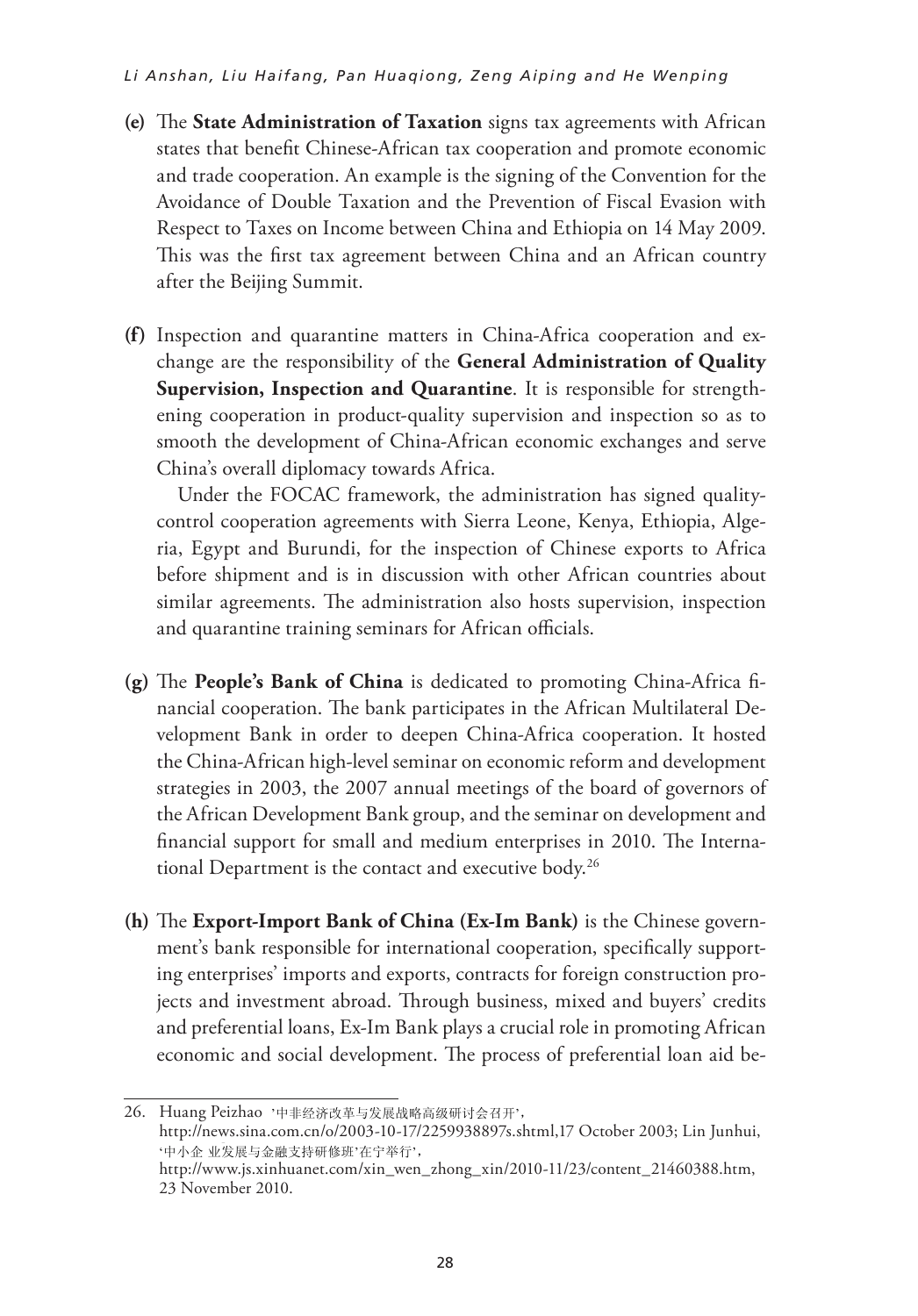gins when companies explore projects, and is followed by the bank's evaluation and an inter-governmental framework agreement. The International Department is the executive body. It has a representative office in Southeast Africa.

- **(i)** The **China-Africa Development Fund** is one of eight measures announced at the Beijing Summit and third ministerial conference. It is both a private equity fund and a direct equity investment fund, and supports cooperation between Chinese enterprises and African countries as well as the implementation of China-Africa economic and trade cooperation zones. The fund's first-phase financing goal is \$ 1 billion, 40 per cent of which is directly funded by the Chinese government. Its final disbursement goal is \$ 5 billion. The fund is invested in a wide range of fields in order to strengthen African economic ability. Most of these projects are newly established, covering agriculture, manufacture and infrastructures. The fund is operated on market-oriented principles.27
- **(j)** The **Bank of China** is the most internationally oriented state-owned commercial bank in China. It supports Chinese enterprises in developing Africa and enhances cooperation with local banks in Africa. It also supports the development of local enterprises and the achievement of mutual benefit and win-win outcomes in China-Africa cooperation. Branches are located in Zambia and South Africa, and they offer good social and economic benefits.
- **(k)** Issuing special loans for small and medium enterprises in Africa in accordance with one of the eight measures (see Annex 1, Table 1) announced by Premier Wen Jiabao at the fourth FOCAC summit is the responsibility of the **China Development Bank**. The bank has already issued special loans to such enterprises in Egypt, Ethiopia and Kenya.
- **(l)** The **State Administration of Industry and Commerce** collaborates with the General Administration of Quality Supervision, Inspection and Quarantine on quality control. Its market department also cooperates with the Department of Trade in the service of the Ministry of Commerce and the Department of Policy and Legal Affairs of the General Administration of Customs.

<sup>27.</sup> Interview with Shi Yongjie, Senior Executive Director of Office of the Advisory Committee, Research and Development Department, China-Africa Development Fund, 24 December 2010.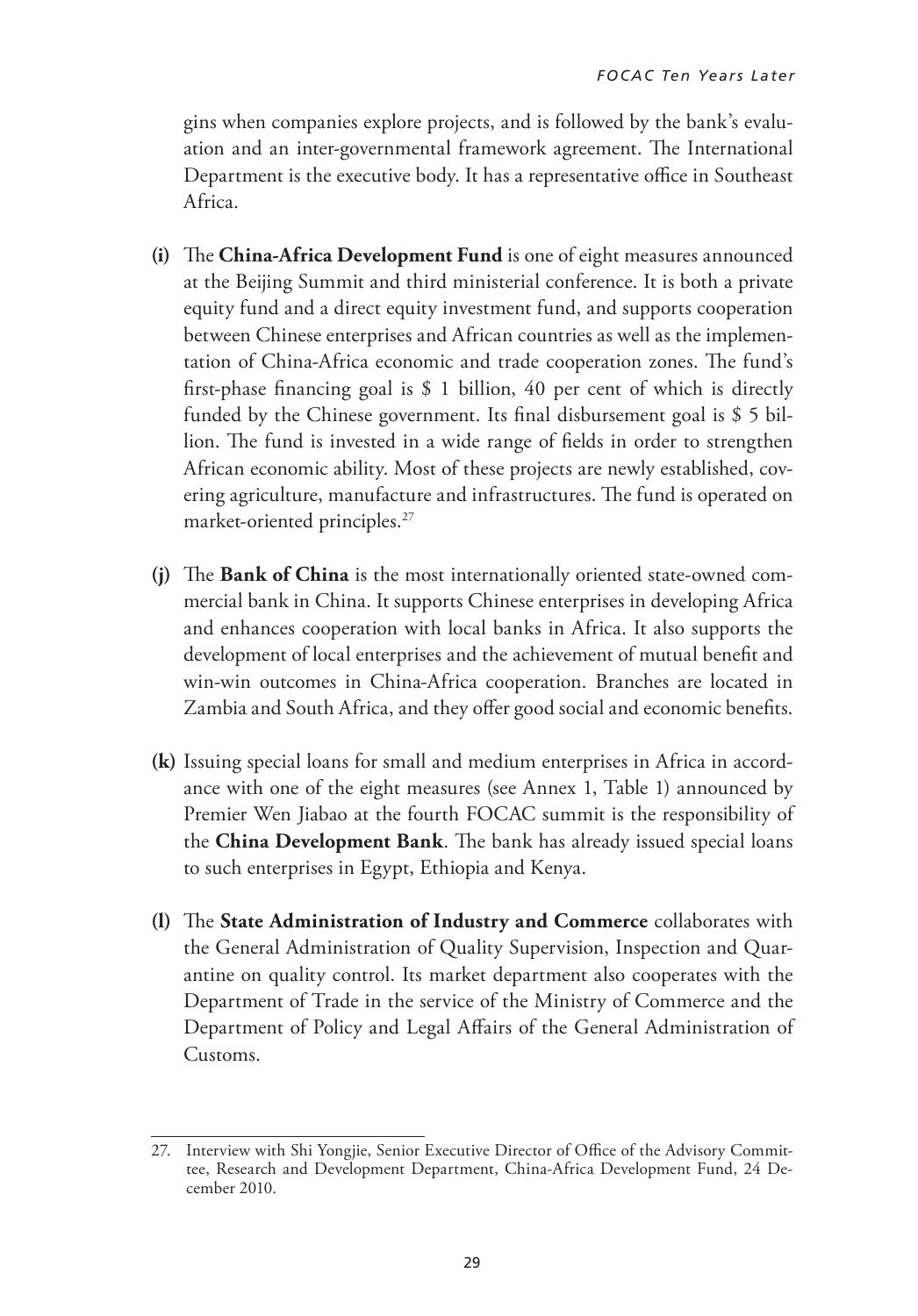### 3.6 Other Relevant Chinese Institutions

In addition, other Chinese institutions participate in the follow-up actions announced at FOCAC ministerial conferences, though they are not official members of the Follow-up Action Committee.

- **(a)** Acting as a city for national to international coordination, the **Beijing municipal government** is in charge of guaranteeing social order, security and logistics during FOCAC conferences hosted there. It is required to mobilize citizens to coordinate the conference, control traffic and take security measures. Moreover, the Beijing municipal government promotes China-Africa cooperation in political, economic, social and cultural fields.
- **(b)** The **Chinese People's Association for Friendship with Foreign Countries** and the Follow-up Action Committee jointly held a China-Africa NGO exchange conference on 24 July 2009 in Beijing. It was intended to promote NGO cooperation between China and Africa. The **All-China Women's Federation, the China Council for the Promotion of International Trade**, the **Chinese People's Institute of Foreign Affairs**, as well as the **China Federation of Youth** and other organizations were invited to the conference.
- **(c)** The **Chinese-African People's Friendship Association (CAPFA)**, affiliated with the Chinese People's Association for Friendship with Foreign Countries, appealed to Chinese ophthalmologists to provide medical services in Africa.28 CAPFA also started the China-Africa Friendship Award in 2006 to celebrate Chinese and African personnel and groups with an outstanding history of promoting China-Africa friendship. Among the awards have been those for the 10 Chinese who deeply moved the African people, the five African people who deeply moved the Chinese people and the top 10 Chinese enterprises in Africa.<sup>29</sup>
- **(d)** The **Chinese Law Society** hosted the FOCAC law forum on two occasions with the second forum taking place in Beijing on 16 September 2010. The objective is to promote China-Africa law and legal cooperation.
- **(e)** Technological cooperation on surveying and mapping is driven by the **State Bureau of Surveying and Mapping**. It hosted the China-Africa surveying

<sup>28.</sup> Li Chunguang, Suo Qiang, 'Chinese ophthalmologist went to Africa to serve cataract patients, ',http://www.cnr.cn/09zth/gmx/xgbd/201103/t20110318\_507806570.html, 18 March 2011.

<sup>29.</sup> http://english.cri.cn/other/movingafrica/index.htm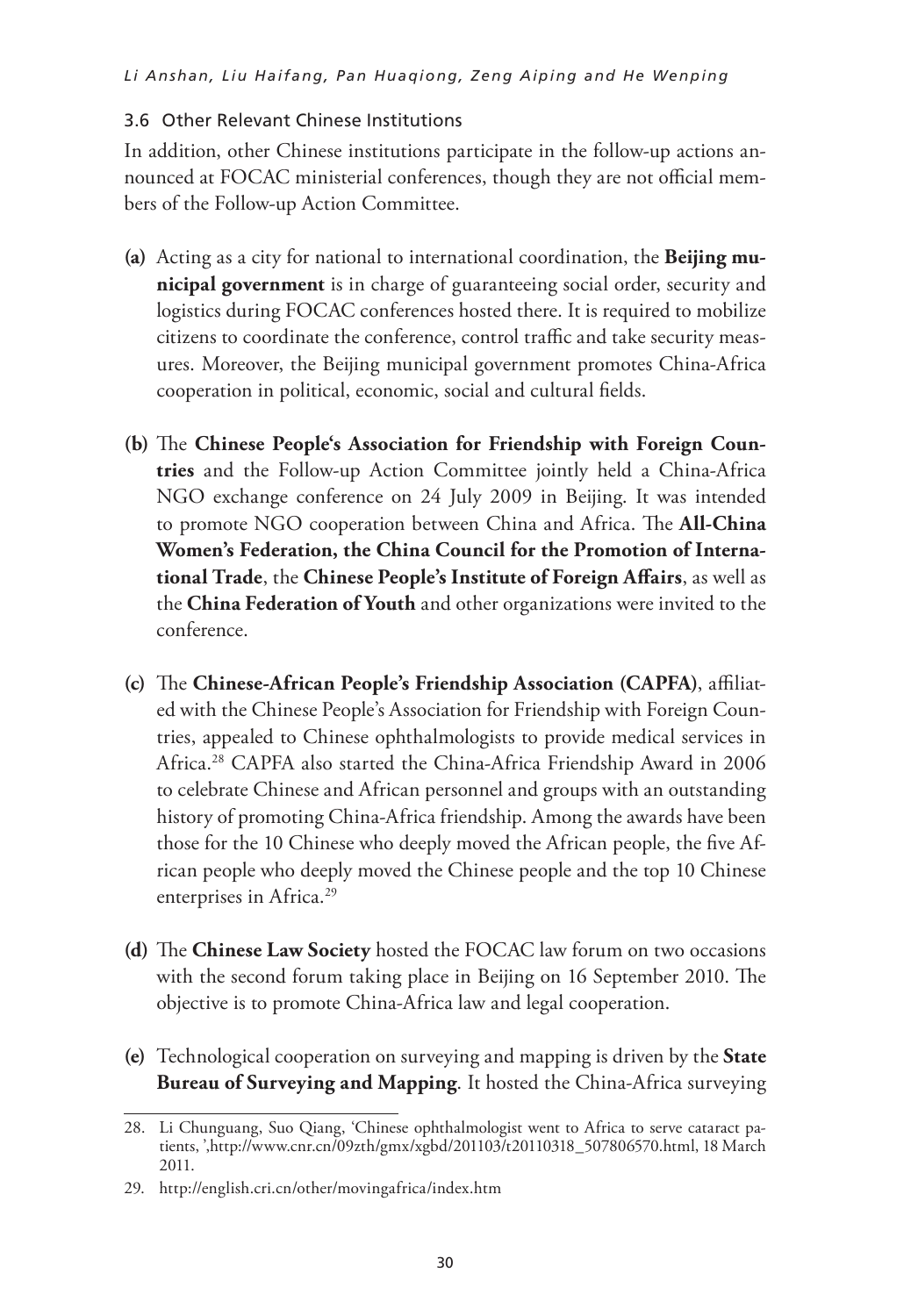and mapping cooperation conference in Tanzania on 22 April 2010. During this conference, the possibilities for China-African cooperation in this area were explored with a view to promoting mutually beneficial common development.

 China-Africa cooperation activities cover a many fields, almost all of which can be included under the FOCAC framework.

### 3.7 African Members and Their Function(s)

Unlike the highly unified and centralized structure of the Chinese side, the relevant African FOCAC institutions are varied: multilateral and bilateral, centralized and decentralized. These characteristics reflect the essential features of China-Africa relations, with one country on one side and one continent with 53 countries on the other. Generally speaking, many African countries operate on several levels in relation to FOCAC, with each level serving different functions.





### **(a) African Diplomatic Corps**

The African diplomatic corps meets with China's Follow-up Action Committee every three months (or at least twice a year) to discuss specific issues, and it holds a special conference as required. In turn, China's Follow-up Action Committee reports to the African diplomatic corps on the latest developments in China-Africa cooperation and the implementation of FOCAC measures. The committee will also listen to the advice, suggestions and demands of the African participants on how to further China-Africa relations, especially FOCAC. The Chinese Follow-up Action Committee raises and presents ideas to the African diplomats and includes summaries of their responses in a revised set of ideas. A new report is sent to the diplomats, who in turn start a consultative process with the relevant departments in their home countries.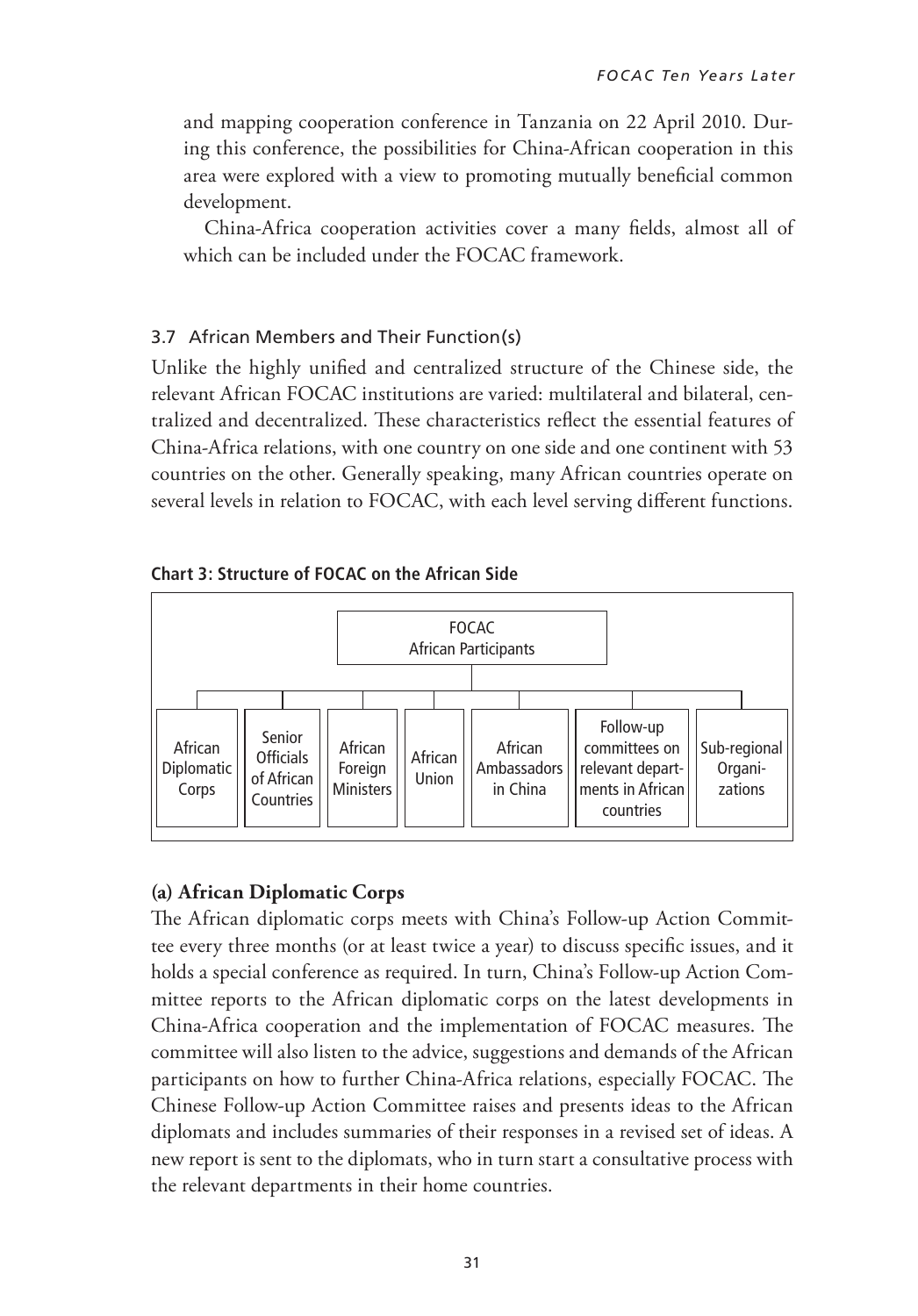#### **Chart 4: The African Diplomatic Corps Process**



For example, this communication and cooperation channel played an important role in the preparations for the fourth FOCAC ministerial conference in Egypt in November 2009. The secretariat of the Follow-up Action Committee consulted with African diplomats in Beijing to exchange views on the preparations for the conference and the implementation of the eight measures emerging from the Beijing Summit. Officials from the ministries of foreign affairs, commerce and finance, as well as African diplomats from 45 countries, participated in the consultation. Another follow-up action committee created by the African ambassadors in China coordinated with African countries about **(b) Senior Officials of African Countries** organizing FOCAC meetings.30 For example, this communication and cooperation change

#### (b) Senior Officials of African Countries Senior Omerals of African Countries

The Chinese-African Senior Office Meeting (SOM) is convened one year before the next ministerial conference to discuss follow-up activities from the last ministerial conference. It also meets a few days before the upcoming ministerial conference to complete the preparations. The SOM, like the ministerial conference, is held alternately in China and Africa, with meetings being chaired by China and the host as co-chair.

Ministers of foreign affairs and the ministers of international cooperation and/or financial and economic affairs participate in the ministerial conference. remisters of foreign attains and the ministers of international cou

The SOM comprises directors-general or those of equivalent rank from the counterpart departments of the participating countries. Over 200 representatives from China and 46 African countries as well as six African regional organizations met in Beijing from 21 to 23 August 2005 to prepare for the November 2006 FOCAC Beijing Summit. They formulated inputs and gave advice to deepen China-African cooperation.<sup>31</sup> mei part departments conference to a summit in  $\frac{1}{2}$  or the summit was held summit was held summit was held to prepare for the summit was held to prepare for the summit was held to prepare for the summit was held to prepare for the summit

Marking the 50th anniversary of the inauguration of diplomatic relations between New China and African countries, FOCAC was upgraded from a ministerial conference to a summit in 2006. A special SOM to prepare for the summit was held on 1–2 November 2006 in Beijing, with participants from China and 48 African countries.

<sup>30.</sup> Interview with a Sudanese diplomat, 2 December 2010, Sudanese embassy in China.

<sup>31.</sup>  <sup>31</sup> '中非合作论坛第四届高官会在北京开幕', http://www.chinanews.com/news/2005/2005-08-22/26/615004.shtml, 22 August 2005. http://www.chinanews.com/news/2005/2005-08-22/26/615004.shtml,22 August 2005.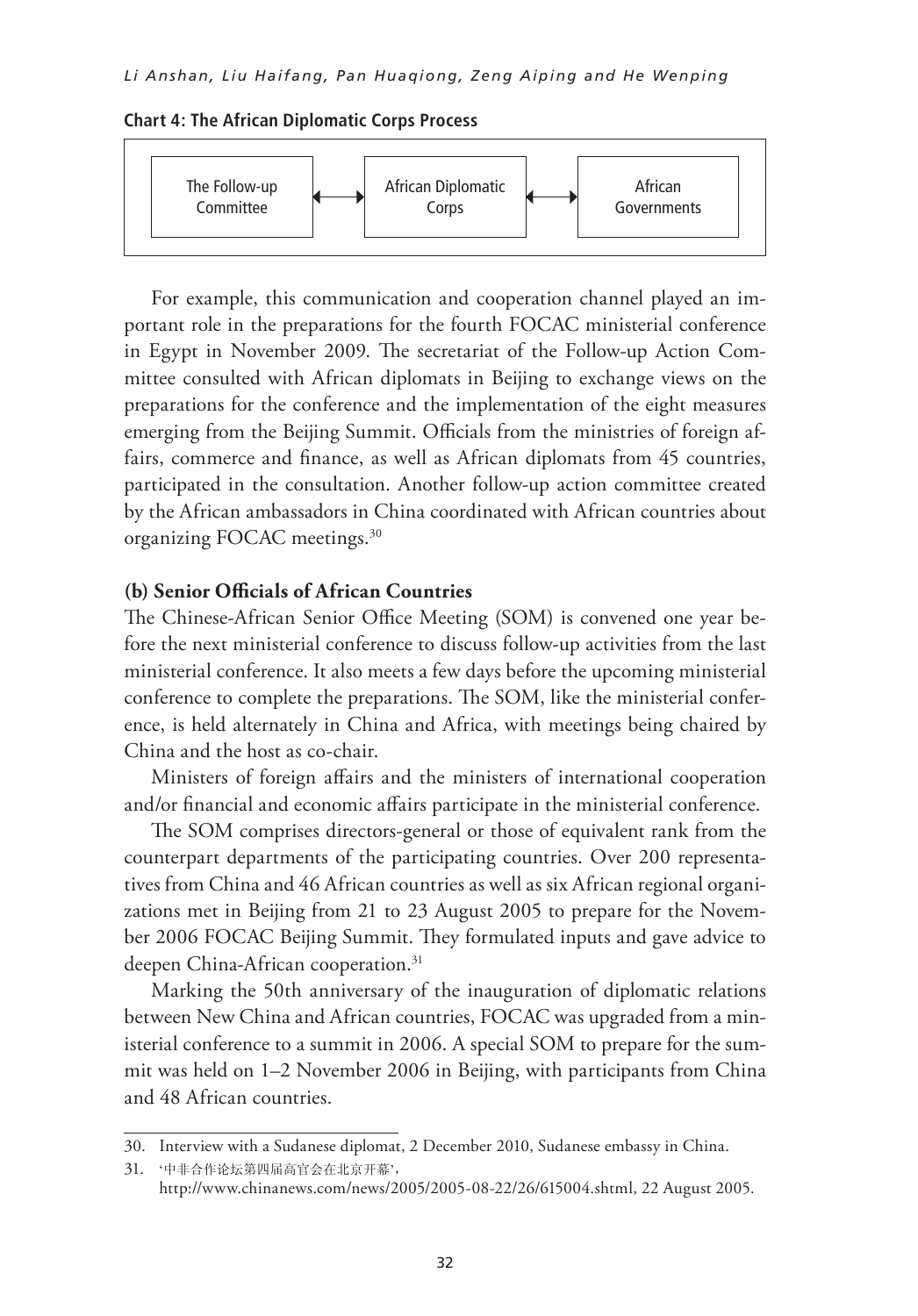#### (c) **African Foreign Ministers**

In a move to strengthen the institutional mechanisms, Chinese and Africa leaders agreed during the Beijing Summit to set up a system of regular political dialogue between foreign ministers. Specifically, they agreed to hold political consultations in New York on the sidelines of the UN General Assembly in the first year after each summit. On 26 September 2007, the first such China-Africa foreign ministers' political consultation took place during the UN General Assembly session to exchange views on major issues of common interest.

The next session took place in China and Chinese officials, African ambassadors and African government delegates spent two days discussing and consulting on issues such as climate change and the MDGs, and reached agreement on joint Chinese-African measures to respond to these challenges.<sup>32</sup>

#### **(d) African Union**

The African Union, as a FOCAC member, also has a role in coordinating African participants. A senior official serves as the forum coordinator and facilitates AU discussions on China's ideas before every FOCAC conference. In addition, Chinese ambassadors to Africa seek advice from African countries to guarantee smooth communications in the forum and to gather feedback.

At the moment, NEPAD serves as AU's technical section by making substantial suggestions and transforming political will into concrete agenda. An AU official has realized that the African side lacks the capacity to make full use of FOCAC resources. He hoped for more opportunities to collaborate with Chinese scholars, including conducting joint research on FOCAC, making suggestions to both sides, supervising FOCAC, and publishing research relevant to African embassies and departments and supportive of Africa's preparations in its cooperation with China. At the same time, researchers should give advice to the Chinese government in order to resolve common problems.<sup>33</sup>

#### **(e) Other Relevant African Institutions**

Three additional channels are relevant to communications with China under the FOCAC framework: African ambassadors in China, follow-up action committees or relevant departments in African countries and African sub-regional organizations.

Currently most FOCAC projects are implemented at **country level,** with individual ambassadors to China playing a critical role.

Currently, only South Africa and Ethiopia have follow-up institutions. In

<sup>32.</sup> Interview with a diplomat from DRC, December 2010, DRC Embassy in China.

<sup>33.</sup> Interview with Fantahun H. Michael, AU senior official and FOCAC projects coordinator, 21 September 2009, AU headquarters.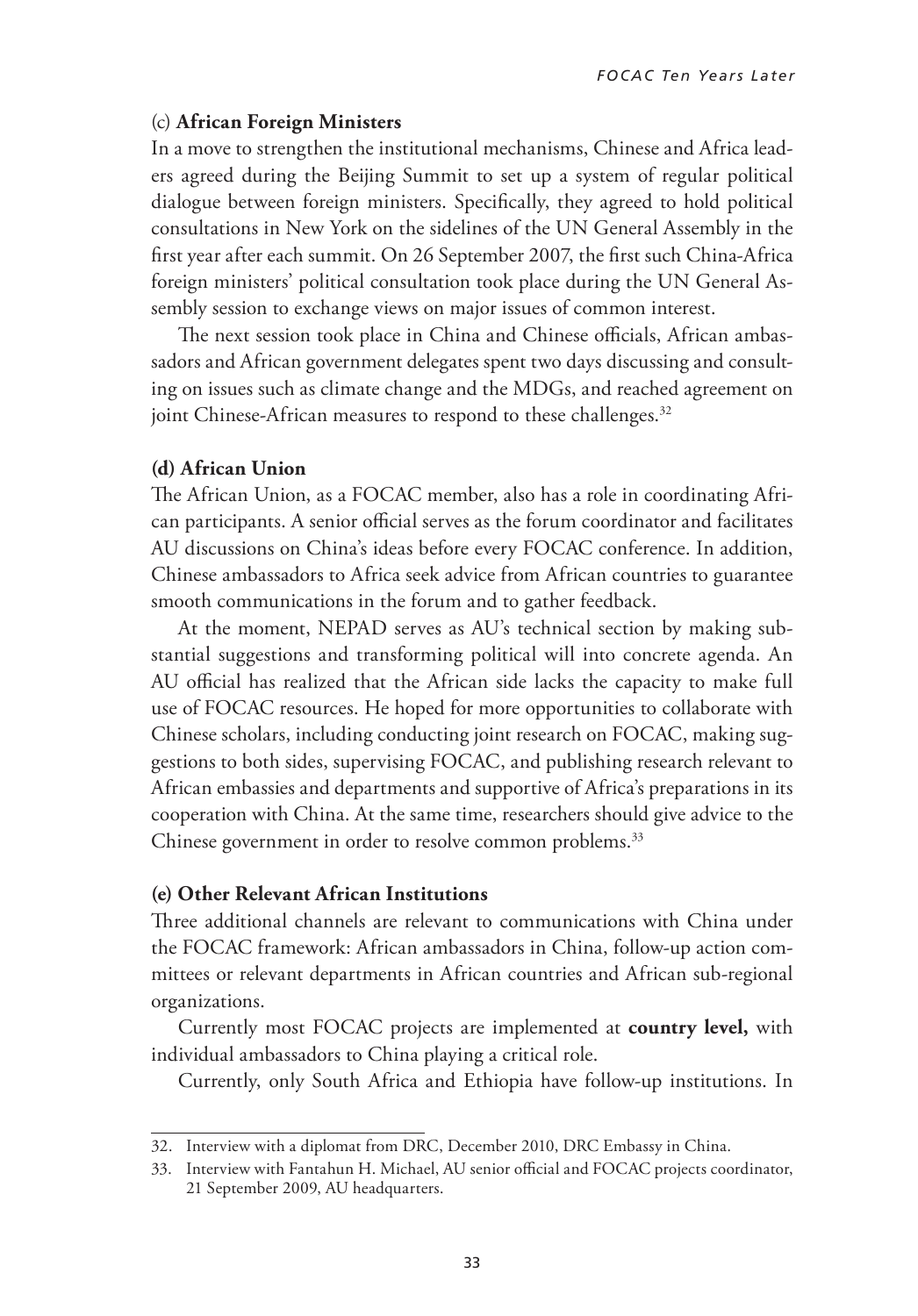these instances, **national follow-up action committees** or national government departments help to implement agreements.

Other countries coordinate their interactions with FOCAC through the **Asia and Pacific department** of their ministries of foreign affairs. If FOCAC projects require involvement by other ministries, the ministries of foreign affairs will make contact with them. According to a Zimbabwean embassy official in China:

FOCAC focuses on various sectors of the [African] economy. In Zimbabwe, we have got a focal point in every sector of our national economy, for instance, in agriculture, health and education. All of these are coordinated by the Ministry of Foreign Affairs which acts as a spokesman in foreign relations. As such it liaises with the Zimbabwean Embassy in Beijing and the Chinese Embassy in Harare, through which, Zimbabwe coordinates its programme within the FOCAC.<sup>34</sup>

The DRC, for example, has a secretariat in the presidential office in charge of monitoring the contracts the country has signed with Chinese state-owned companies. It is called the Coordination and Follow-Up Bureau of the Sino-Congolese Partnership Programme. It is directed by an executive secretary, Moise Ekanga.<sup>35</sup> Thus, different countries have different institutions in charge of coordination and cooperation.

### **(f) Regional Organ Coordination**

China has stressed the importance of inviting African sub-regional organizations to workshops in China since the start of this collaboration programme between itself and Africa. From 1999 to 2003, at the request of the Chinese Ministry of Foreign Affairs, the China Foreign Affairs University hosted nine seminars in English and French for participants from African sub-regional institutions on understanding modern China. This strategy promoted relations between China and sub-regional bodies as well as creating a platform for economic cooperation.36

<sup>34.</sup> Interview with Zimbabwean diplomat in China, December 2010, Zimbabwean embassy.

<sup>35.</sup> Interview with a diplomat from DRC, December 2010, DRC embassy in China.

<sup>36.</sup> Li Anshan, 'On the Adjustment and Transformation of China's African Policy,' *West Asia and Africa*, 8 (2006), pp.11–20.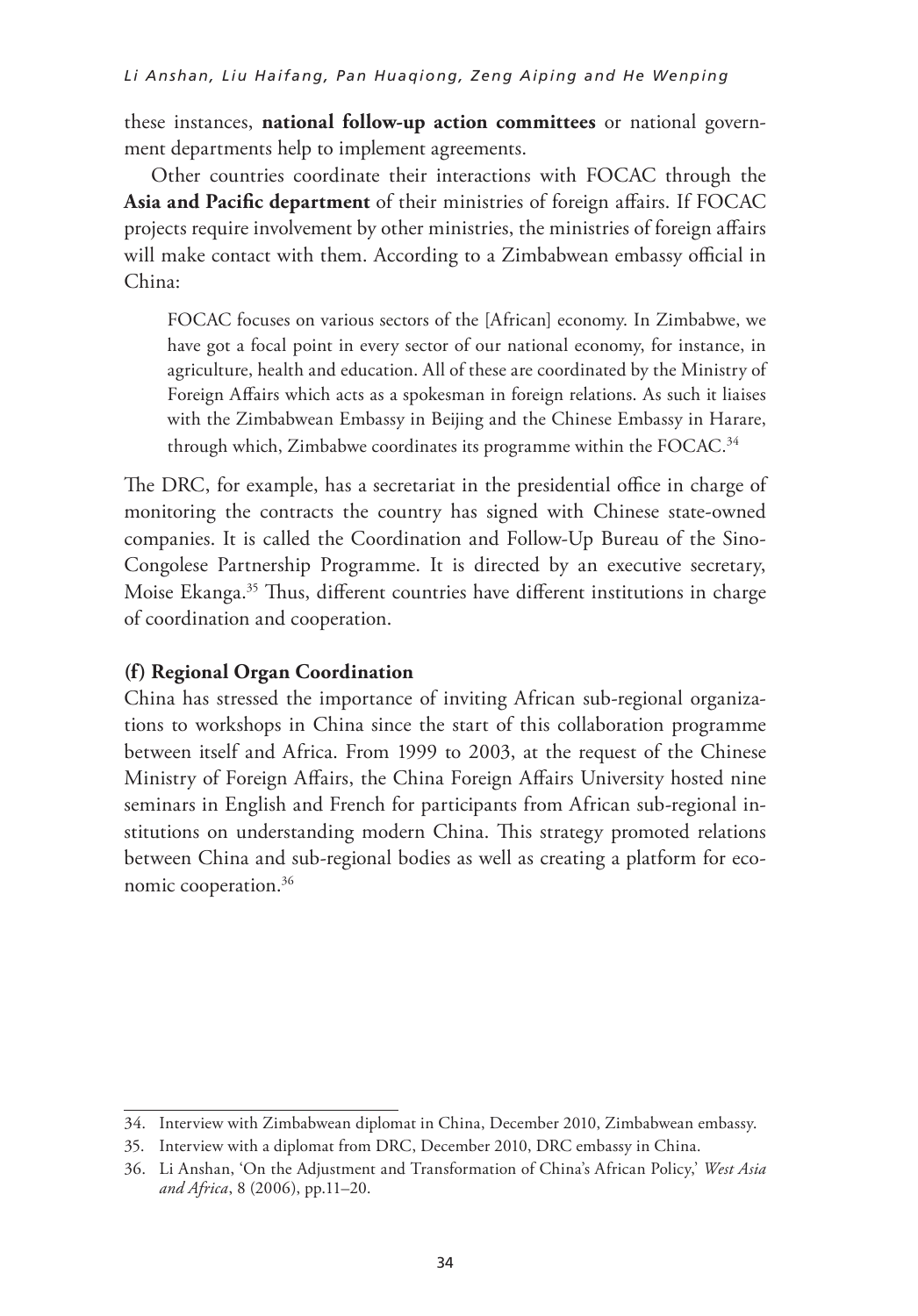## 4. FOCAC Operating Mechanisms

FOCAC is the result of a common endeavour: a multi-level interaction between China and Africa from the preparatory stages to its formal launch and entry into operation. The dynamic creativeness of both sides, for instance in joint promotion, has been equally important.

### 4.1 Preparations and Formation

Earlier in this report, we gave an overview of this process, which produced two basic documents, the Beijing Declaration and the Economic and Social Development Programme. These started a consultative process.<sup>37</sup> FOCAC is the product of the interaction between China and Africa during the preparation and formation process.

On the one hand, FOCAC is clearly not a product of China's one-sided efforts to lay out its strategy, as many rumours suggested. On the other, although the original idea for FOCAC can be attributed to Africa, the long-term friendly relations between China and Africa served as the foundation for establishing a permanent cooperation mechanism at the end of the 1990s. Thus, both sides could reach agreement. The process was also characterized by a series of multilevel interactions, as the diagram below shows.

The first is the core level of direct interaction between heads of the Chinese and African states.

The second level is the SOM, a face-to-face exchange between Chinese and African officials (above and below the level of director-general). This mechanism made a big contribution to the finalization of basic documents and to the immediate institutionalization of FOCAC. As a result, SOM was institutionalized as part of FOCAC's multi-level interactions, resulting in SOM meetings being held between any two FOCAC sessions to monitor the implementation of measures and to prepare for the next ministerial conference.

The third and most permanent level is the interaction between Chinese and African diplomats and the host countries at all possible levels. For instance, after the State Council ratified the proposal to establish FOCAC, the Chinese ambassador to Guinea contacted the host government and tabled the possibility of setting up a forum between China and African countries.<sup>38</sup>

#### 4.2 Africa's Contribution to the Preparations for and Formation of FOCAC

Three main contributions to the preparations for and formation of FOCAC were made by the African side. First, it helped to raise original ideas; second, it

<sup>37.</sup> Interview with Amb. Liu Guijin, 31 December 2010, Beijing.

<sup>38.</sup> Interview with Amb. Xu Mengshui, 22 December 2010, Beijing.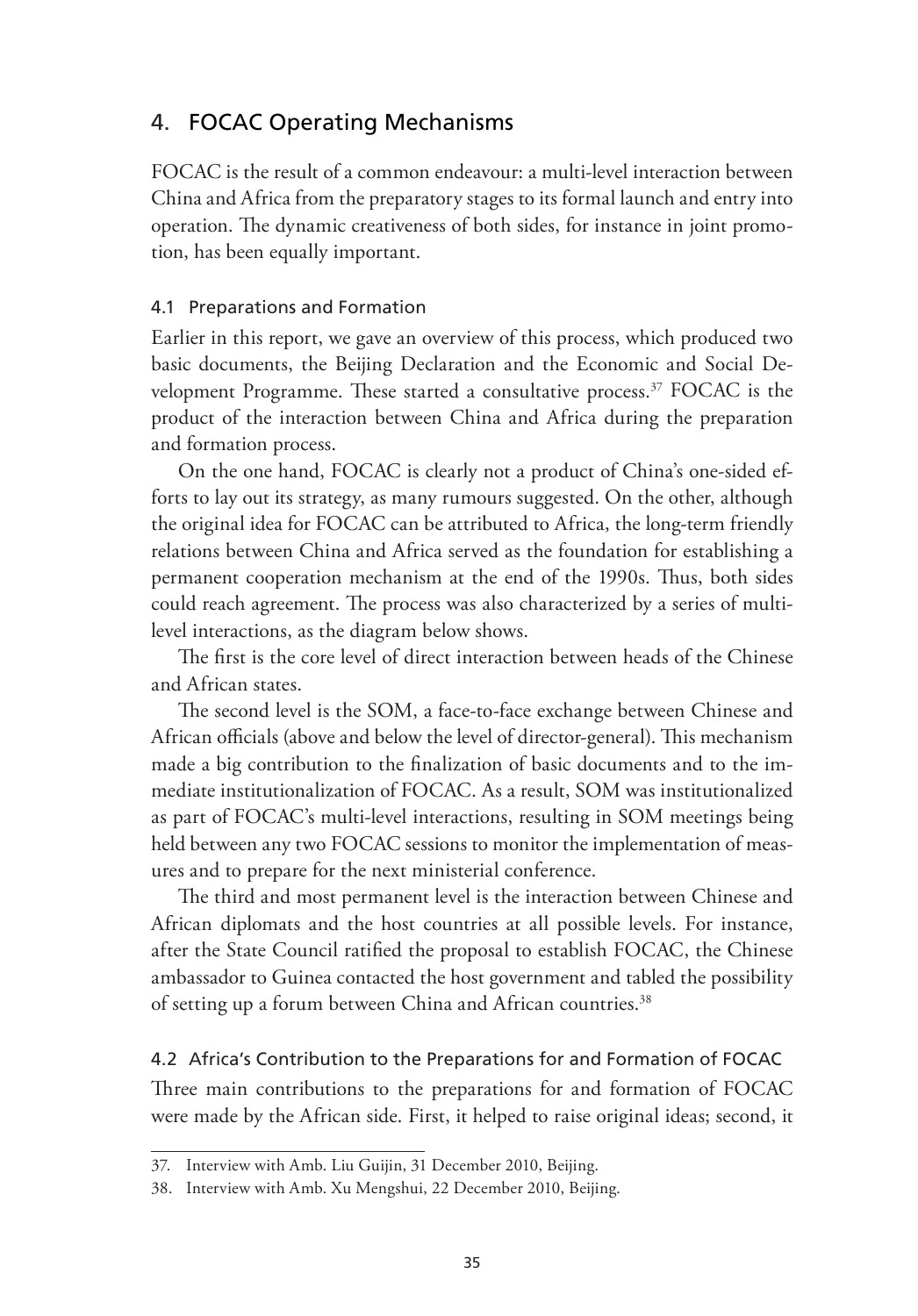

**Diagram 1: FOCAC's Multi-level Interaction Mechanism**

enriched the two basic FOCAC documents; and third, it pushed for FOCAC's immediate institutionalization.

The pace of FOCAC's implementation and institutionalization was different in China and Africa. While the Chinese opted for gradual institutional development through SOM over the course of two years before making a final decision, African states opted for speeding up the process and pushed for immediate establishment.

Once agreed, the process of FOCAC's formation was based on a consensus that would become characteristic of the forum itself. The contrast in behaviour and mindset between the China and Africa reflects the former as prudent and moderate and the latter as passionate and straightforward. These differences have been recognized and appreciated by officials in the Chinese Ministry of Foreign Affairs.<sup>39</sup>

#### 4.3 Characteristics of Chinese Decision-making

In creating FOCAC, China's used both top-down and bottom-up approaches. This could be interpreted as a manifestation of traditional democratic centralism and the multilayered decision-making mechanisms that have guided China's foreign affairs strategies since the 1980s.

Chinese foreign policy actors are diversified, but play joint roles. In the FO-CAC preparation process, China shared the same view as Mauritius, but did not propose the idea to the State Council immediately. Instead, it decided that the

<sup>39.</sup> Interview with Amb. Liu Guijin, 31 December 2010, Beijing.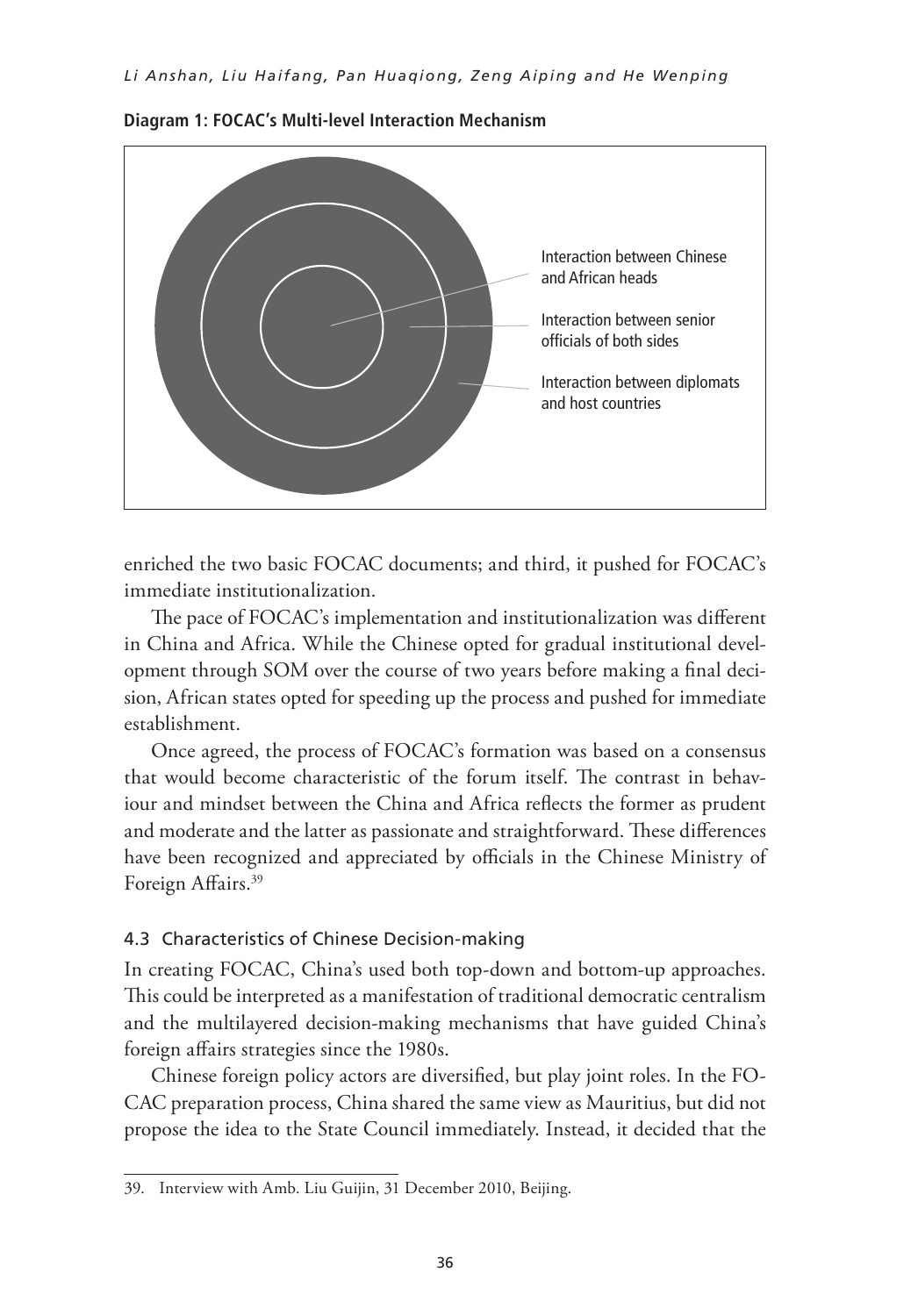Department of African Affairs convene a plenary meeting to discuss the feasibility of the idea. During the first meeting, departmental officials were divided on the idea. Consequently, more investigations and meetings followed until consensus was reached on the founding of FOCAC. Discussions were also held at other levels, for instance with all Chinese diplomats worldwide (held once every four years) and with diplomats accredited to Africa (held once a year), in order to have all foreign affairs personnel give their opinions and suggestions.<sup>40</sup>

Once these processes were completed, a formal proposal was written by the Ministry of Foreign Affairs and then submitted to the State Council.

#### 4.4 Constant Improvement: Process of Policy-Making

Since its institutionalization, FOCAC's operations are carried out in accordance with the basic principles and models outlined during its formation. At the same time it invites new members with more practical experience and the field of cooperation is expanded.

For example, Malawi joined FOCAC after establishing formal ties with China in 2008; the AU, which used to be an observer, finally joined by the end of 2010. In addition, besides the 26 government ministries, the Chinese Follow-up Action Committee accepted the Beijing Municipality as its 27th member because of the capital's role in hosting the FOCAC Summit in 2006.

The issues of interest to FOCAC decision-makers have become more diverse and comprehensive. For instance, at the third meeting in 2006, sociocultural cooperation was discussed at the same level as political and economic cooperation. The trend was accentuated during the fourth conference in 2009. Eight new measures were proposed, including measures regarding clean energy, to replace the 'eight old measures' from 2006. This update exemplified the new priorities in FOCAC's mission and agenda, which now included long-term sustainability and people's livelihoods.

This new content demonstrated fresh commitment and the need for new working methods and characteristics, including transparency, a scientific approach to and institutionalization of decision-making. The effective and efficient fulfilment of all these commitments necessitated scientific feasibility studies and outstanding organizational skills. Moreover, if all these projects are to be accepted and monitored, comprehensive communication and exchanges with local communities are required. This process is far from perfect, yet it is on the right track.

<sup>40.</sup> Interview with Amb. Liu Guijin, 31 December 2010, Beijing.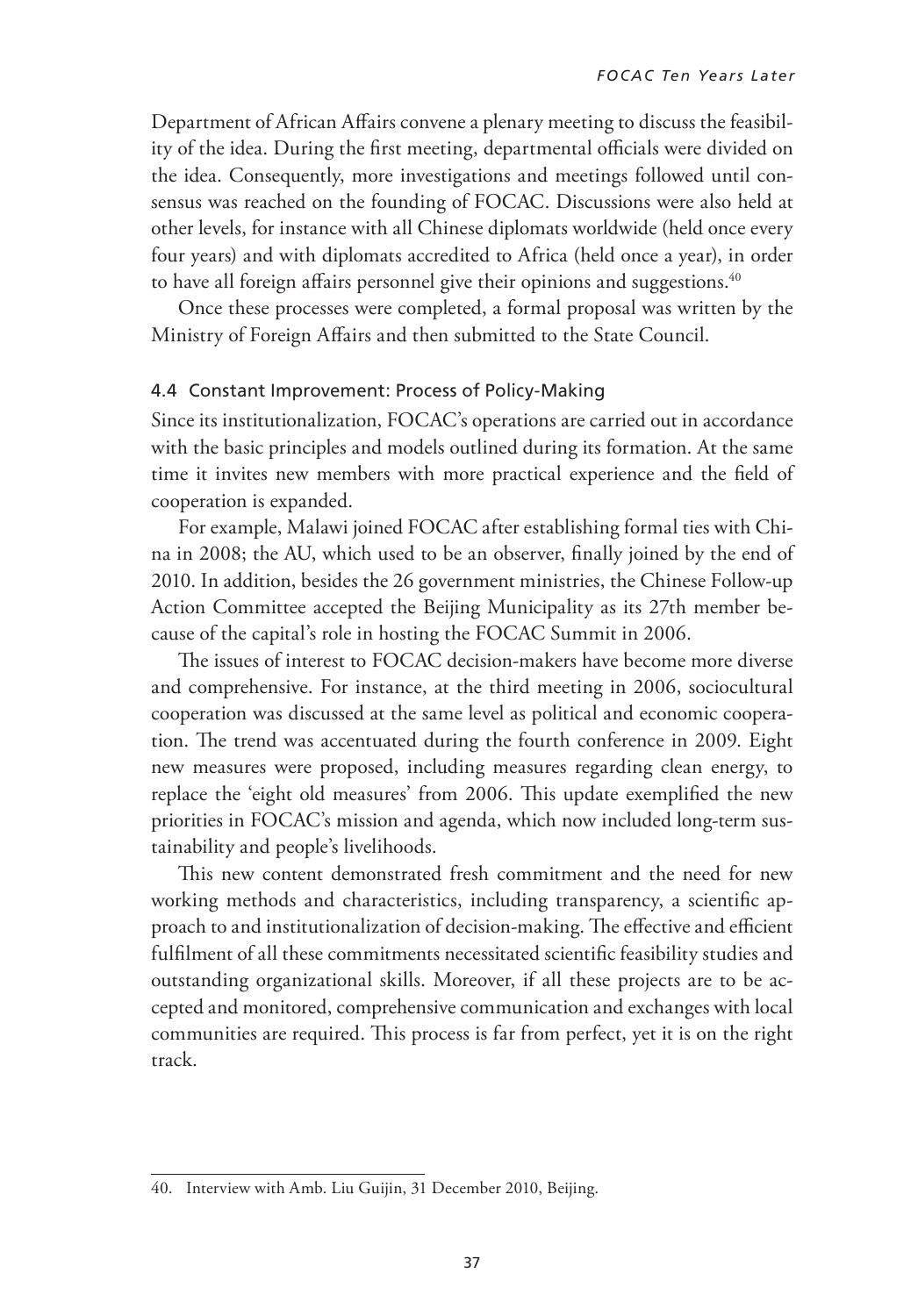### 4.5 FOCAC: A platform for Mutual Learning and Decision-making

FOCAC is characterized by equal interaction at multiple levels and mutual respect. An undeniable fact is that although FOCAC was institutionalized at its first ministerial conference, to date there has not been an organization established to articulate, represent and coordinate African members' objectives. So far, only South Africa and Ethiopia have set up follow-up organizations to coordinate with the Chinese. All the other members still rely for coordination with China on their embassies in Beijing and their ministries of foreign affairs or of international cooperation.

The Chinese Follow-up Action Committee was established in 2001. It is responsible for ongoing coordination with the African diplomatic corps (especially the heads of the African diplomatic corps and of sub-regions). This committee of FOCAC holds meetings with the African diplomatic corps every two or three months. The current decision-making procedure within FOCAC mainly stems from this kind of interaction (as illustrated in Diagram 2). The Chinese side plays the main role in taking initiatives and meeting commitments, including convening meetings and collecting opinions and suggestions from members. Below is a brief diagram to illustrate the current decision-making procedure:

### **(a) Principle First, Planning Second: The Choice of Projects**

This procedure can also be attributed to China's economic strength. Assistance from the Chinese government to African countries has been given since bilateral



#### **Diagram 2: Current decision-making procedure**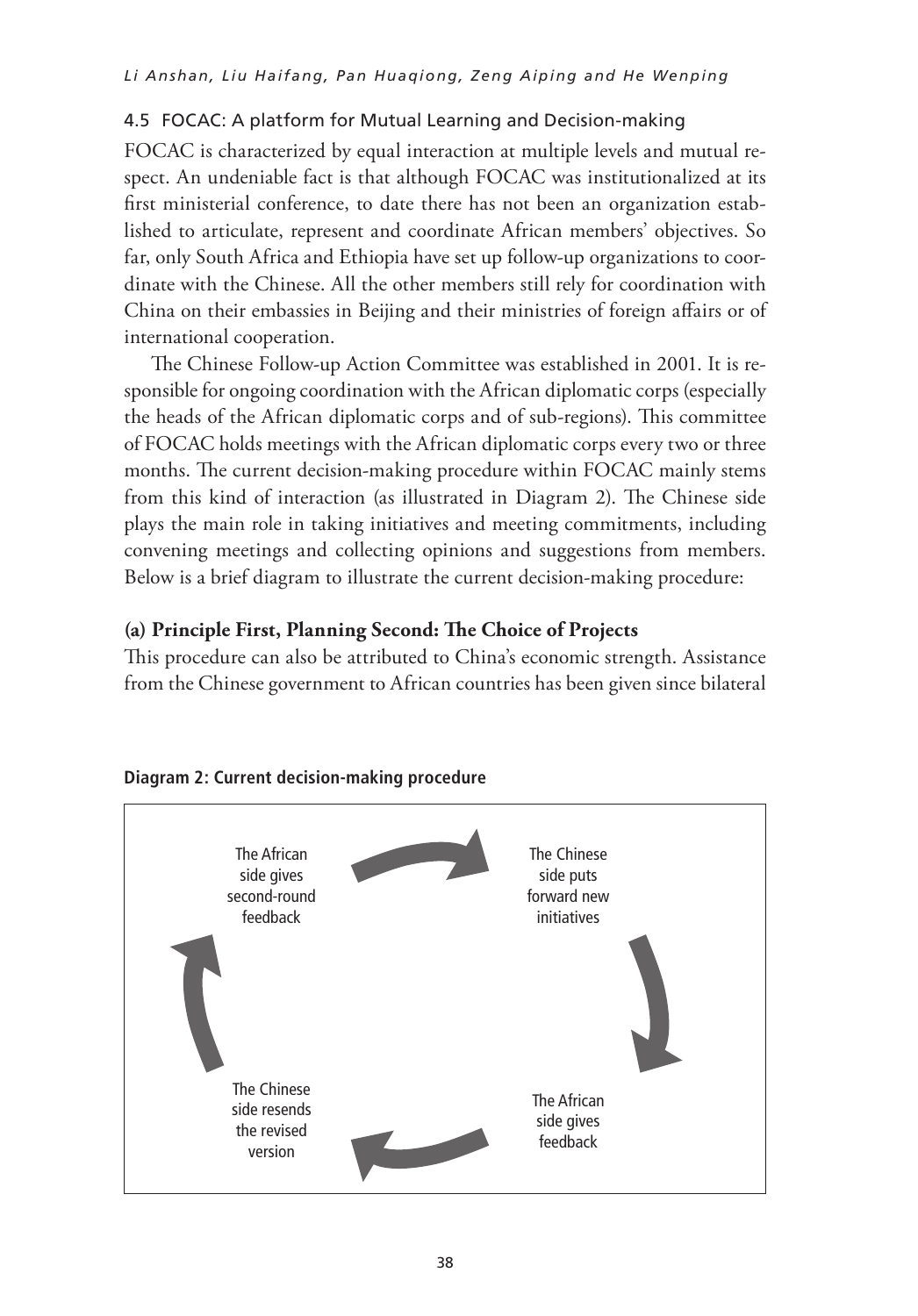

**Diagram 3: Intersecting Multi-level Interactions**

relations were first established, and is still increasing in terms of both scope and geographical reach.<sup>41</sup>

A China-driven FOCAC will eventually be able to integrate both traditional diplomatic channels and FOCAC's multi-dimensional mechanisms of assistance to Africa. In fact, all the relevant Chinese ministries in charge of aid are now included in the Chinese Follow-up Action Committee.

#### **(b) Intersecting Multi-level Interactions in the Decision-making Process**

Since its entry into operation, the FOCAC decision-making process has embodied the characteristics that were identified and accepted during the preparation and formation phase.

As shown in Diagram 3, the Chinese Follow-up Action Committee secretariat has regular meetings and discussions with the African diplomatic corps as the first level of contact. Communication between Chinese embassies and host countries constitutes another level. Furthermore, both Chinese and African diplomats report to their respective governments or ministries. Coordination among the 27 member units of the Chinese Follow-up Action Committee represents another sub-level. Although Chinese ambassadors and the economic and

<sup>41.</sup> Zhou Hong, '60 years' foreign aid of China: Reviews and Prospects,' *Waijiao Pinglun*, 5 (2010), pp. 3–11.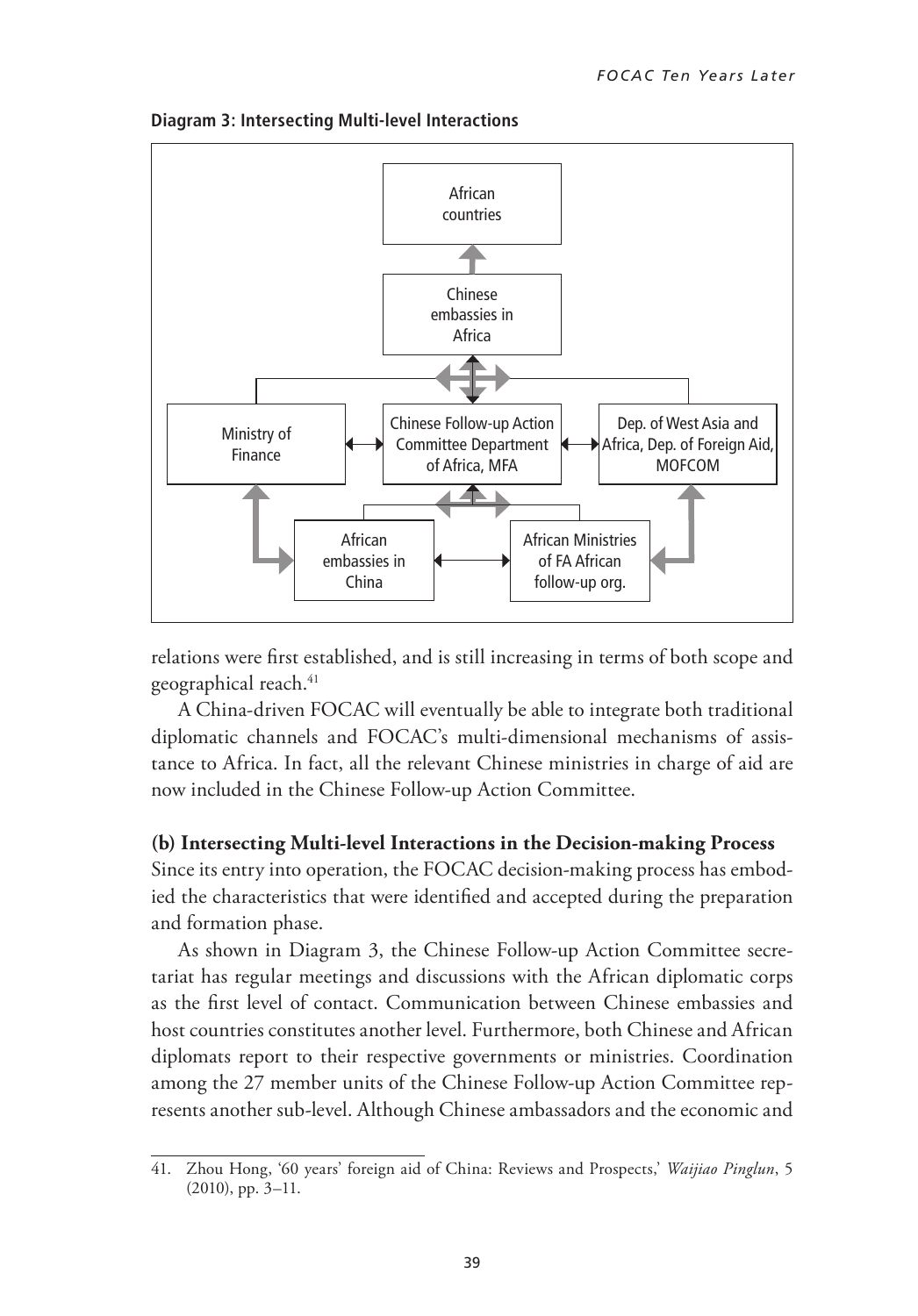trade consuls have relatively low decision-making authority, they work closely with local African communities (and local civil societies) that could influence the committee on the projects to be chosen. Therefore, communications between Chinese embassies and the Chinese Follow-up Action Committee could be regarded as the third level.

The Department of Africa of the Ministry of Foreign Affairs has acted as the secretariat of the Follow-up Action Committee, along with the Department of West Asia and Africa under the Ministry of Commerce. Together they take on the core role of coordinating both the Chinese and African embassies, drafting and submitting reports to the Ministry of Finance in order to apply for disbursements, etc. Although the Ministry of Finance does not participate directly in the decision–making process, it makes the final decision on which projects will be supported, based on the proposals from the Ministry of Foreign Affairs and Ministry of Commerce. Therefore, these three ministries are regarded as the core organizations of decision-making mechanism.

#### **(c) Roles of Chinese and African Embassies**

As mentioned above, both Chinese and African embassies play a very important role in bilateral relations, but the Chinese embassies generally play a bigger role in the decision-making process. This led to questions by some Chinese organizations, which expressed doubts about whether African diplomats contacted their own capitals. This doubt arose during the preparations for and formation of FOCAC, when the Chinese realized that in-country officials often expressed different opinions from diplomats to China.<sup>42</sup> Certain Chinese organizations also distributed questionnaires to African embassies to elicit the opinions and suggestions of African countries regarding Chinese assistance projects. However, the survey results were barely satisfactory.<sup>43</sup>

By contrast, the Chinese diplomats, who were often selected from the Ministry of Foreign Affairs and the Ministry of Commerce (some directly from the Department of Foreign Aid), were efficient and responsible. They carried out basic feasibility studies of all economic cooperation and aid issues. In the process of planning, formulating and fulfilling all commitments under FOCAC, the Chinese diplomats played an appropriate role.

Nevertheless, Chinese diplomats also differ in their personal characteristics, visions, capacities, working modes and ability to deal with host countries. Although the common aim of the units in the Follow-up Action Committee is promoting bilateral cooperation, almost all the members have different interests and objectives.

<sup>42.</sup> Personal Interview, 31 December 2010, Beijing.

<sup>43.</sup> Personal Interview, 15 March 2011, Beijing.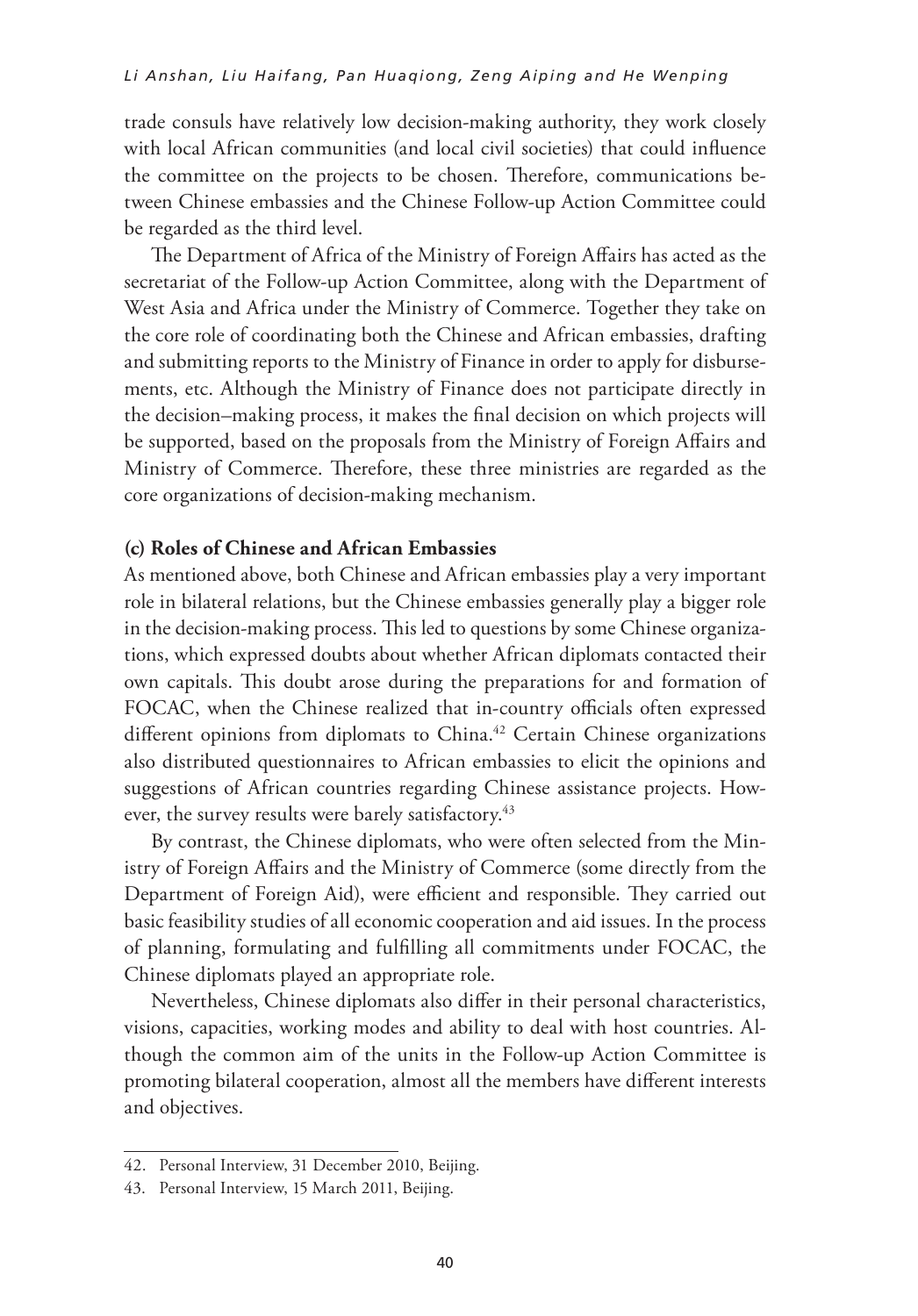The differences are attributable to the decentralization and diversification that now underlies decision-making in Chinese foreign policy. As some scholars have recently suggested, it is time to openly discuss these differences in order to make policy-making more rational and scientific.<sup>44</sup> The same could be true of FOCAC's decision-making.

#### **(d) Scientific Approaches to Decision-making**

The strategy to apply a more scientific approach to FOCAC decision-making is gradually unfolding. The most important principle is respect for African wishes by giving African partners two to three opportunities for making inputs before the two sides jointly discuss and investigate the feasibility and implementation of proposals at multiple levels. Furthermore, FOCAC will gradually include other international organizations, international standards on human rights, labour rights, environmental protection, and so forth, which will eventually give the assurance of the objectivity of the scientific decision-making process.

One notable example is Ex-Im Bank. Since the introduction of concessional loans in 1995, Ex-Im Bank has requested the feasibility reports about environmental issues from Chinese companies (the requests came before the publication of the Equatorial Principle). Since 2004, Ex-Im Bank has requested a separate report about the potential environmental impact of any company applying for funding. Learning from the Merowe Dam experience, Ex-Im Bank has decided to send delegations to do a feasibility study and a follow-up evaluation regarding the impact of the project on both the environment and local communities.<sup>45</sup>

#### **(e) Adjusting to Circumstances**

All the above characteristics show that FOCAC policy-makers have been trying as best they can to adapt to each period's specific circumstances and were constantly adjusting their opinions.

For instance, after the formal launch of FOCAC, the Chinese Follow-up Action Committee continued to maintain contact with the African diplomatic corps and sustained liaison with African governments and relevant ministries. This approach indicated an initial lack of experience in the Chinese Follow-up Action Committee, which at the FOCAC preparation stage was reliant on the Department of Africa operating under the Ministry of Foreign Affairs and still lacked the experience to deal with multilateral international mechanisms. Thus it worked on the premise that direct contact with the African diplomatic corps

<sup>44.</sup> Wang Yizhou, 'Some reflections on the Chinese foreign policy analysis,' *Waijiao Pinglun*, 4 (2010), pp.8–13.

<sup>45.</sup> Interview with Zhao Changhui, 15 December 2010, Beijing.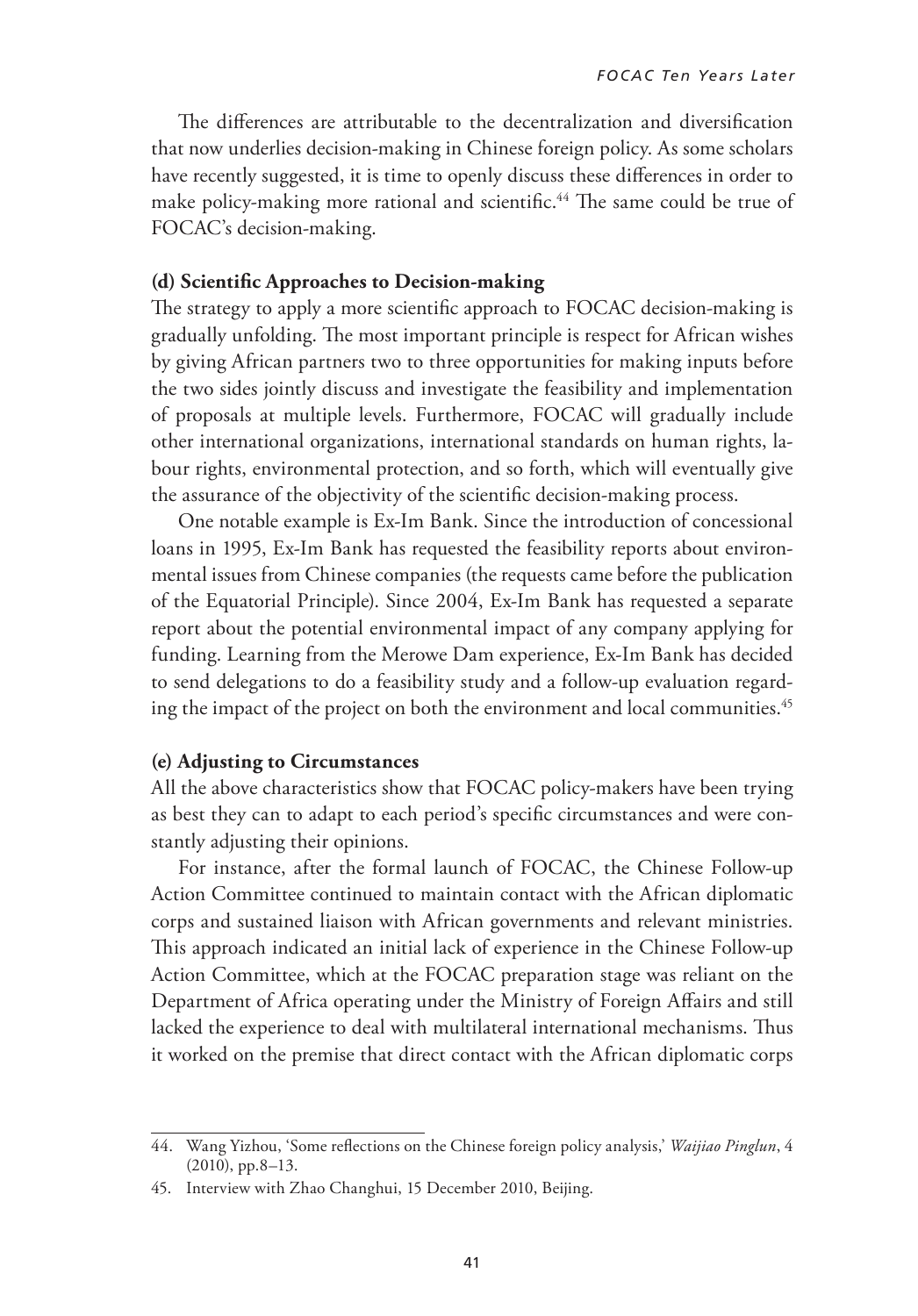was a communications shortcut, but it soon learned that this approach did not necessarily yield the expected 'one voice' response.

This experience taught the Chinese that African diplomats do not always represent the ideas, views and vision of their home countries. Although they understood the situation in China, since they live in Beijing, this does not necessarily mean their home officials share this understanding. The committee thus decided to readjust its approach to maintain extensive and multi-level communications. This is another example of 'crossing the river by groping for stones', and shows how FOCAC is constantly changing and improving its working processes.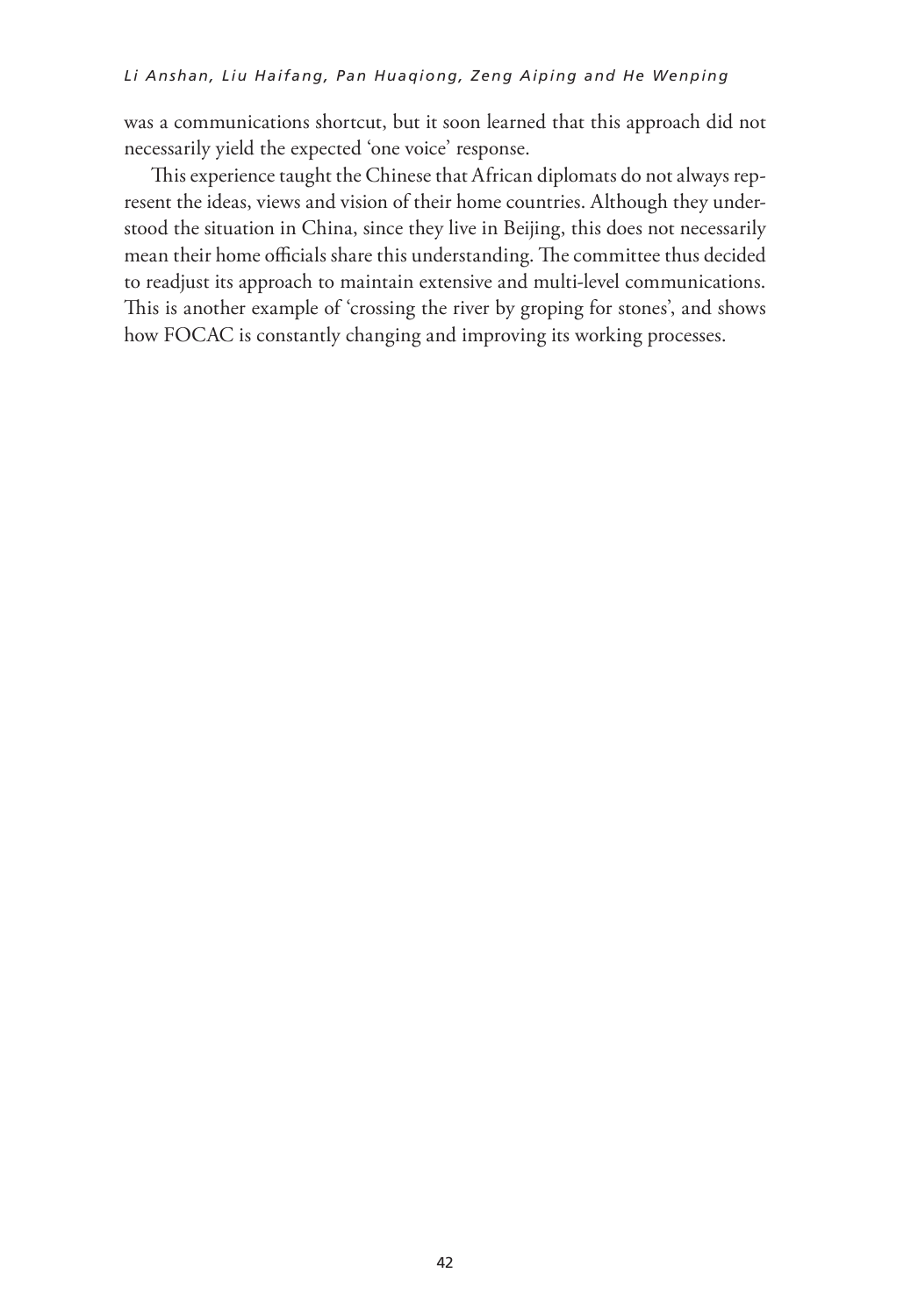## 5. Evaluation of FOCAC

In the first decade of its existence, FOCAC focused primarily on promoting China-Africa relations. China could use it as a platform and effective instrument to engage in collective dialogue, exchange experiences about governance, enhance mutual trust and continue practical cooperation with African countries.

### 5.1 FOCAC Achievements

As FOCAC becomes increasingly diversified and its involvement in various fields more comprehensive, its international influence is also growing. Some specific achievements have already been outlined and will not be repeated here. Other of FOCAC's achievements in the economic, social and environmental fields will be summarized in terms of the three tenets of sustainable development.

### 5.2 Cooperation in Economic Development

Bilateral economic and trade cooperation has been further enhanced and has flourished following FOCAC's institutionalization. Trade, investment, infrastructure and capacity building have been comprehensively promoted. Finance, tourism and cooperation in other fields have also been gradually expanded. FO-CAC, therefore, has a multi-level, extensive structure and is now at a new historical point.

### 5.3 Problems and Challenges

FOCAC has achieved great success in expanding and deepening cooperation in its first 10 years of operation. This study also found some problems that need to be addressed.

### **(a) Chinese Participation Mechanism**

There are gaps in and between the Chinese participating institutions due to the absence of a coordinating body under the State Council. Currently, the Ministry of Foreign Affairs is unable to take on this role alone. Part of the problem may be that most officials from other participating institutions responsible for FOCAC are on temporary or part-time assignment, which hinders them in the whole-hearted fulfilment of their duties.

China and Africa have cooperated in many areas such as industry, agriculture, law, commerce, mining, healthcare, education, media and so on in the first decade. In some areas, sub-forums have been set up. These include the China-Africa agricultural cooperation forum under the auspices of the International Department of CCP and the Ministry of Agriculture; the China-African educa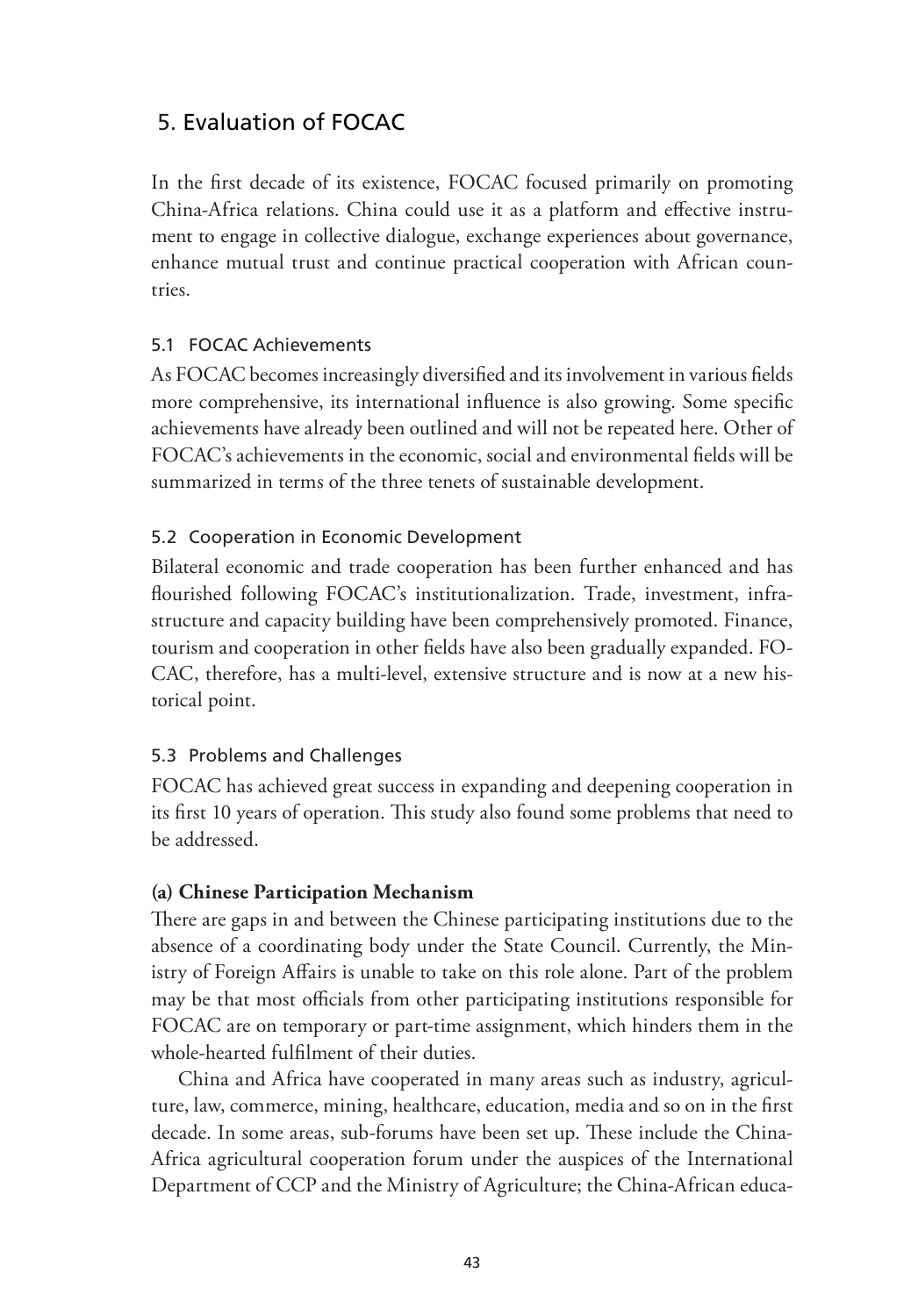tion ministers' forum organized by the Ministry of Education; the China-Africa legal forum by the China Law Society; the China-Africa cultural forum; the China-Africa technology forum, as well as the China-Africa joint research and exchange programmes hosted by Ministry of Foreign Affairs; and the '20 +20 Plan' under the Ministry of Education. Others include the China-Africa youth festival, China-Africa culture in focus and the China-Africa technology partner programmes.

The enthusiasm to establish the sub-forums and activities is encouraging, but they should be organized under the leadership of FOCAC and set up in some controllable manner according to a plan and agreed priorities. Rushing into mass action should be avoided. Specific sub-forums should be managed by relevant ministries instead of by multiple heads. What is more, the sub-forums are only meaningful if they have a positive response from and involvement by the African partners.

#### **(b) African Initiatives**

The enthusiasm of the AU and African regional organizations should be further encouraged. An African diplomat has noted:

FOCAC currently has limited roles in the process of African integration. The integration of Africa is one of the main tasks of the African countries. Thus, FO-CAC can make further contributions to this process only if the African countries are willing to authorize the discussion of relevant agendas about African integration in the forum.<sup>46</sup>

Furthermore, FOCAC is presently directed by China. Although it respects the interests of African countries in the decision-making process and follows the principle of equal consultation, there are still many proposals and policies that are made on the basis of one-sided Chinese enthusiasm. Consequently, they do not rest on a foundation of diversity born of multiple channels and angles.

Under the current FOCAC framework, participating African countries take fewer actions, mainly the result of the huge differences among the member countries and regions. This situation highlights the internal coordination problem among African countries. Many African countries have not agreed on the role the AU should play in FOCAC, a matter that has piqued the interest of many African scholars.47

<sup>46.</sup> Interviews with the representative of African Union in China. Beijing, March 2011. He pointed out that the building of the AU conference centre is the only evidence of the benefit that FOCAC has brought to African integration.

<sup>47.</sup> Francis Ikome, 'The role and place of the African Union in the emerging China-Africa partnership,'Axel Harneit-Sievers, Stephen Marks and Sanusha Naidu, eds., *Chinese and African Perspectives on China in Africa*, Oxford: Pambazuka Press, 2010, pp. 208–11.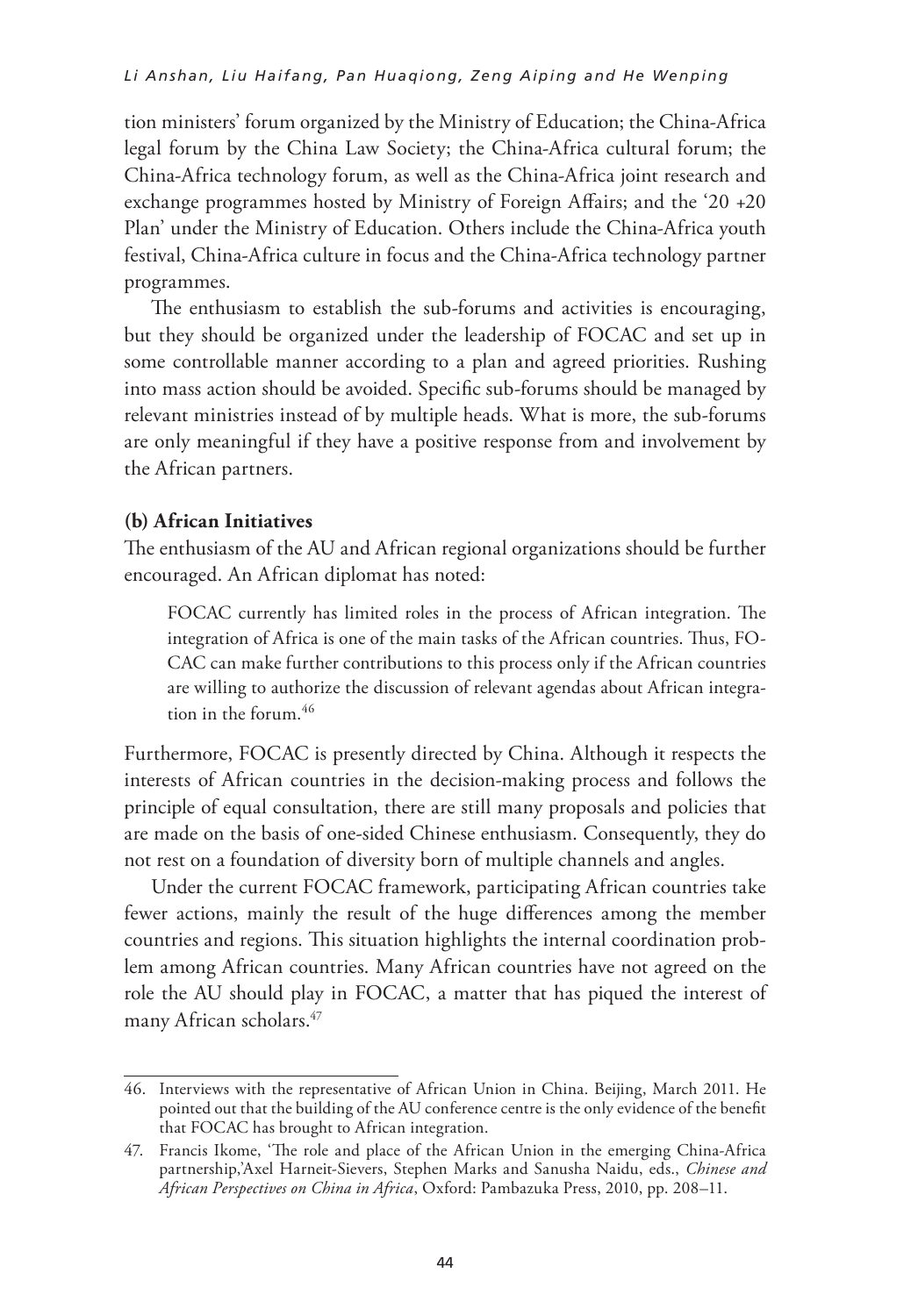#### **(c) Weakness of China's Foreign Assistance**

China has constantly increased the scale and intensity of its foreign assistance. However, there needs to be a coherent and unified management process. Coordination among ministries, the people's right to be informed, scientific project verification, assessment of completed projects, transparency of assistance and reinforcement of international cooperation – all of these become more challenging.

In terms of professionalism, function and scale, coordinating all these tasks is way beyond the capacity of the Ministry of Commerce. Because of the lack of unified coordination and professional management, various problems have arisen in assistance projects.

#### **(d) To Strengthen the Role of the Professionals**

At present, various professionals and experts participate in FOCAC at a lower level, including scholars, technical staff and officials. The medical field, technology, agriculture, environmental protection, law and other areas require specialized knowledge. There is room for improvement in enabling experts to play an effective role in FOCAC. For example, the Ministry of Environmental Protection is responsible for training staff and exchanging experiences regarding foreign assistance and investment projects. Although some experts have been invited to take part in the assessments, there is a lack of direct involvement by the ministry. Even as far as training is concerned, timely funding is often not in place. This challenge ought to be addressed.<sup>48</sup> This is definitely due to the limited capacity of the ministry, whose internal affairs absorb its energies at this stage.

We can summarize the following points:

First, FOCAC is the main inter-governmental mechanism for comprehensive China-Africa cooperation in various fields. It serves as a model of South-South cooperation based on equality and mutual benefit, and has contributed greatly to the improvement of China-African relationships in the past 10 years and enjoys great international influence.

Second, FOCAC initially paid attention to economic and social development, but without a specific development programme. The eight measures proposed at the Beijing Summit and the further eight measures proposed at the fourth ministerial conference indicate that FOCAC's programme has become more specific and that its emphasis is not only on economic and trade cooperation and development aid, but also on people's livelihoods, the environment and communications between think tanks. These changes reflect the shared understandings and practical approach of Chinese and African leaders. Moreover,

<sup>48.</sup> Interview with Ambassador Xu Mengshui, 22 December 2011, Beijing.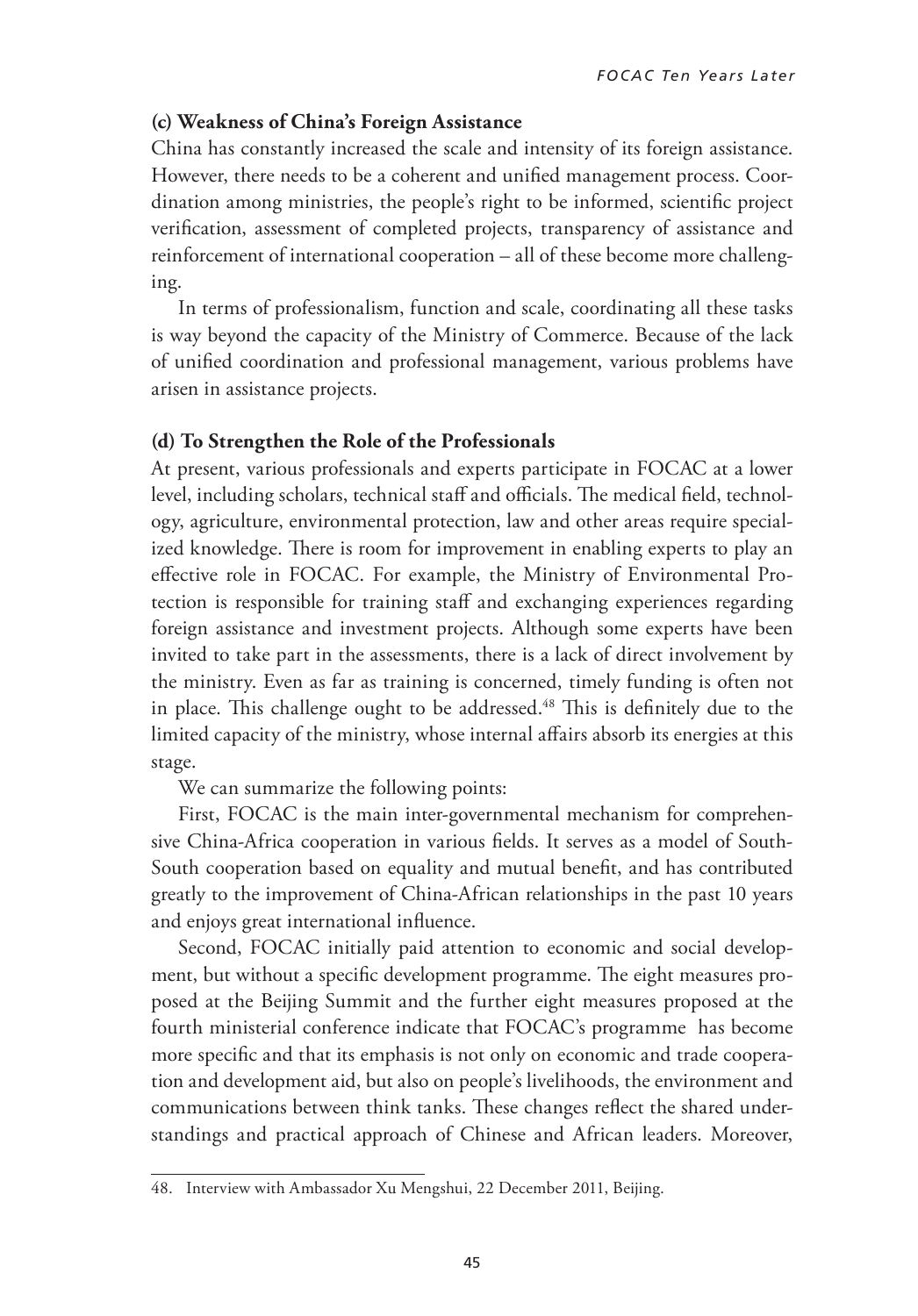including environmental protection in the programme as part of economic and social development underscores the sustainable basis of China-Africa cooperation.

Third, with the scope of China-Africa cooperation widening and deepening, the support of civil society for China-Africa cooperation is constantly growing. In future, FOCAC should (1) improve overall planning and coordination between governmental sectors and (2) there should be a higher level of exchange between civil society in China and in Africa. In this way, FOCAC could promote cooperation between government and civil society in China-Africa relations.

Fourth, as environmental awareness grows, the field of environmental cooperation will surely grow. Environmental factors have become a common concern of decision-makers, investors and project implementers, and facilitating coordination and cooperation among them will help to guarantee sustainable development as part of China-Africa cooperation. This issue will also become a key one for FOCAC.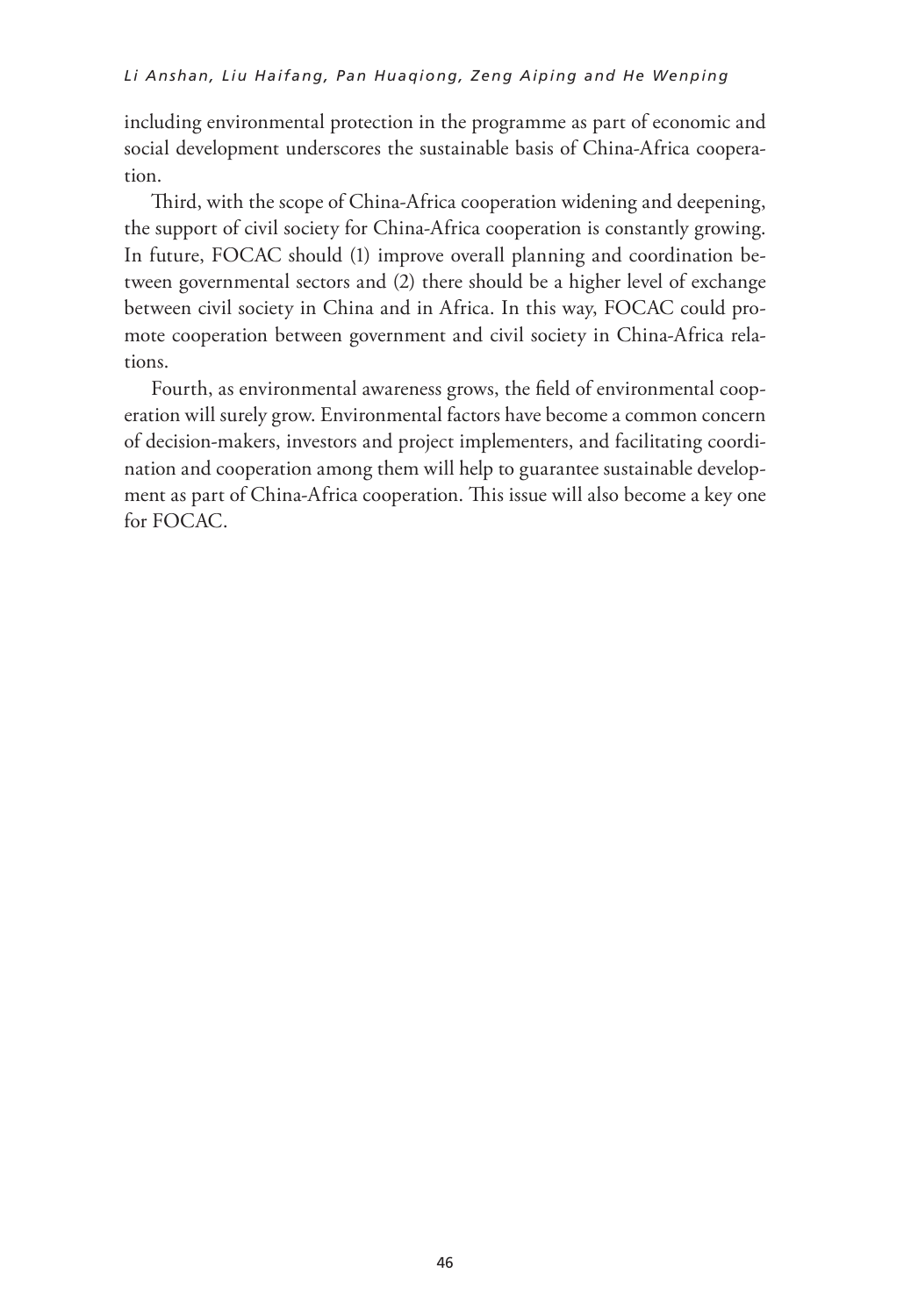## 6. Sustainability and FOCAC: Directions for Improvement

In this chapter, FOCAC is examined from the perspective of sustainable development. It is noted that the concrete projects announced at FOCAC conferences are still in the preparation, experimental and implementation phase, so an overall assessment is premature. The social impact of FOCAC will manifest itself as its mechanisms evolve and progress is made in project implementation. Based on FOCAC's current mechanisms and practices, we make the following suggestions for improvement.

### 6.1 Proposed FOCAC Institutionalization Process

FOCAC could benefit from the establishment of an inter-ministerial coordinating committee led by one of China's vice premiers. The current staff within the secretariat of FOCAC's Follow-up Action Committee could serve as individual experts in order to make FOCAC more professional and scientific.

Revisiting the three-year time-frame of ministerial conferences would eliminate some limitations in the existing mechanism. Preparing and implementing a major project every three years, including agenda design and general coordination, is very difficult. Two alternatives are suggested:

- (i) Extend regional cooperation projects to six years, thereby allowing them to be discussed and considered at two ministerial conferences; or
- (ii) The ministerial conference can be put on a five-year cycle, both as a result of and to promote mutual trust and cooperation in FOCAC.

Implementation of the forum's tasks must comply with the principle of unified coordination and clearly indicated responsibilities.

The mechanisms of the forum need to be opened up further in order to motivate all interested groups. FOCAC should seek to attract participation by civil society organizations in both Africa and China and give them the opportunity to play a role under its framework. The success of the recent 'Africa Brightness Action' initiative shows that Chinese NGOs can play a greater role in China-Africa cooperation in the fields of sanitation, education and poverty reduction. China could learn much from the Tokyo International Conference on African Development about encouraging intellectuals, the press, environmental organizations and other associations to engage in cooperation.

#### 6.2 Possible Changes to Dialogue Mechanisms

Currently, the procedures illustrated in Diagram 3 above are not sufficient for capturing the increasingly rich, diverse and multi-level development issues that FOCAC will face. Several notable elements and characteristics may enable changes in future operations and processes.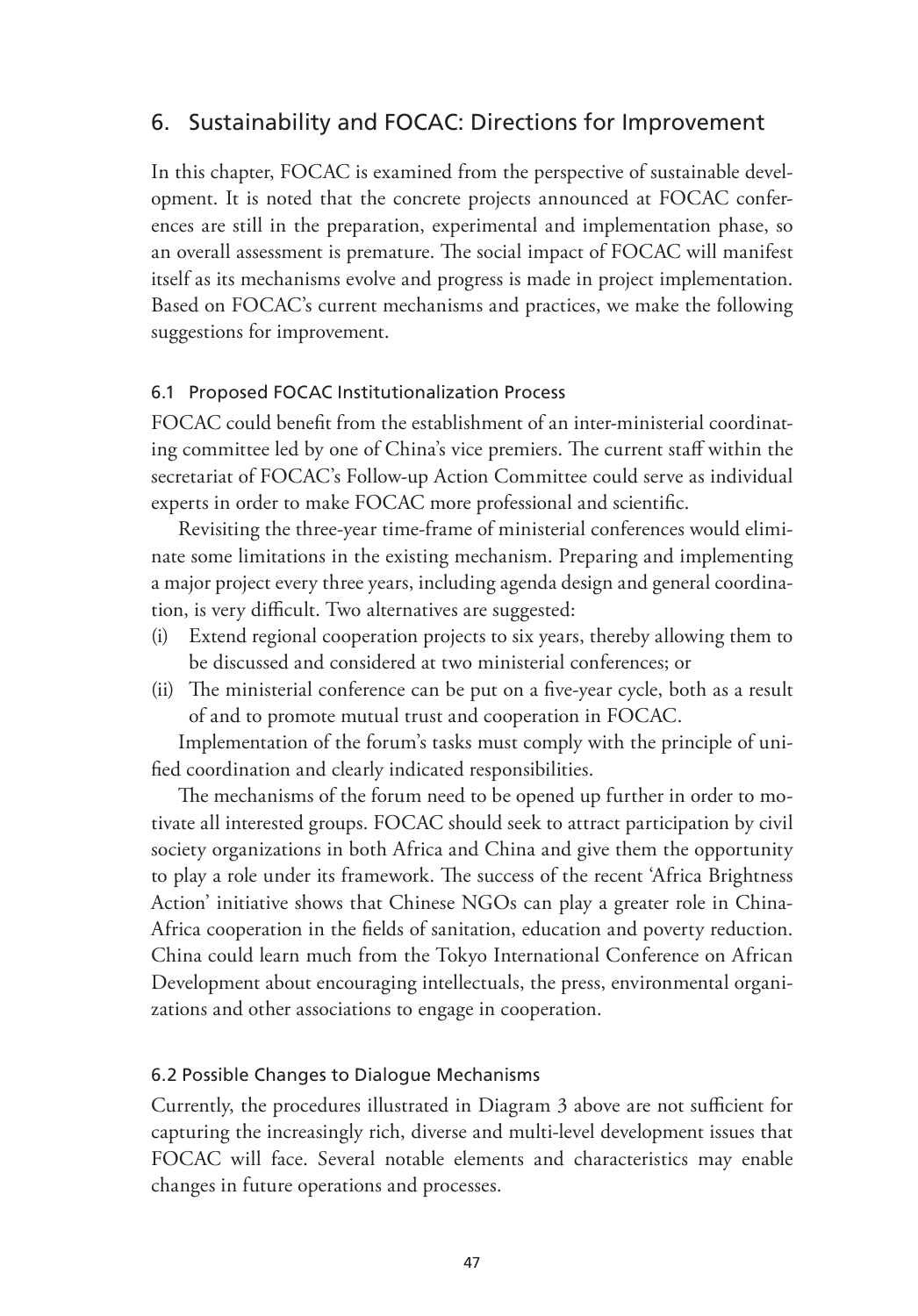

**Diagram 4: Potential Directions for Decision-making Processes (1)**

#### **(a) Collective Ownership**

The first is building on the collective dialogue mechanism and learning from Africa's deep and strong sense of ownership during the preparations for and founding of FOCAC. Africa also displayed a much more active spirit at the fourth conference of 2009, when South Africa took the initiative to propose the sponsoring of the follow-up meeting after the next FOCAC conference. This idea will be discussed by all members at FOCAC's conference in 2012.

Diagram 4 presents a possible future decision-making model.

In this model, China would be an equal participant together with any African member state or regional organization (such as the AU) at new sessions of the ministerial conference. It could also discuss and decide on new issues or proposals raised by FOCAC members on an equal footing.

African participants in FOCAC have shown their sense of ownership in many other ways. For instance, more and more African actors are extensively involved in FOCAC's decision-making process. While the China-African women's forum, the first sub-forum under FOCAC, was initiated and pushed by the Chinese side,<sup>49</sup> the legal forum, the second sub-forum under FOCAC, was absolutely the result of African efforts. When the African side came up with this idea, the unprepared Chinese side appeared to be perplexed.<sup>50</sup>

<sup>49.</sup> Interview with Long Jiangwen, former Minister of International Department of National Woman Association, 29 December 2009, Beijing.

<sup>50.</sup> Hong Yonghong, 'Sustainability of FOCAC: Reflections on investment in Africa from a legal perspective,' speech given on 28 February 2011, School of International Studies, Beijing University.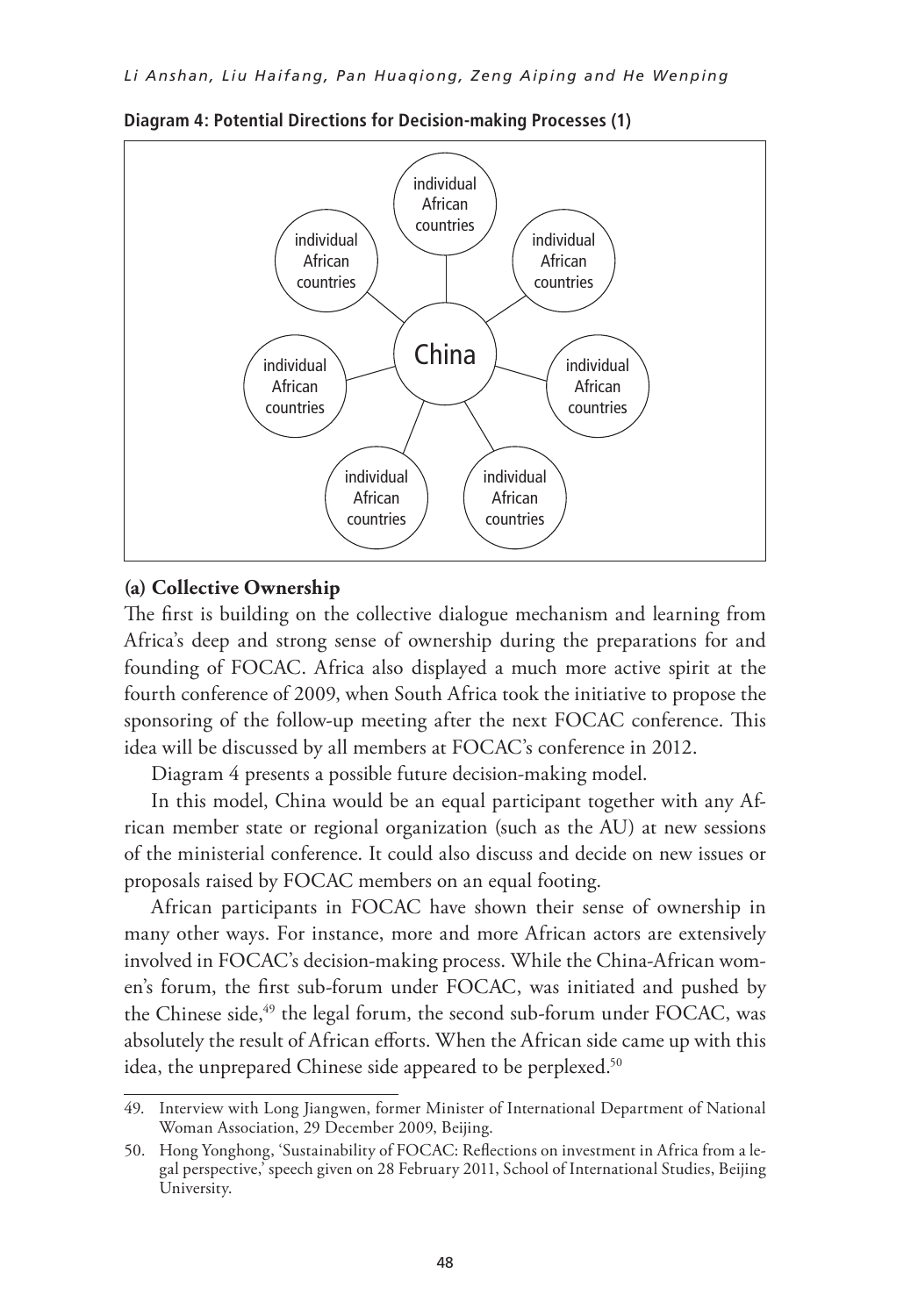

**Diagram 5: Potential Directions for Decision-making Processes (2)**

#### **(b) Inclusive Participation**

The inclusion of the AU as a full member of FOCAC at the end of 2010 reinforced the position and function of this regional body and joint mechanism for regional and sub-regional organizations. The AU now has a greater possibility of becoming the umbrella organization that would directly coordinate matters with China on behalf of African countries. This trend, however, does not exclude the possibility that non-AU members, such as Morocco, will continue to have direct contact with China, as illustrated in Diagram 5.

Diagram 6 proposes an option whereby China could eventually coordinate FOCAC activities with only regional or sub-regional organizations (in theory, representing each member state):

#### 6.3 FOCAC and Sustainability

The secretariat of the Follow-up Committee of FOCAC, with the Department of African Affairs of the Ministry of Foreign Affairs as its main sponsor, has also been actively exploring the sustainability of FOCAC.

In the process, they compared and noted the shift between the eight key cooperation objectives agreed in 2006 and those agreed in 2009 (Annex). This can be seen as an important step towards sustainable development.<sup>51</sup> Some Chinese

<sup>51.</sup> Liu Haifang, 'Continuities and transformations: Deep reading of the fourth meeting of FOCAC,' PAMBAZUKA News, December 2009, http://www.pambazuka.org/en/category/africa\_china/61089.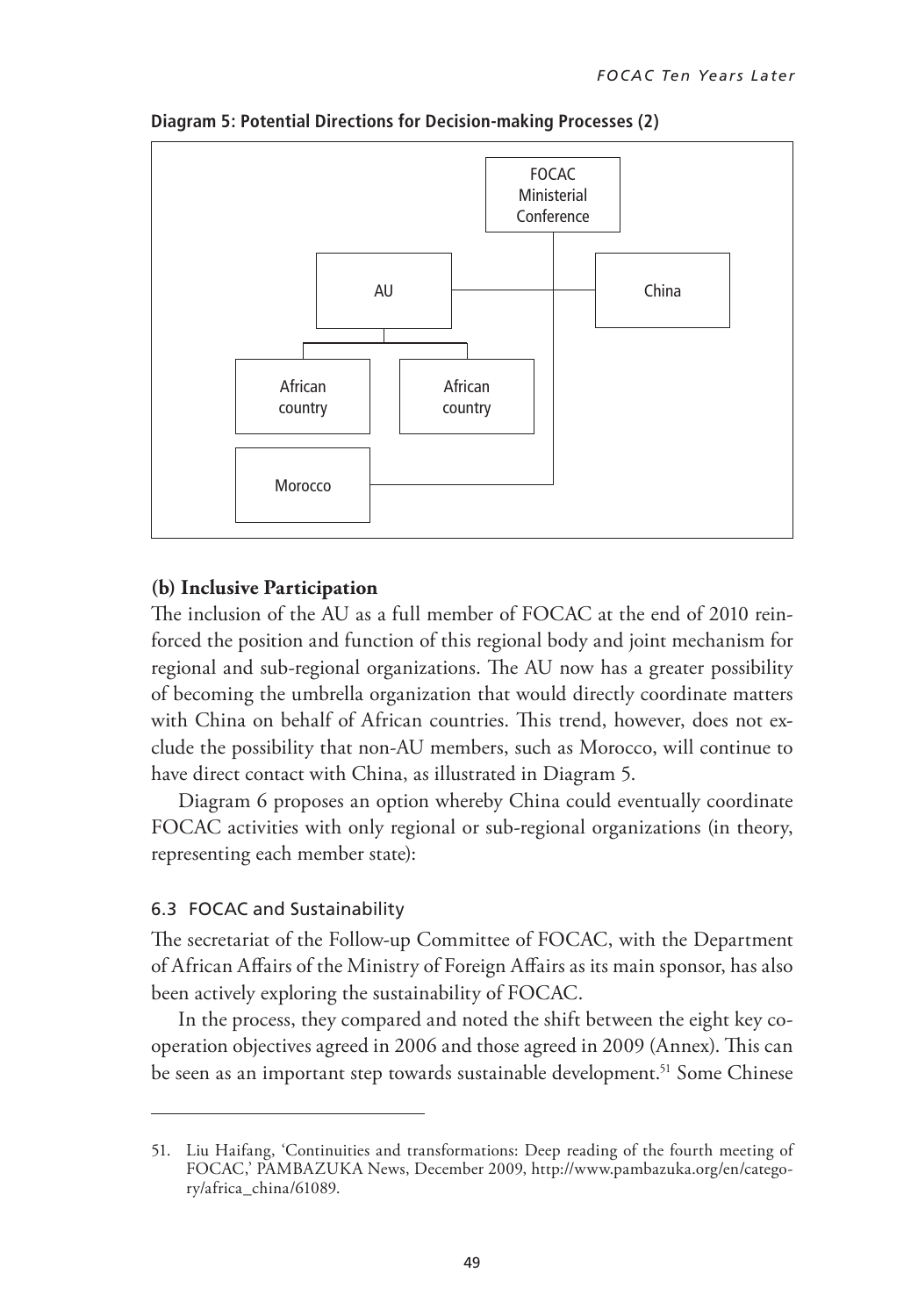

**Diagram 6: Potential Directions for Decision-making Processes (3)**

participants hold that there might be disadvantages to the current three-yearly schedule for FOCAC conferences, given Africa's urgent need for livelihood and large-scale infrastructure projects.<sup>52</sup> Improving the process and making it more beneficial to African development is a new decision-making issue for both sides.

The factors outlined above make it very clear that the FOCAC decisionmaking process is becoming more multivariate and trending towards greater fairness. The attitude of African countries towards FOCAC remains the crucial element in determining these new tendencies, perspectives and directions.

China's attitude will likely remain open to any possibility, and will respect the keenness of Africa in making new initiatives. China seems to look favourably on the emergence of any regional or collective coordination among African countries, which will lighten China's workload (which it has so far solely shouldered) and improve timeliness and work efficiency.<sup>53</sup>

### 6.4 Reinforcement of Interaction and African Dynamics

There should be greater interaction between China and Africa in the operation of FOCAC. Active engagement by African countries, the AU and related re-

<sup>52.</sup> Interview with Amb. Liu Guijin, 31December 2010, Beijing.

<sup>53.</sup> Interview with Amb. Liu Guijin, 31December 2010, Beijing.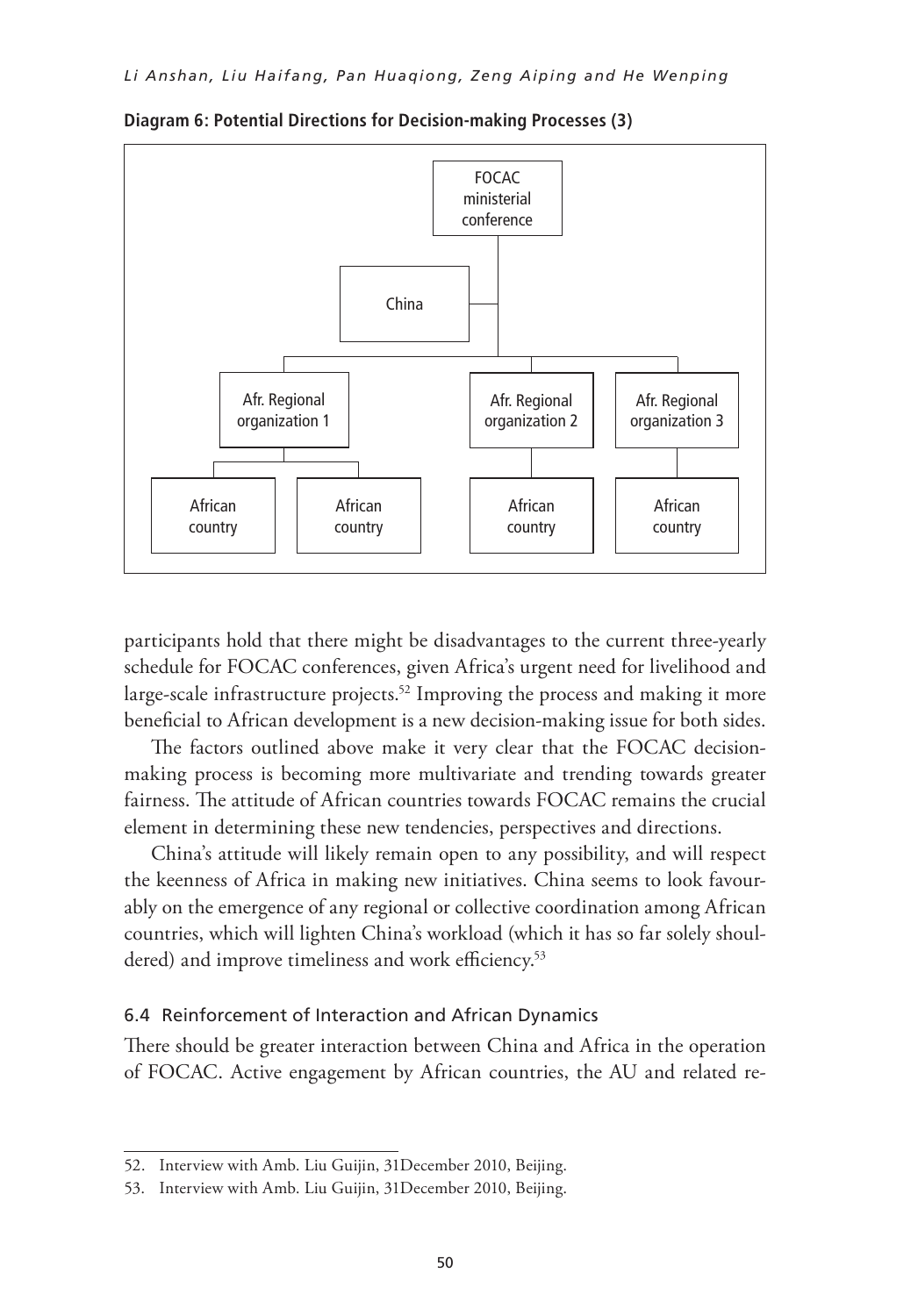gional organizations will make FOCAC proposals more relevant to and practical for Africa.

Countries on the continent can coordinate their domestic development plans with FOCAC at the design stage of the agenda. It can be deduced that Africa is not optimising its role in FOCAC as compared to its engagement in the Africa-South America Summit. FOCAC aims to create a win-win situation based on equality and consultation. Therefore African countries should take a more active role in decision-making.

### **(a) Enhancing the African Union's Functions**

Although African countries have different views about AU's role, this cannot impact the AU's involvement in the design of transnational, regional and continental projects, such as regional traffic networks, continental communication networks and water engineering projects. '(The) African Union's role as a mediator of mutual and bilateral interests in FOCAC brings benefits to both China and Africa.'54 It can set up a standing technocratic office like the Chinese Follow-up Action Committee to cooperate with China, thereby making FOCAC a more professional and scientific organization.

### **(b) Regional Organizations in Africa Can Contribute More**

Regional organizations in Africa, including the Southern African Development Community and Economic Community of West African States, have witnessed rapid development and have recently played a major role in African integration. These organizations can submit more proposals for cooperation opportunities in China-Africa relations. China and Africa could negotiate in a multilateral framework and implement policies and programmes bilaterally. Regional organizations from Africa should take greater advantage of FOCAC and consult more with China.

### **(c) Institutional Strengthening**

China and African countries can promote their collaboration in developing legal systems, anti-corruption measures, market management and financial supervision. At present, there are problems and difficulties within FOCAC related to legal systems and governance capacity. China and Africa can strengthen their cooperation in promoting good governance and capacity building to make their relationship more effective.

<sup>54.</sup> Francis Ikome, 'The role and place of the African Union in the emerging China-Afric partnership,' p.210.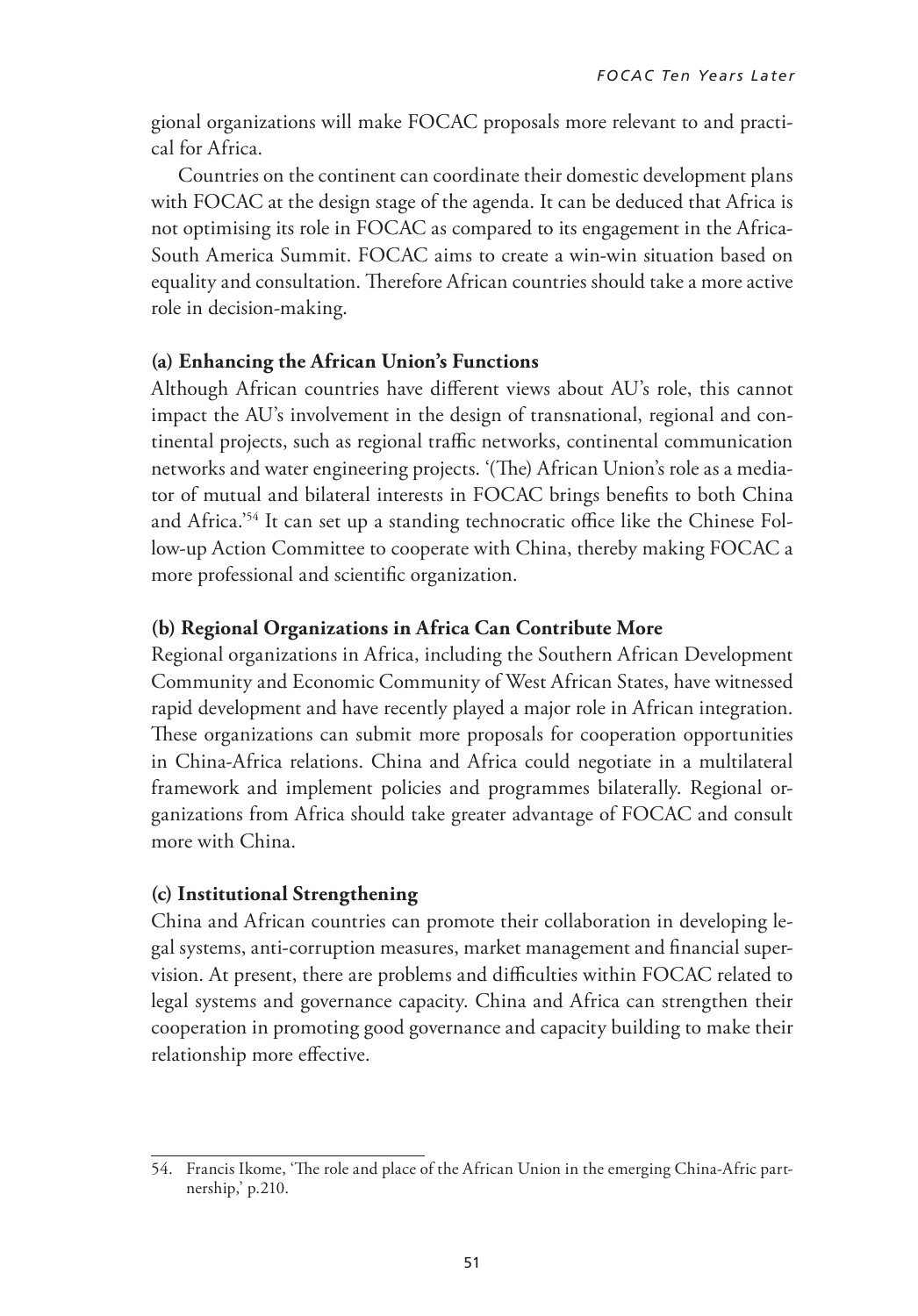#### 6.5 Improving the Organization and Management of International Cooperation

In China, international cooperation includes foreign aid. Although China's foreign assistance is not specifically included in this research project, these issues were explored in the research process.

#### **(a) China and Foreign Aid**

With the change in its status from aid recipient to aid provider, China views international cooperation as one of its important missions as a responsible nation of the world. At present, China's total economic activity is growing rapidly and it constantly increases its aid to other countries. However, the system of foreign assistance has existed for decades without timely adjustment. It is necessary to centralize the management of foreign assistance.

First, a coordinating committee established at ministerial-level could gradually change into a new institution responsible for foreign assistance under the direct leadership of the State Council. The new institution could be called the Administration of International Cooperation in Development, and be directly affiliated to the State Council.

#### **(b) Speed up legislation on foreign assistance**

The government should first enact a State Council ordinance to regulate foreign assistance and then upgrade it to a law on foreign assistance.

The publication of the *China's Foreign Aid* white paper is a milestone in China's pursuit of transparency. Considering that all foreign assistance is derived from taxes, the government, as a responsible leader, must keep its citizens informed and respect their right to know about the issue. It is necessary to establish a consultation institution, think-tank and training mechanism for professionals.

Foreign assistance should be delivered within the context of international cooperation and strengthening multilateral cooperation. It is important to reinforce cooperation with regional and international organizations. The present international aid regime has many shortcomings. China should adhere to its own principles, while providing foreign assistance step by step to different countries or projects, and continue to promote international cooperation. It should be noted that countries like South Africa have established their own foreign assistance agencies, while China's other allies, India, Brazil and other countries have also provided development aid for a long time. These countries have similar perspectives to China's on foreign assistance matters. China should collaborate with these countries to enable emerging countries to achieve greater standing in the international foreign aid regime.

China can also learn from the OECD, which collects a wide range of infor-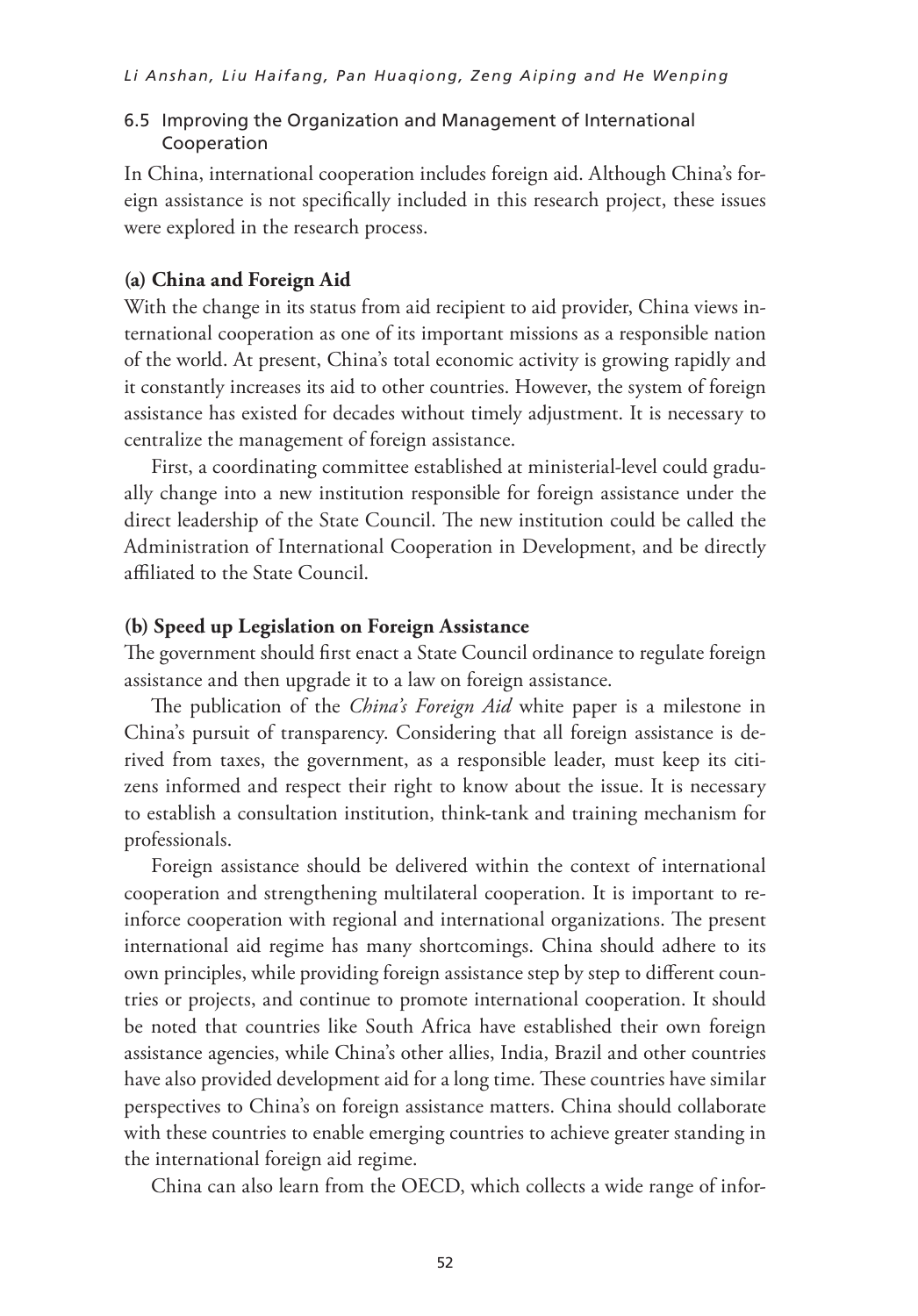mation from ministries of foreign affairs and commerce, professional bodies in different countries, civil organizations and overseas think tanks. All this information serves as the basis for possible assistance plans and programmes. This wide assembly of information and its efficient processing are key characteristics of mature international institutions and of soft power.

Soft power doesn't derive from investment in public diplomacy or overseas image-building projects by government, but relies on the energy of civil society, with governments playing only a coordinating role.<sup>55</sup> Multilateral cooperation concerning Africa is intended to benefit Africa. There are only three preconditions: China's sovereignty; its leading role in making African people better off; and the agreement of Africa.<sup>56</sup>

#### 6.6 Sustainability as a Strategic Principle for FOCAC

FOCAC should use the opportunities presented by China-Africa cooperation to bring forward a sustainable development agenda. The mechanism could be government funded and implemented and take the form of a foreign investment demonstration fund led by the relevant agency. It would support outgoing enterprises and firms in important fields in attaching greater importance to environmental protection and to environmentally sensitive sectors.

Measures could include the timely introduction of environmental guarantee funding to be paid by the investing enterprises. FOCAC could also increase investment in a growing number of biodiversity projects. It should take up the responsibility of global environmental governance as a development partner of Africa and promote regional environmental governance. China must demonstrate concern for environmental protection and adopt a strategic perspective on social responsibility.

#### (a) **Enhance Scientific Decision-making in FOCAC**

Given FOCAC's greater role in promoting trade relations between China and Africa, it should aspire to higher levels of professionalism and institutional development and display greater political will and commitment.

Members of FOCAC's Chinese Follow-up Action Committee are subordinate to the State Council, a reflection of the nationwide system. Since the establishment of FOCAC, the collective participation by the 27 Chinese member institutions in all aspect of its activities, from the initiation and organisation of every conference to the execution of decisions, is a reflection not only of a

<sup>55.</sup> Wang Jisi, 'The transformation of the perspective in the study of China's international strategy,' *China International Strategy Review 2008*, Beijing: World Knowledge Press, pp.1–10.

<sup>56.</sup> Li Anshan, 'From "how could" to "how should": The possibility of trilateral cooperation, 'http://www.pambazuka.org/en/category/features/74884, 13 July 2011.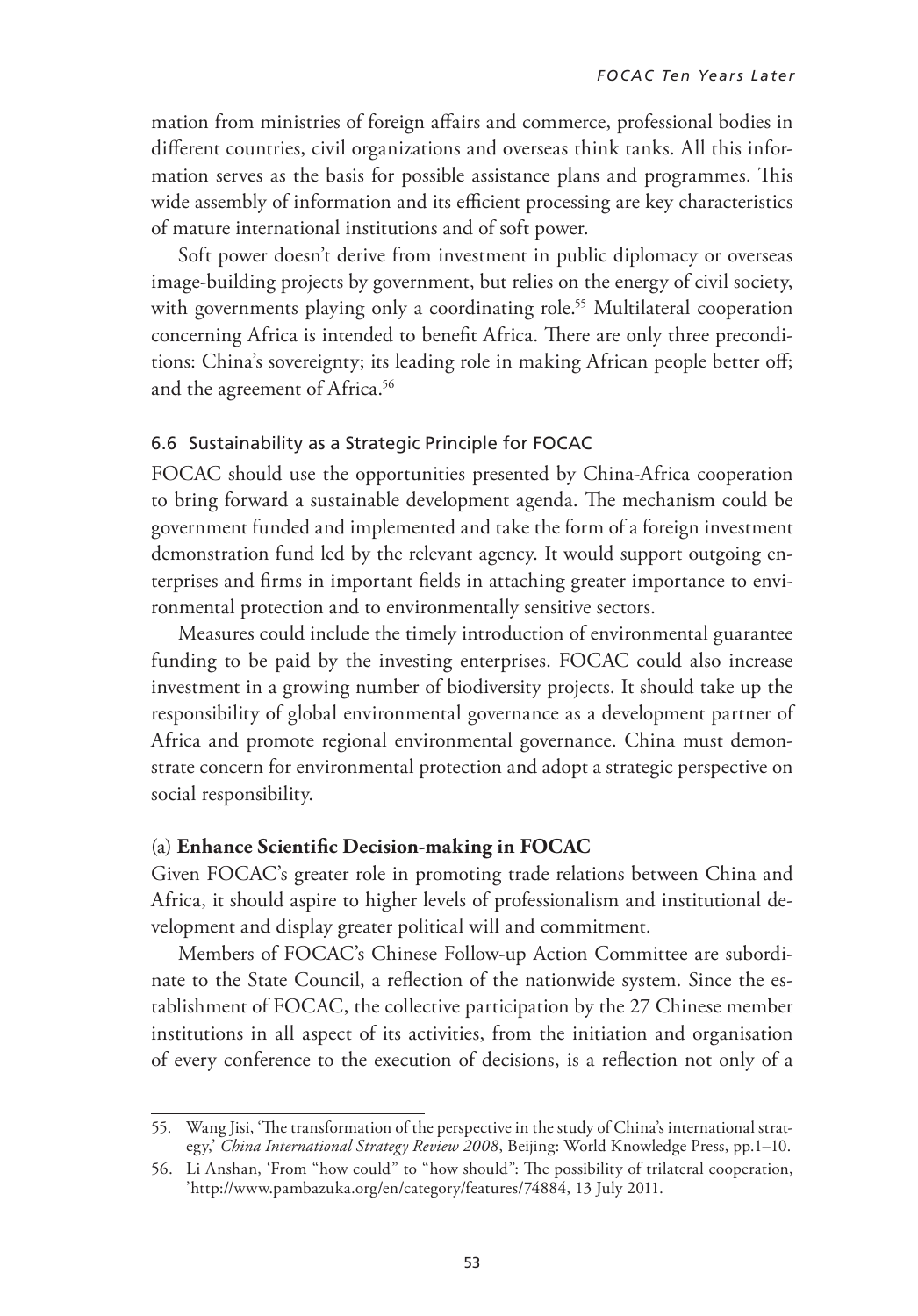#### *Li Anshan, Liu Haifang, Pan Huaqiong, Zeng Aiping and He Wenping*

work regime, but also of China's political advantages. FOCAC is mainly run by China, although Africa's role is absolutely respected through the principle of equal consultation. Consequently, FOCAC still lacks a solidly diversified, multi-channel and multilateral foundation. Thus, FOCAC-funded projects may lack sustainability.

How to design measures to promote sustainable development is a question to be studied and planned beforehand. In order to promote sustainable development, future studies and coordination are required at an early stage of planning. Only by bringing sustainable development into strategic thinking, can FOCAC play a positive role in long-term sustainable development instead of its being an obstacle to the operation of FOCAC.

#### **(b) Strengthen the role of environmental protection in FOCAC**

The Ministry of Environmental Protection should be more involved in analysis and policy-making in relation to industry, agriculture, sanitation and collaborative environmental programmes.

Institutionalized inspection and supervision systems must be established and implemented, such as rewards and penalties for an enterprise's environmental conduct and environmental vetoes in professional organizations. Setting very high environmental standards will hold back Africa's development, so African countries and organizations should devise and implement more Africa-oriented and -based standards. The ministries of environmental protection should work with ministries of commerce to address environmental issues.

One Zimbabwean diplomat points out that Africa is becoming drier as a result of climate change. China and Africa could jointly concentrate on this problem. Currently, clean energy projects are the main focus of environmental cooperation between the two sides. Other areas are infrastructure development, agriculture and mining.57

A Congolese diplomat says that China is developing new sustainable green energy, such as solar and wind, to promote rural development. This diplomat expresses the hope that 'China can bring this technology to us and help us protect the environment'.58

### **(c) Continue to Improve the Social Responsibility of the Chinese Enterprises**

To date, over 100 China's corporations have joined the Global Compact. China continues to increase its overseas investments. It should issue related codes or

<sup>57.</sup> Interview with a diplomat from Zimbabwe, Beijing, December 2010; interview with Amb. Liu Guijin, Beijing, 31 December 2010.

<sup>58.</sup> Interview with a diplomat from Congo (Kinshasa), Beijing, 14 December 2010.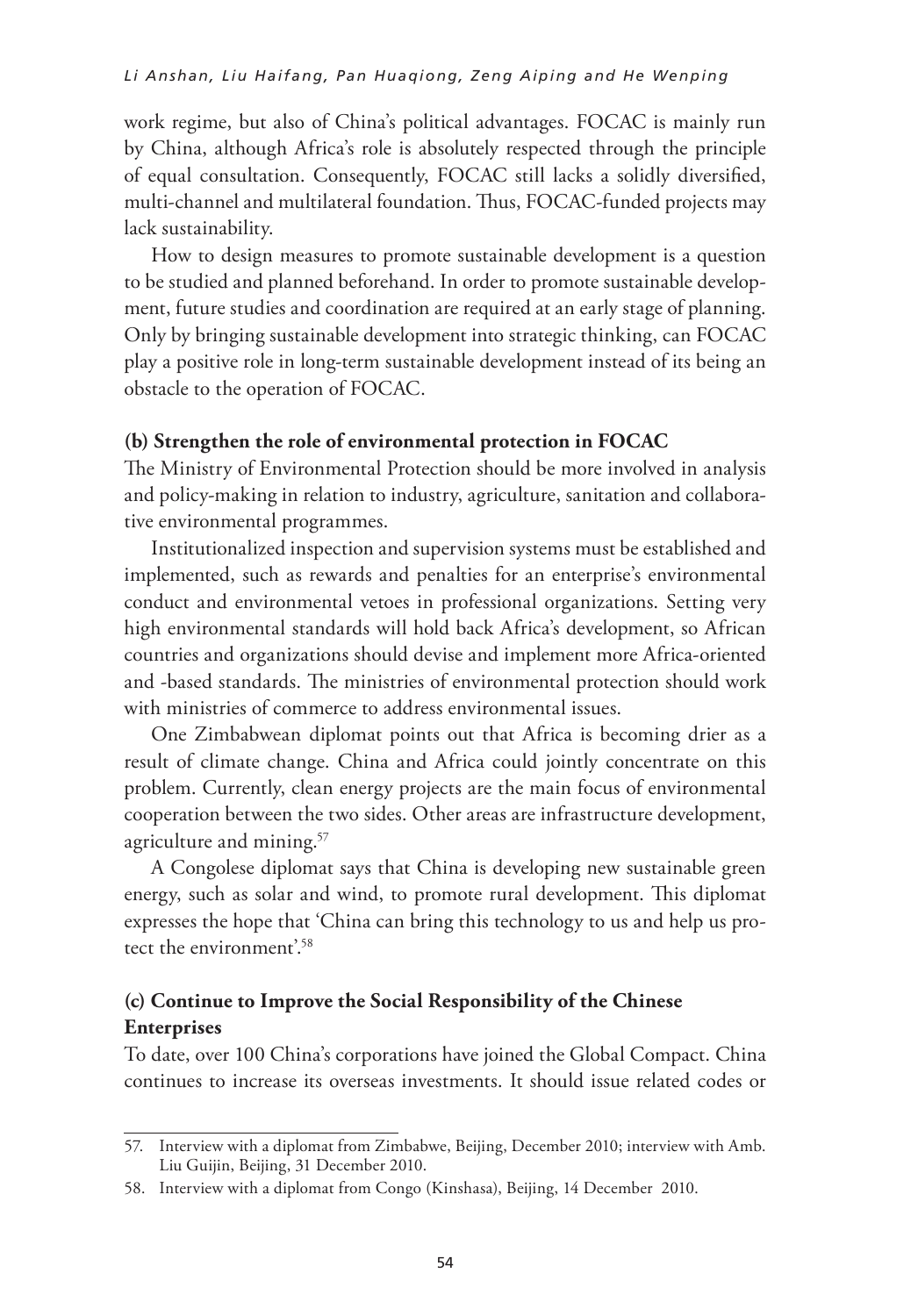directions regarding respect for others' sovereignty to guide Chinese enterprises investing in Africa, particularly in discharging their corporate social responsibility in all aspects. China can also consider other measures to encourage Chinese enterprises to meet their social responsibilities, such as a system of rewards and punishments, providing green loans for market entry, etc.

#### 6.7 Conclusions

China and Africa have come a long way in building FOCAC. While the institutional mechanisms are falling into place, there is still significant room for improvement.

### **(a) Government Guidance in Investment, Pioneer Enterprises and Multi-lateral Cooperation**

In the era of economic globalization, China's companies must 'go out'. The 'two resources, two markets' strategy offers China's state-owned enterprises a great opportunity. The current investment style guided by governments and headed by companies is very important to FOCAC. It is recognized that the Chinese government should increase investment step by step in big and middle-sized exploration projects for African resources.

The use of preferential credit and preferential buyers' credit to encourage Chinese companies to cooperate with African countries in the exploitation of resources has obviously prompted companies to invest in Africa. From 1995 to 1998, total Chinese investments were around \$ 3.68 billion, and almost 381 companies were established, including CNPC and Dongfeng Automobile.<sup>59</sup>

The establishment of FOCAC created more opportunities for commercial cooperation with Africa. The 2010 data show that nearly 2,180 Chinese companies expanded into Africa; around 8,000 projects were under way, including projects worth more than \$ 1 billion such as power generation stations, ports, airports, freeways and sanitation.<sup>60</sup> For comparison, in 1999 trade between China and Africa was \$ 6.48 billion, in 2000 more than \$ 10 billion, but by 2010 the figure had reached  $$ 126.9$  billion.<sup>61</sup>

Recently in FOCAC the forum of African and Chinese entrepreneurs has been started. Some African countries have also established special economic zones. All of these efforts have advanced FOCAC and Sino-African relations.

<sup>59.</sup> Chen Gongyuan, *Studies on the History of China-Africa Friendly Relations,* Beijing: Society of China African Studies, October 2010, pp. 147–9.

<sup>60.</sup> 'Chinese companies increased investments in Africa,' 26 July 2010, http://news.hexun.com/2010-07-26/124359907.html.

<sup>61.</sup> Speech of Xie Ya-jing, Vice Director of Department of West Asia and Africa of MOFCOM at the lauching ceremony of Research Forum of the Society of African Studies, 27 April 2011.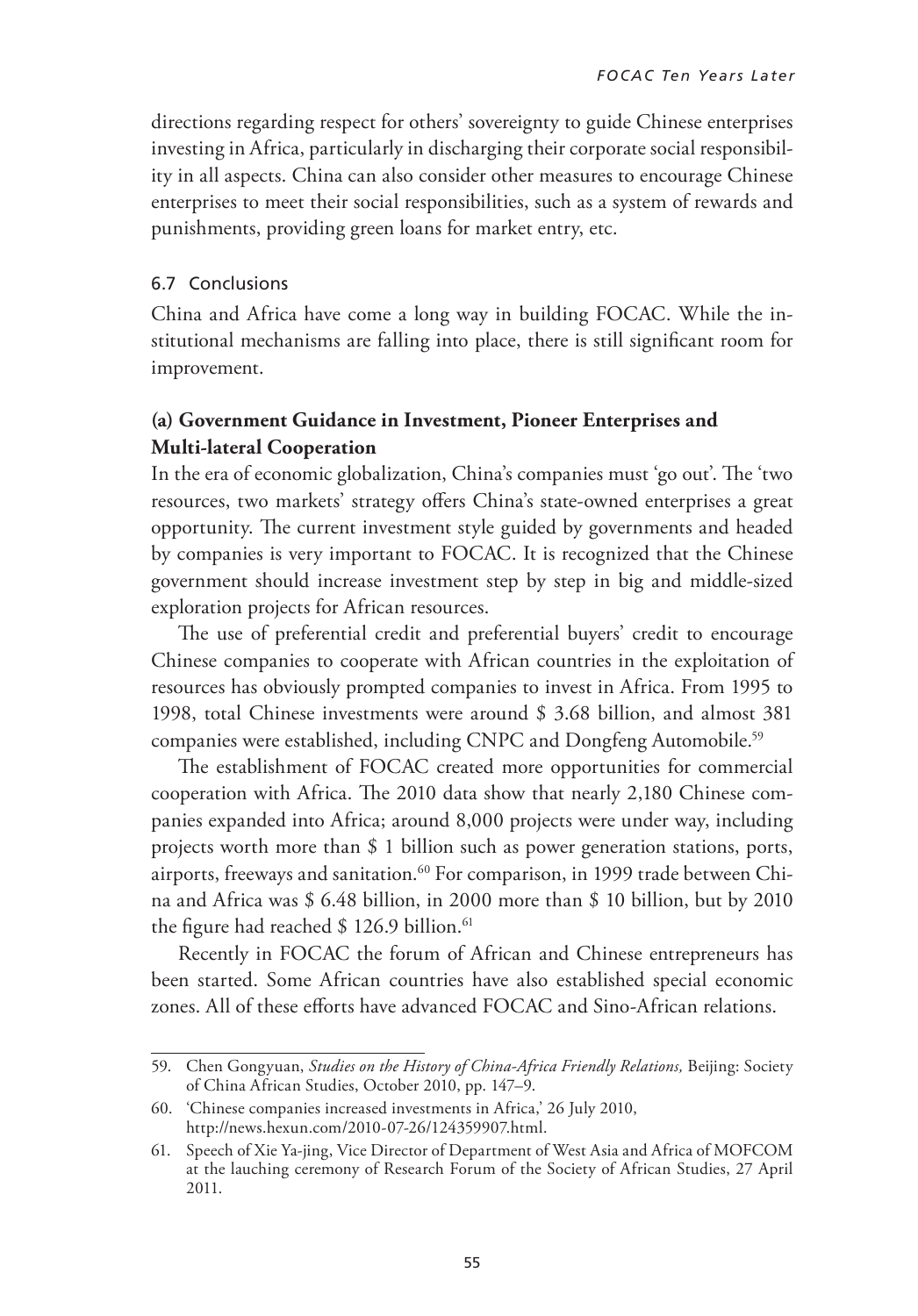### **(b) Active Involvement by and Strong Support of Africa**

Researchers interviewed several African ambassadors for this study. They have very positive attitudes towards FOCAC and especially emphasized the importance of the principles it enshrines, including equality, programme feasibility and mutual benefit.

Ambassadors from Tunisia, the Democratic Republic of the Congo, Morocco, Zimbabwe, Nigeria and the Sudan acknowledged that Chinese and African interactions through FOCAC have further promoted China-Africa relations and cooperation. They emphasized three aspects: the equal relations in FOCAC, the positive role with regard to development; and the concrete character of projects. The Sudanese diplomat remarked that FOCAC is established on the basis of equal bilateral relations, $62$  while the Tunisian ambassador said that the African continental economy had grown by 6 per cent in the past 10 years, one third of which (2 per cent) should be attributed to China. FOCAC has become a framework for choosing the best means to define African needs, project priorities and common goals. A significant feature of FOCAC policy is its pragmatism and focus in deciding on areas of concrete cooperation, priorities in implementing projects and in marshalling resources to solve problems.

FOCAC policies are targeted to Africa's practical needs and urgent issues and to resolving problems to the benefit of African development.<sup>63</sup> The DRC diplomat noted that Africa and, in particular, the DRC appreciate what China has promised African partners, 'because China has brought about a new model of cooperation', which is both unprecedented and truly fruitful. China-Africa cooperation has brought change throughout Africa, especially in infrastructure.<sup>64</sup>

FOCAC is a form of South-South cooperation. All members are developing countries, and they are equal. This point was made by the Moroccan ambassador, who highlighted FOCAC's great achievements over the past 10 years. It differs from other forums in its pragmatism and fact-based approach. FOCAC has covered many fields and especially the sustainability projects would contribute a great deal to African development.<sup>65</sup>

A Zimbabwean diplomat reported that Zimbabwe had greatly benefited from FOCAC in the fields of agriculture, the service sector and infrastructure. He considered the relationship equal, with China and Africa sitting together within the framework to discuss major issues. Although China is economically very strong, Africa can still play an important role in FOCAC.<sup>66</sup> A Nigerian diplomat expressed his satisfaction towards FOCAC for its support of sustainable

<sup>62.</sup> Interview with a diplomat from the Sudan, Beijing, 2 December 2010.

<sup>63.</sup> Interview with Tunisian ambassador, Beijing, 7 December 2010.

<sup>64.</sup> Interview with a diplomat from DRC, Beijing, 14 December 2010.

<sup>65.</sup> Interview with Moroccan ambassador, Beijing, 10 December 2010.

<sup>66.</sup> Interview with Zimbabwe ambassador, Beijing, 14 December 2010.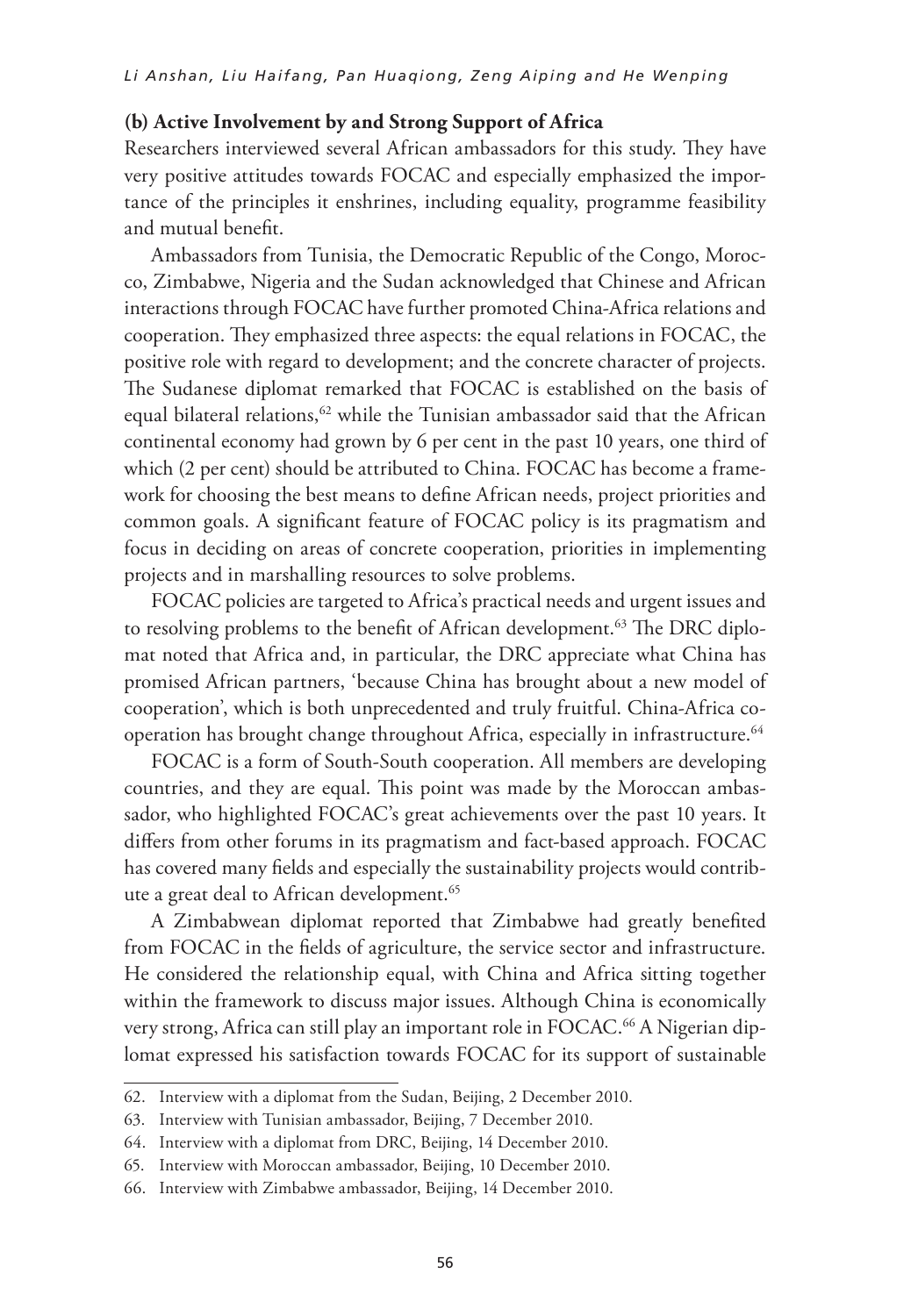development and its support for several aspects of the Nigerian government's development agenda. Consequently, Nigeria sees cooperation through FOCAC as gradually increasing Nigerian power and believes that China-Africa relations will benefit both parties in the long term. FOCAC plays an indispensable role in China-Africa relations and has become a celebrated model of multilateral international cooperation.<sup>67</sup>

Promoting African development is the objective of China-Africa cooperation. China's own experience of development shows that no country can develop by depending on aid. Its cooperation with Africa is based on this experience, particularly that development relies more on investment and trade. Of course, China has a flexible policy towards Africa countries. For countries lacking in resources and markets, there will be more assistance, but for countries rich in both, there will be more international trade and investment.

<sup>67.</sup> Interview with a diplomat from Nigeria, Beijing, 30 December 2010.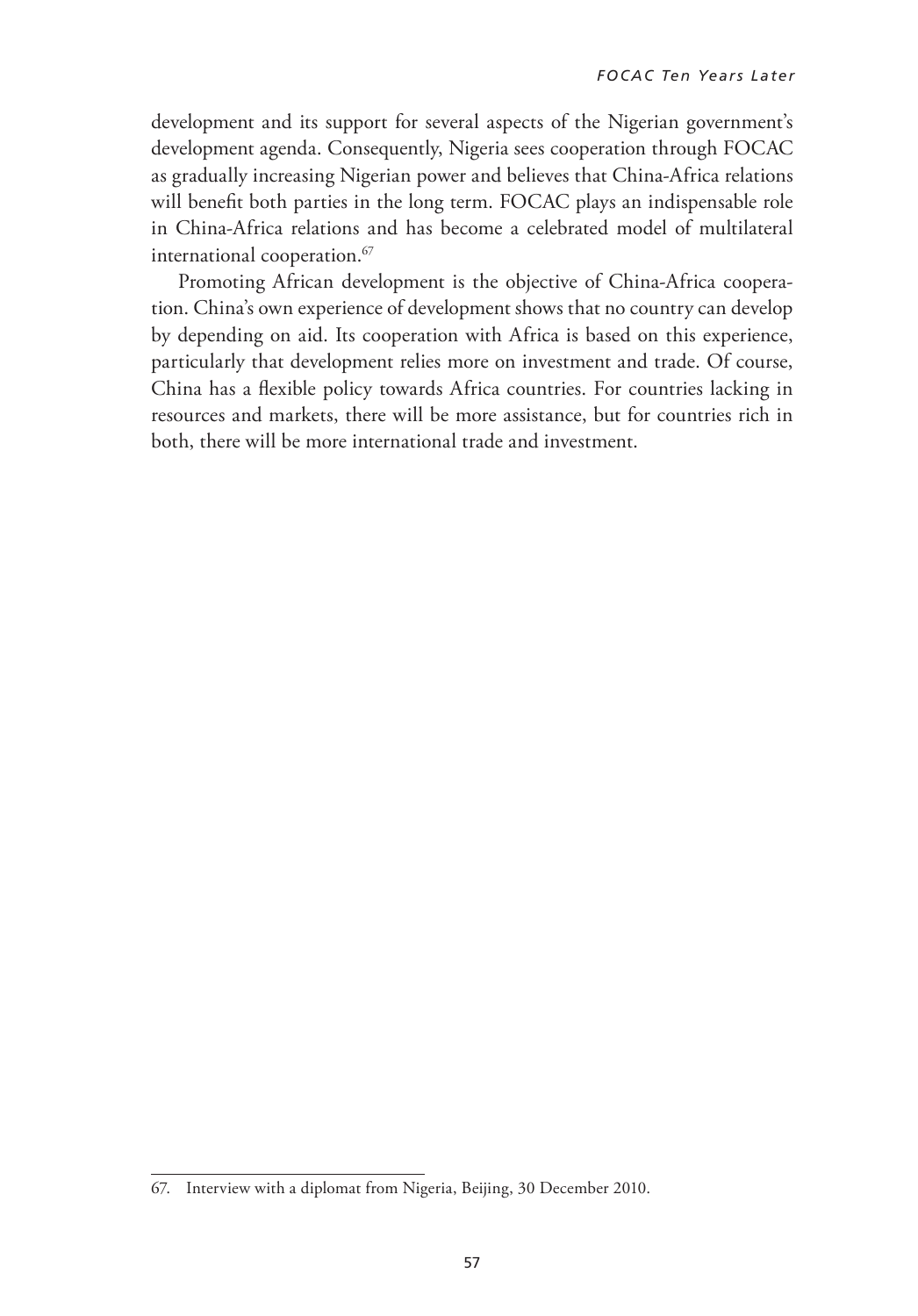## ANNEX

### Follow-up Action Achieved

### **First Ministerial Conference**

Political relations, regional peace and security

- Chinese leaders visited Africa 20 times, more than 30 African top leaders visited China
- Supported set-up of AU and implementation of NEPAD;
- Sent peacekeeping forces to UN in DRC and Liberia in 2003.

#### Economic relations

- Signed Bilateral Investment Protection Treaty with more than 20 African countries;
- Established Centres for the Promotion of Chinese Investment and Trade in 11 countries:
- Set up 117 new enterprises in Africa;
- The volume of trade was US\$ 18.545 billion in 2003, increased 49.7% compared to the previous year and up 75% from 2000.

#### Social Development

- Signed 245 new economic-assistance agreements;
- Exempted 156 items of debt of 31 African countries, totaling RMB 10.5 billion;
- Set up AHRDF, trained 6,000 professionals, sent 500 specialists to Africa;
- Medical aid agreements with 40 African countries;
- Cooperated in preventing and treating AIDS, malaria and pulmonary tuberculosis;
- Organized the event of 'Environmental Protection in China for Africa' on October 23, 2003 in Beijing.

#### Cultural exchanges and cooperation

• Egypt, South Africa, and Morocco became the Approved Destination Status for Chinese citizens traveling abroad.

#### **Second Ministerial Conference**

Political relations, regional peace and security

- 34 African presidents, prime ministers and vice presidents visited China;
- Sent 435 Chinese to Sudan to support UN peacekeeping in May 2006;
- Sent 1,273 peacekeeping personnel to Africa and took part in 7 peacekeeping actions led by the UN.

#### Economic relations

- Chinese direct investments in Africa totaled US\$ 1.595 billion at the end of 2005;
- In 2005, bilateral trade volume reached \$ 39.8 billion, an increase of 34.9 % compared to 2004;
- 190 commodities from 28 African LDCs fell under the tariff-free policy.

#### Social Development

- Set up the Inter-departmental Coordinating Mechanism of Foreign Human Resources Development and Cooperation;
- Train 7,600 Africans; sent several hundred experts to Africa;
- Held the conference on China-Africa environmental cooperation in Nairobi on 21 February 2005;
- Published China's African Policy Paper on 12 January 2006.

#### Cultural exchanges and cooperation

- Start to send Chinese volunteers to Africa:
- 'Meeting in Beijing' and the 'Voyage of Chinese Culture to Africa' held in 2004 and 2006;
- 17 African countries became destinations for Chinese tourists.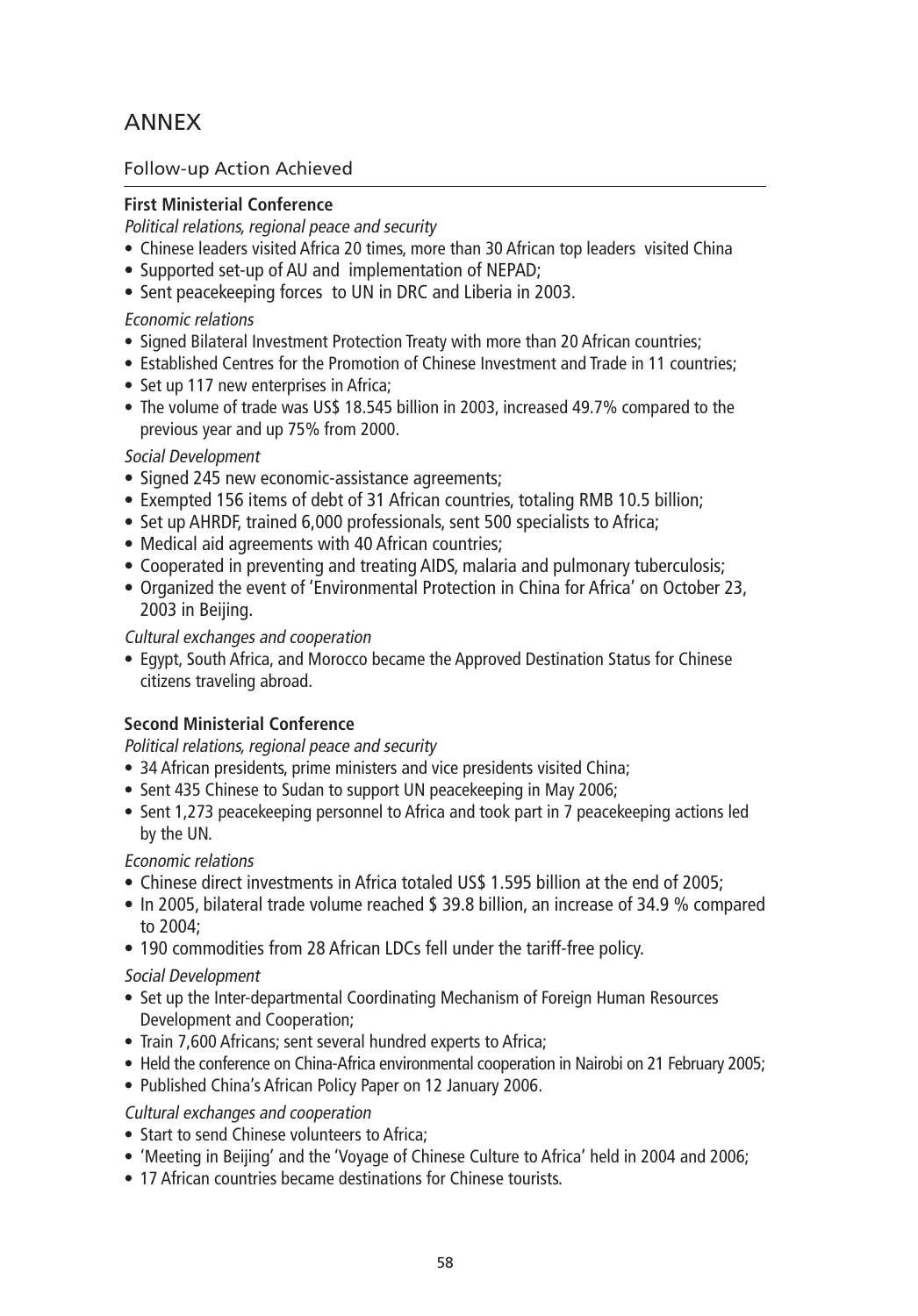#### **Beijing Summit and Third Ministerial Conference**

Political relations, regional peace and security

- High officials visited 36 African countries; 36 African presidents, vice presidents, prime ministers and Speakers visited China;
- Started China-AU strategic dialogue, plus two further rounds of dialogue; support the construction of the AU conference centre;
- Deployed 6,281 peacekeepers and police to Africa; deployed 4 naval ships for escort duty in the Gulf of Aden off Somalia; helped protect more than 100 ships.

#### Economic relations

- Established bilateral mixed economic and trade commission with 4 African countries:
- Total number of mutual investment protection agreements was 31;
- China-Africa Development Fund set up, invest more than \$500 million in 27 projects;
- Constructed six Chinese SEZ:
- Trade reaches US\$ 106.8 billion in 2008;
- 478 commodities from 31 African LDCs enjoyed the tariff-free policy;
- More than 10 bilateral agricultural cooperation agreements with African countries;
- Send 100 senior agricultural experts to and set up 10 agricultural centres in Africa.

#### Social Development

- Doubled assistance by the end of 2009 from 2006; provided US\$ 2.647 billion in preferential loans to support 54 projects in 28 African countries and US\$ 2 billion in preferential export buyer's credits to support 11 projects in 10 African countries;
- Cancelled debts owed by the 33 HIDCs:
- Trained 15,000 African professionals;
- Built 96 rural schools in Africa:
- Provide teaching equipment for 30 schools;
- Sponsorship for African students increased to 4,000; open 23 Confucius Institutes or classrooms in 16 African countries;
- Built 28 hospitals in African countries; build 30 malaria prevention and treatment centres in Africa;
- Sent 1,200 Chinese medical workers to 42 African countries and regions.

Cultural exchanges and cooperation

- 15 African cultural delegations visited China; 20 Chinese artist groups visited Africa;
- Dispatched 281 youth volunteers to Africa;
- All China Women's Federation sets up five women's training and exchange centres in Africa and provides 28 batches of material assistance to women's organizations in 14 African countries;
- 9 African countries become destinations for Chinese tourist groups

#### **Fourth Ministerial Conference**

Political relations, regional peace and security

- The first 'FOCAC Law Forum' in Cairo in 2009, more than 80 legal experts from China and over 20 African and West-Asian countries attended;
- Bilateral high-lever visits from both side;
- Party-to-party exchanges on administration experience;
- AU building finished and AU becomes member of FOCAC.

#### Economic relations

- 33 mutual investment protection agreements reached;
- Signed the Avoidance of Double Taxation Agreement with 11 African countries;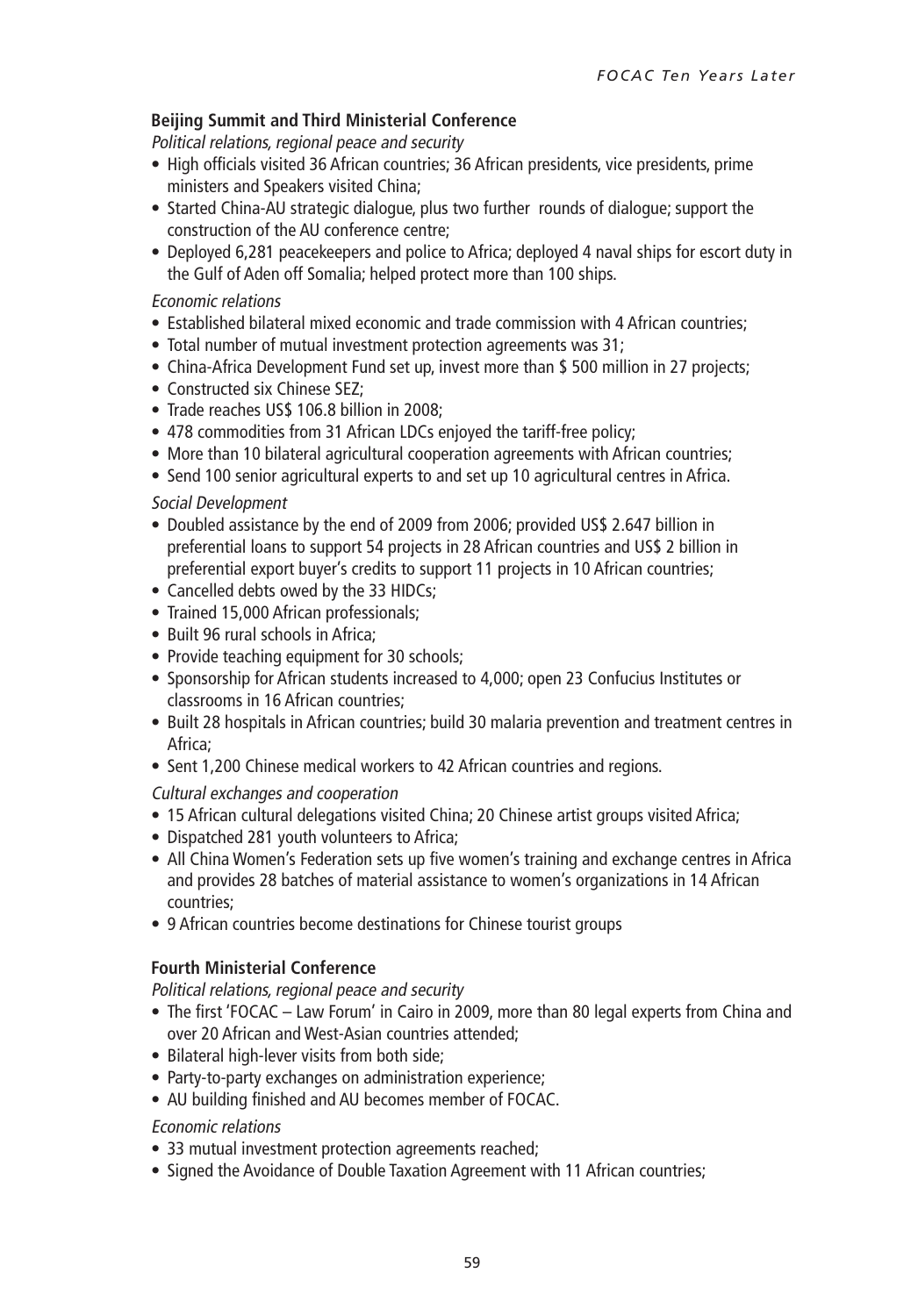#### *Li Anshan, Liu Haifang, Pan Huaqiong, Zeng Aiping and He Wenping*

- The volume of trade was \$ 126.9 billion in 2010:
- Over 4,700 items covering 95% of commodities from Africa enjoyed tariff-free policy;
- Held China-Africa Agriculture Cooperation Forum in 2010;
- Launched the China- Africa Science and Technology Partner Programme and the Ceremony of Equipment Donated to African Researchers in 2009.

#### Social Development

- Hosted the Eighth Meeting of the Foreign Aid in Education in Developing Countries and the launching ceremony of China-Africa Cooperation Programme of Universities 20 +20 in Guangzhou, 2 June 2010;
- Published the China-Africa Economic and Trade Cooperation in 2010;
- Built 100 clean energy projects.

### Cultural exchanges and cooperation

- 'African Culture in Focus 2010' was hosted in China:
- Launched the China-Africa Joint Research and Exchange Program in Beijing on 30 March 2010.

For more details, please refer to the website of the Ministry of Foreign Affairs, People's Republic of China: http://www.focac.org/eng/.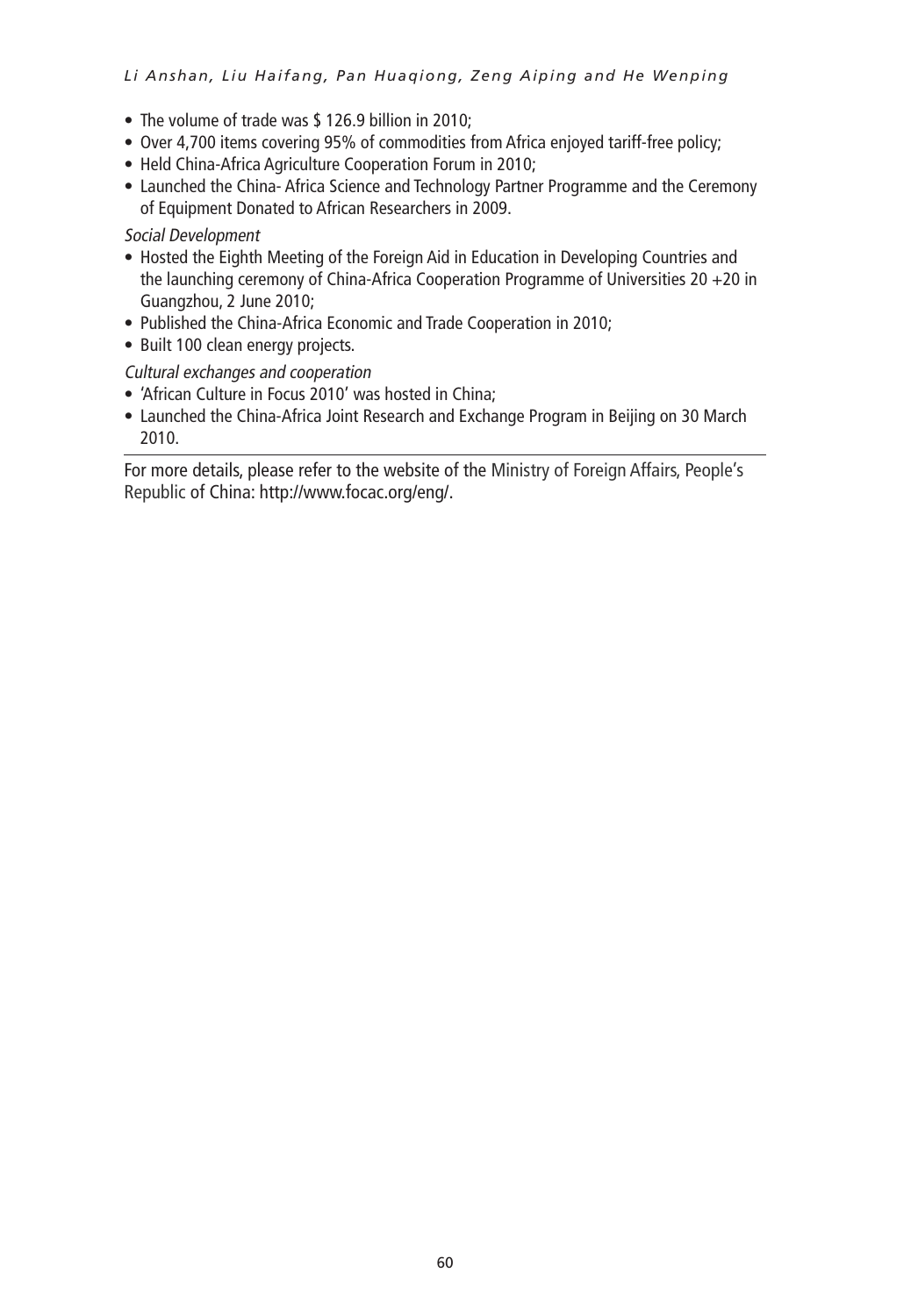#### DISCUSSION PAPERS PUBLISHED BY THE INSTITUTE

#### Recent issues in the series are available electronically for download free of charge www.nai.uu.se

- 1. Kenneth Hermele and Bertil Odén, *Sanctions and Dilemmas. Some Implications of Economic Sanctions against South Africa.* 1988. 43 pp. ISBN 91-7106-286-6
- 2. Elling Njål Tjönneland, *Pax Pretoriana. The Fall of Apartheid and the Politics of Regional Destabilisation.* 1989. 31 pp. ISBN 91-7106-292-0
- 3. Hans Gustafsson, Bertil Odén and Andreas Tegen, *South African Minerals. An Analysis of Western Dependence.*  1990. 47 pp. ISBN 91-7106-307-2
- 4. Bertil Egerö, *South African Bantustans. From Dumping Grounds to Battlefronts.* 1991. 46 pp. ISBN 91-7106-315-3
- 5. Carlos Lopes, *Enough is Enough! For an Alternative Diagnosis of the African Crisis.*  1994. 38 pp. ISBN 91-7106-347-1
- 6. Annika Dahlberg, *Contesting Views and Changing Paradigms.* 1994. 59 pp. ISBN 91-7106-357-9
- 7. Bertil Odén, *Southern African Futures. Critical Factors for Regional Development in Southern Africa.* 1996. 35 pp. ISBN 91-7106-392-7
- 8. Colin Leys and Mahmood Mamdani, *Crisis and Reconstruction – African Perspectives.* 1997. 26 pp. ISBN 91-7106-417-6
- 9. Gudrun Dahl, *Responsibility and Partnership in Swedish Aid Discourse.*  2001. 30 pp. ISBN 91-7106-473-7
- 10. Henning Melber and Christopher Saunders, *Transition in Southern Africa – Comparative Aspects.* 2001. 28 pp. ISBN 91-7106-480-X
- 11. *Regionalism and Regional Integration in Africa.* 2001. 74 pp. ISBN 91-7106-484-2
- 12. Souleymane Bachir Diagne, et al., *Identity and Beyond: Rethinking Africanity.*  2001. 33 pp. ISBN 91-7106-487-7
- 13. Georges Nzongola-Ntalaja, et al., *Africa in the New Millennium.* Edited by Raymond Suttner. 2001. 53 pp. ISBN 91-7106-488-5
- 14. *Zimbabwe's Presidential Elections 2002.* Edited by Henning Melber. 2002. 88 pp. ISBN 91-7106-490-7
- 15. Birgit Brock-Utne, *Language, Education and Democracy in Africa.* 2002. 47 pp. ISBN 91-7106-491-5
- 16. Henning Melber et al., *The New Partnership for Africa's development (NEPAD).*  2002. 36 pp. ISBN 91-7106-492-3
- 17. Juma Okuku, *Ethnicity, State Power and the Democratisation Process in Uganda.*  2002. 42 pp. ISBN 91-7106-493-1
- 18. Yul Derek Davids, et al., *Measuring Democracy and Human Rights in Southern Africa.* Compiled by Henning Melber. 2002. 50 pp. ISBN 91-7106-497-4
- 19. Michael Neocosmos, Raymond Suttner and Ian Taylor, *Political Cultures in Democratic South Africa.* Compiled by Henning Melber. 2002. 52 pp. ISBN 91-7106-498-2
- 20. Martin Legassick, *Armed Struggle and Democracy. The Case of South Africa.*  2002. 53 pp. ISBN 91-7106-504-0
- 21. Reinhart Kössler, Henning Melber and Per Strand, *Development from Below. A Namibian-Case Study.* 2003. 32 pp. ISBN 91-7106-507-5
- 22. Fred Hendricks, *Fault-Lines in South African Democracy. Continuing Crises of Inequality and Injustice.* 2003. 32 pp. ISBN 91-7106-508-3
- 23. Kenneth Good, *Bushmen and Diamonds. (Un) Civil Society in Botswana*. 2003. 39 pp. ISBN 91-7106-520-2
- 24. Robert Kappel, Andreas Mehler, Henning Melber and Anders Danielson, *Structural Stability in an African Context*. 2003. 55 pp. ISBN 91-7106-521-0
- 25. Patrick Bond, *South Africa and Global Apartheid. Continental and International Policies and Politics*. 2004. 45 pp. ISBN 91-7106-523-7
- 26. Bonnie Campbell (ed.), *Regulating Mining in Africa. For whose benefit? 2004.* 89 pp. ISBN 91-7106-527-X
- 27. Suzanne Dansereau and Mario Zamponi, *Zimbabwe – The Political Economy of Decline.* Compiled by Henning Melber. 2005. 43 pp. ISBN 91-7106-541-5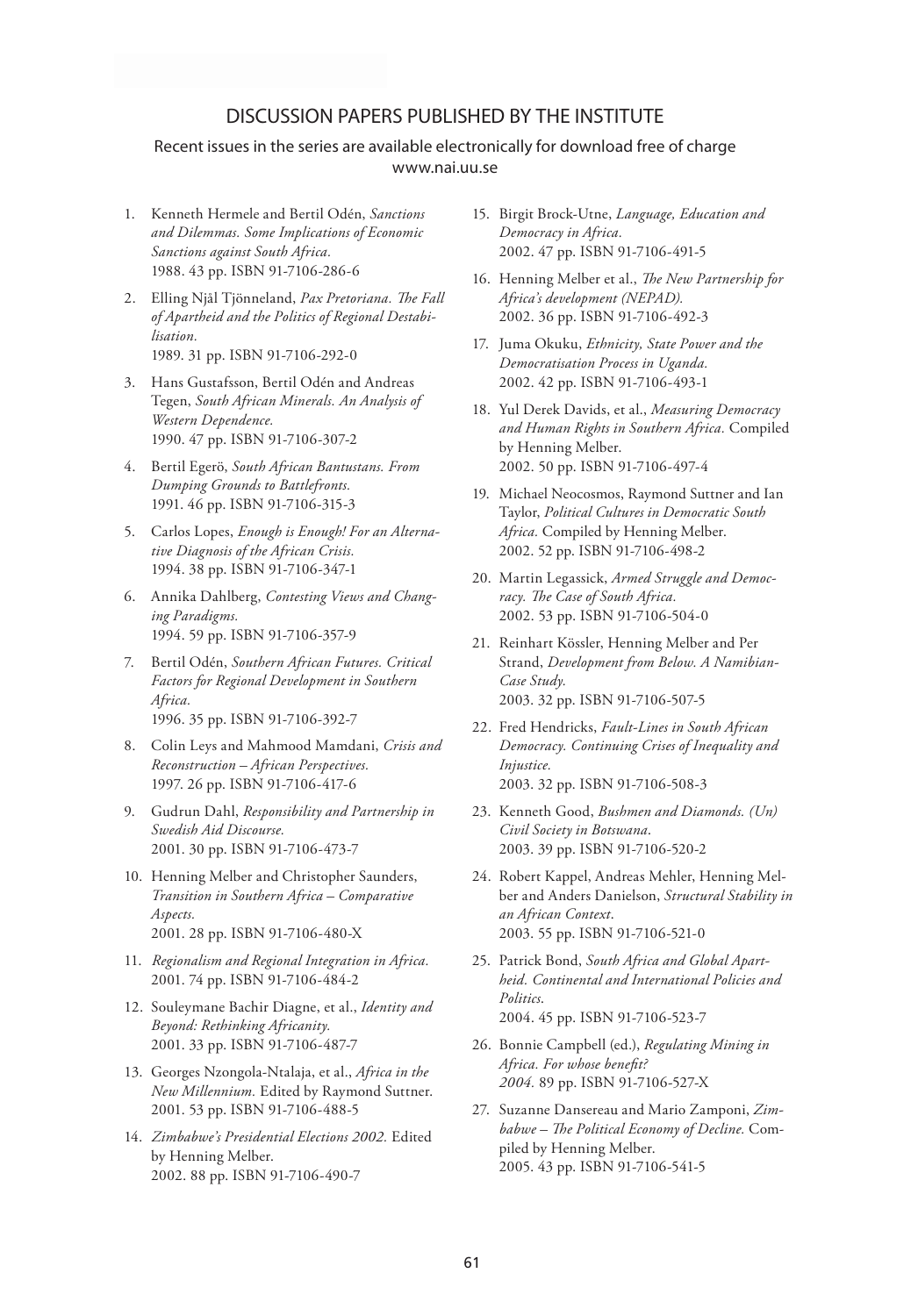- 28. Lars Buur and Helene Maria Kyed, *State Recogni-tion of Traditional Authority in Mozambique. The nexus of Community Representation and State Assist-ance.*  2005. 30 pp. ISBN 91-7106-547-4
- 29. Hans Eriksson and Björn Hagströmer, *Chad Towards Democratisation or Petro-Dictatorship?*

2005. 82 pp.ISBN 91-7106-549-

- 30. Mai Palmberg and Ranka Primorac (eds), *Skinning the Skunk – Facing Zimbabwean Futures.*  2005. 40 pp. ISBN 91-7106-552-0
- 31. Michael Brüntrup, Henning Melber and Ian Taylor, *Africa, Regional Cooperation and the World Market – Socio-Economic Strategies in Times of Global Trade Regimes.* Com-piled by Henning Melber. 2006. 70 pp. ISBN 91-7106-559-8
- 32. Fibian Kavulani Lukalo, *Extended Handshake or Wrestling Match? – Youth and Urban Culture Celebrating Politics in Kenya.*  2006.58 pp. ISBN 91-7106-567-9
- 33. Tekeste Negash, *Education in Ethiopia: From Crisis to the Brink of Collapse.*  2006. 55 pp. ISBN 91-7106-576-8
- 34. Fredrik Söderbaum and Ian Taylor (eds) *Micro-Regionalism in West Africa. Evidence from Two Case Studies.* 2006. 32 pp. ISBN 91-7106-584-9
- 35. Henning Melber (ed.), *On Africa Scholars and African Studies.* 2006. 68 pp. ISBN 978-91-7106-585-8
- 36. Amadu Sesay, *Does One Size Fit All? The Sierra Leone Truth and Reconciliation Commission Revisited.* 2007. 56 pp. ISBN 978-91-7106-586-5
- 37. Karolina Hulterström, Amin Y. Kamete and Henning Melber, *Political Opposition in African Countries – The Case of Kenya, Namibia, Zambia and Zimbabwe*. 2007. 86 pp. ISBN 978-7106-587-2
- 38. Henning Melber (ed.), *Governance and State Delivery in Southern Africa. Examples from Botswana, Namibia and Zimbabwe.* 2007. 65 pp. ISBN 978-91-7106-587-2
- 39. Cyril Obi (ed.), *Perspectives on Côte d'Ivoire: Between Political Breakdown and Post-Conflict Peace.* 2007. 66 pp. ISBN 978-91-7106-606-6
- 40. Anna Chitando, *Imagining a Peaceful Society. A Vision of Children's Literature in a Post-Conflict*

2008. 26 pp. ISBN 978-91-7106-623-7

*Zimbabwe.* 

- 41. Olawale Ismail, *The Dynamics of Post-Conflict Reconstruction and Peace Building in West Africa. Between Change and Stability.* 2009.52 pp. ISBN 978-91-7106-637-4
- 42. Ron Sandrey and Hannah Edinger, *Examining the South Africa–China Agricultural Relationship.* 2009. 58 pp. ISBN 978-91-7106-643-5
- 43. Xuan Gao, *The Proliferation of Anti-Dumping and Poor Governance in Emerging Economies.* 2009. 41 pp. ISBN 978-91-7106-644-2
- 44. Lawal Mohammed Marafa, *Africa's Business and Development Relationship with China. Seeking Moral and Capital Values of the Last Economic Frontier.* 2009. xx pp. ISBN 978-91-7106-645-9
- 45. Mwangi wa Githinji, *Is That a Dragon or an Elephant on Your Ladder? The Potential Impact of China and India on Export Led Growth in African Countries*. 2009. 40 pp. ISBN 978-91-7106-646-6
- 46. Jo-Ansie van Wyk, *Cadres, Capitalists, Elites and Coalitions. The ANC, Business and Development in South Africa.* 2009. 61 pp. ISBN 978-91-7106-656-5
- 47. Elias Courson, *Movement for the Emancipation of the Niger Delta (MEND). Political Marginalization, Repression and Petro-Insurgency in the Niger Delta*.2009. 30 pp. ISBN 978-91-7106-657-2
- 48. Babatunde Ahonsi, *Gender Violence and HIV/ AIDS in Post-Conflict West Africa. Issues and Responses.* 2010. 38 pp. ISBN 978-91-7106-665-7
- 49. Usman Tar and Abba Gana Shettima, *Endangered Democracy? The Struggle over Secularism and its Implications for Politics and Democracy in Nigeria.* 2010. 21 pp. ISBN 978-91-7106-666-4
- 50. Garth Andrew Myers, *Seven Themes in African Urban Dynamics.*2010. 28 pp. ISBN 978-91-7106-677-0
- 51. Abdoumaliq Simone, *The Social Infrastructures of City Life in Contemporary Africa.* 2010. 33 pp. ISBN 978-91-7106-678-7
- 52. Li Anshan, *Chinese Medical Cooperation in Africa. With Special Emphasis on the Medical Teams and Anti-Malaria Campaign.* 2011. 24 pp. ISBN 978-91-7106-683-1
- 53. Folashade Hunsu, *Zangbeto*: *Navigating the Spaces Between Oral art, Communal Security And Conflict Mediation in Badagry, Nigeria.* 2011. 27 pp. ISBN 978-91-7106-688-6
- 62